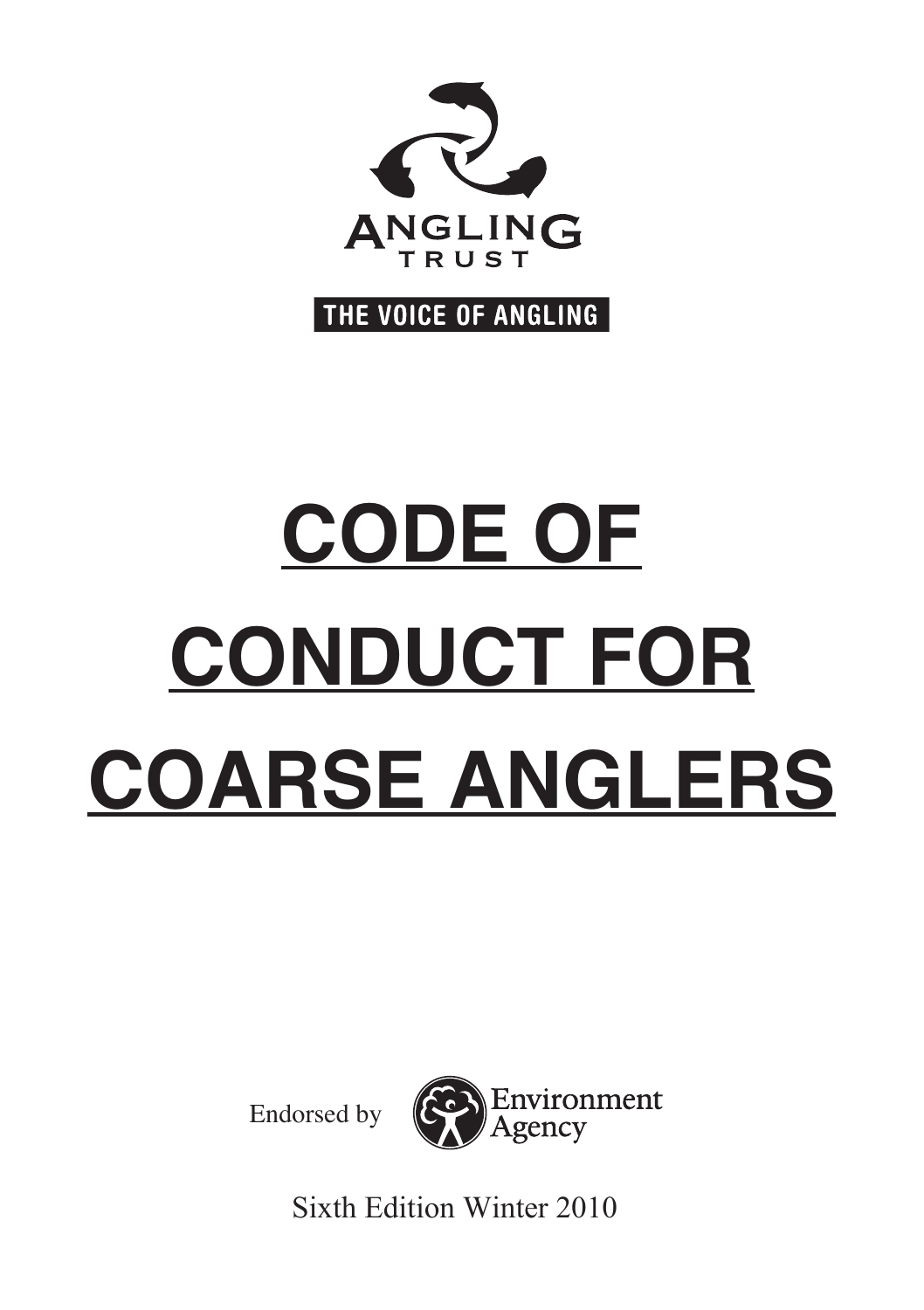#### Introduction

We can do no better than to quote Professor David Bellamy, who said about this booklet: "A giant leap in the right direction, a Code of Conduct for the fishers that puts the Environment first. Great news for the fish and for the waters of Britain."

We hope we can live up to this! The Code was originally designed to guide specialist coarse anglers through the pitfalls of suitable conduct and the methods employed in our sport, and was published through the old SACG. Now angling has taken a new step into the twentyfirst century with the formation of Angling Trust, a single body to represent all anglers in England, and this Code now includes all aspects of coarse angling.

The Code is a detailed document intended to offer guidance to individuals and groups, and also as a basis in whole or part for club rule-books. We do recognise however that it covers a lot of detail, too much in fact for newcomers to fishing! So, for a "quick guide" to the basics we have also reproduced the Environment Agency leaflet "Angling & Wildlife Golden Rules", to which we contributed and which we endorsed, plus some additions of our own. If you need a simplified version please simply turn to the "Newcomers Guide-Starting Angling" section at the front of this booklet.

We would also like to take this opportunity to thank the Environment Agency, both for the considerable help we have received in compiling this Code, and for their huge financial backing which has allowed us once again to achieve widespread distribution of this document. To quote the EA;

This code is designed to complement the existing legislative framework and provides a commonsense guide to values and behaviour to which anglers should aspire. The Environment Agency supports angling and fully endorses this Code of Conduct.

Above all though, remember that this Code is designed to allow us to interact sympathetically with the environment and with the other conservationists who share our waters, and to protect our quarry. Rules are best kept to a minimum, but are necessary to ensure we adhere to the highest standards. Above all, enjoy the sport, look after the fish and respect other wildlife along with the environment as a whole!

Angling Trust

© Angling Trust 2009

Available for free publication with due acknowledgement to the copyright owners AT, with written permission.

Produced by Angling Trust.

Printed by FT Print Limited Illustrations by Pete Curtis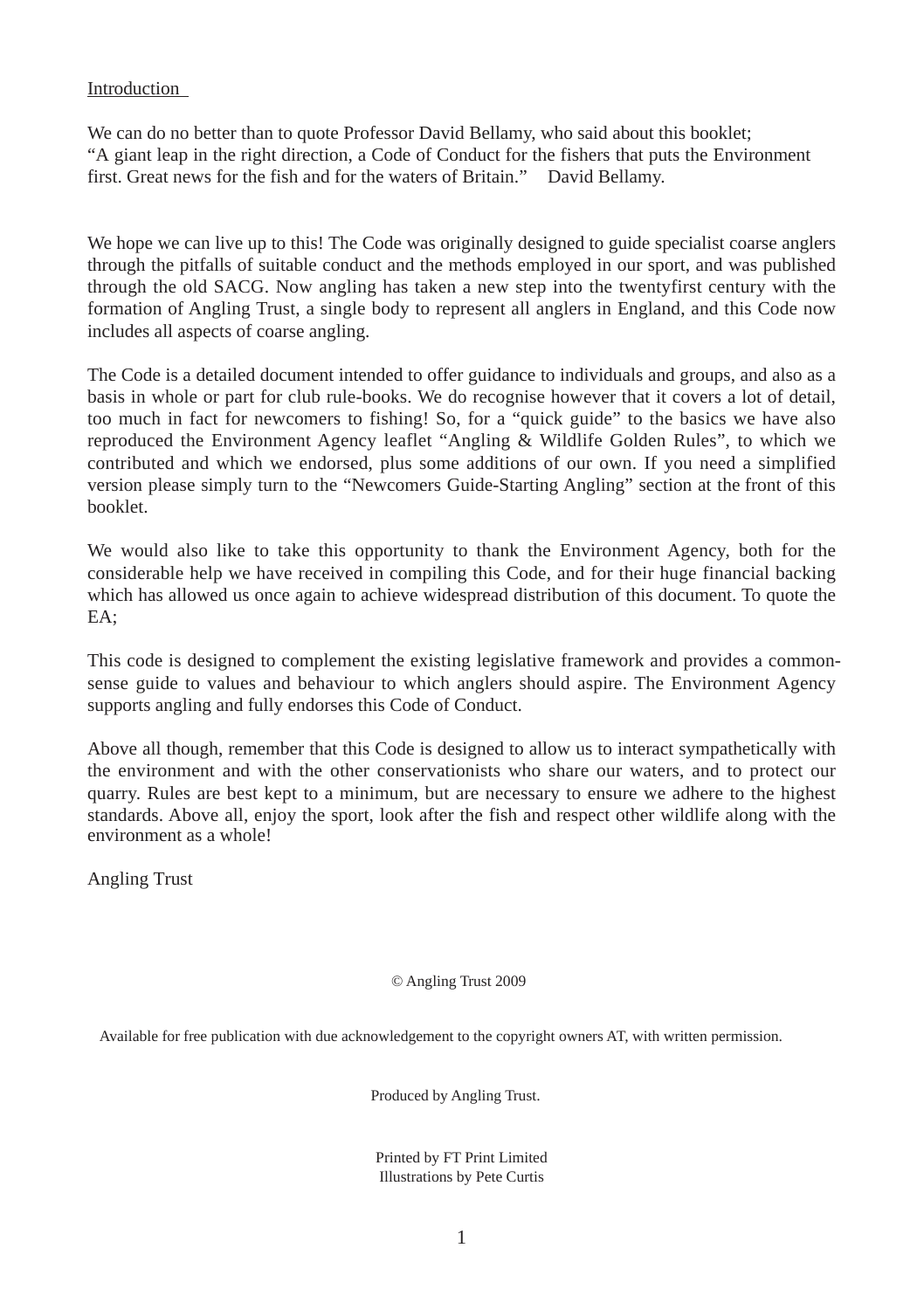

**ST. JAMES'S PALACE**

I could not be more pleased to support this Code of Conduct. Never has it been of greater importance for all those involved in angling and conservation bodies to work: together to ensure the highest standards of behaviour by all those who take part in this sport. It is enormously encouraging that so much effort has gone into creating this unity and all those involved deserve every possible congratulation. The result is an excellent document which will improve etiquette and make anglers even more responsible by advising them how their actions could impact upon the environment in which they fish and how to avoid any adverse affects on flora and fauna. It will also be a most useful guide to best practice for fishery owners and managers.

Although I have never done a great deal of coarse fishing myself, I do know how much pleasure it brings to millions of people, and so 1 hope that this Guide will enhance that pleasure and ensure that angling remains a vibrant and healthy sport.

have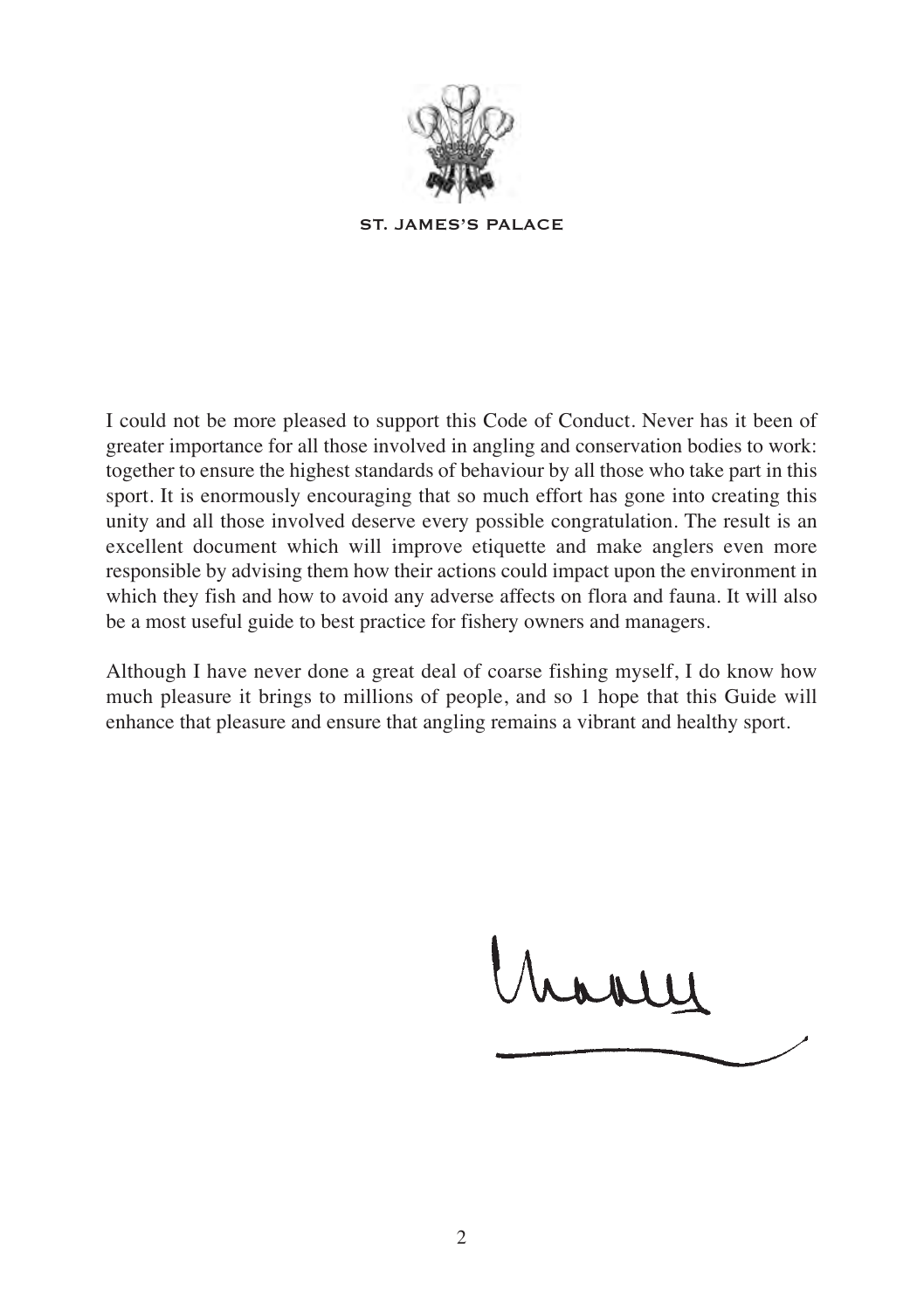# **CONTENTS**

|                  |                                                 | Page           |
|------------------|-------------------------------------------------|----------------|
|                  | <b>Introduction</b>                             | 1              |
|                  | <b>Letter from HRH the Prince of Wales</b>      | $\overline{c}$ |
|                  | <b>Supporters of this Code</b>                  | 4              |
|                  | The Way Forward for Angling-<br>Dr Dafydd Evans | 5              |
| SECTION 1        | Care of the environment                         | 6              |
|                  | Litter/nylon line                               | 6              |
|                  | Wildlife and the bankside                       | 6              |
|                  | Pollution and hygiene                           | $\overline{7}$ |
| <b>SECTION 2</b> | <b>General behaviour</b>                        | 8              |
|                  | Conduct at the waterside                        | 8              |
|                  | <b>Environment Agency</b>                       |                |
|                  | licences/water permits                          | 8              |
|                  | General safety                                  | 8              |
|                  | Match Fishing Code                              | 9              |
|                  | "Implementing Child                             |                |
|                  | Protection in Angling"                          | 9              |
| <b>SECTION 3</b> | Tackle, rigs and bait                           | 10             |
|                  | Tackle (a) General                              | 10             |
|                  | Tackle (b) Pole fishing                         | 10             |
|                  | Tackle (c) Rod numbers/night fishing            | 10             |
|                  | Rigs (a) General                                | 11             |
|                  | Rigs (b) For predators (and bait fish)          | 12             |
|                  | <b>Baits</b>                                    | 12             |
|                  |                                                 |                |
| <b>SECTION 4</b> | <b>Fish handling</b>                            | 13             |
|                  | Essential equipment; handling;                  |                |
|                  | photography;                                    | 13             |
|                  | Sacks and tubes; keep-nets and related items    | 14             |
|                  | <b>Environment Agency Byelaws</b>               | 15             |
| <b>SECTION 5</b> | <b>Fish movements and disease</b>               | 16             |
|                  | Fish stocking, removal, stocking                |                |
|                  | and viruses                                     | 16             |
|                  | Stock densities                                 | 16             |
|                  | Conservation of predators and eels              | 16             |

|                       |                                                  | Page                 |
|-----------------------|--------------------------------------------------|----------------------|
|                       | APPENDIX A Suggested reference books/leaflets    | 17                   |
|                       | APPENDIX B Particle baits, preparation guide     | 18                   |
|                       | APPENDIX C Semi-fixed lead rigs                  | 19                   |
|                       | APPENDIX D Non-tether feeder/leger rigs          | 20                   |
|                       | APPENDIX E Method feeders                        | 22                   |
| APPENDIX F Loop rigs  |                                                  | 23                   |
| APPENDIX G Float rigs |                                                  | 24                   |
| APPENDIX H Pole rigs  |                                                  | 25                   |
|                       | APPENDIX I Two hook feeder rig                   | 26                   |
|                       | APPENDIX J Additional points on pike and zander  | 27                   |
|                       | APPENDIX K Unhooking pike                        | 29                   |
|                       | APPENDIX L Recommended safe pike and zander rigs | 30                   |
|                       | APPENDIX M The use of boats                      | 32                   |
|                       | Newcomers Guide-Angling &                        |                      |
|                       | <b>Wildlife "Golden Rules"</b>                   | 33                   |
|                       | <b>AT Coarse Match Rules</b>                     | 37                   |
|                       | <b>Contacts including</b>                        |                      |
|                       | <b>Government Bodies</b>                         | 41                   |
|                       | <b>Angling and Fishery Representative Bodies</b> | 42                   |
|                       | <b>Training in Angling and Fisheries</b>         | 43                   |
|                       | <b>Environment Agency-full details</b>           | <b>Back</b><br>Cover |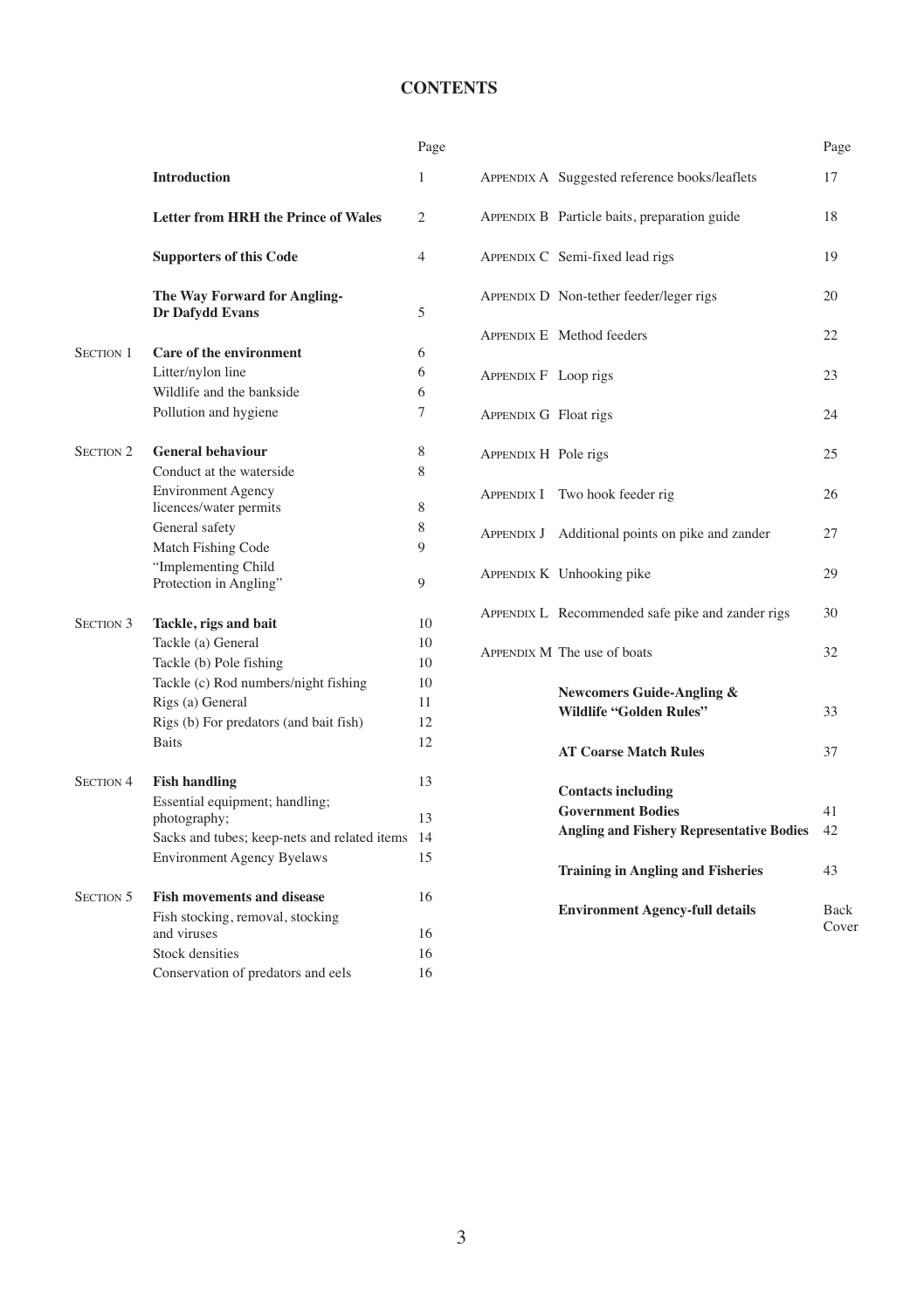#### **Supporters of this Code**

The Carp Society Pike Anglers' Club of Great Britain British Carp Study Group Catfish Conservation Group English Carp Heritage Group Chub Study Group National Anguilla Club Glevum Carpers Manchester Carp Group **Tenchfishers** Pike Fly Fishing Association Telford Anglers Specialist Group Barbel Catchers Osprey Anglers Everington Conservation Anglers Net The Tackle Box Gold Label Tackle Alresford Angling Association Angling Publications Ltd Clapham Angling Preservation Soc' Roche Angling Club Shell Club Corringham Ltd. Shotgate Angling Club 1994 Sparsholt College The Nunnery Lake Syndicate West Stow lake Syndicate Salmon & Trout Association Environment Agency Natural England British Trust For Ornithology The National Swan Sanctuary Institute Of Fisheries Management

The Angling Foundation London Anglers' Association The Thames Angling Preservation Society Angling Projects The Wildlife Trusts Professional Anglers Association Rodbaston College The Inland Waterways Association The British Disabled Angling Association Countryside Council for Wales The Wildlife & Wetlands Trust RSPB (Royal Society for the Protection of Birds) British Waterways EFTTA (European Fishing Tackle Trade Association) Recreational Fishing Alliance, USA HRH The Prince Of Wales Professor David Bellamy, Conservationist & Broadcaster Lord Mason of Barnsley Dr. Bruno Broughton, Fisheries Management Consultant Chris Tarrant, Broadcaster Bob James Journalist, Author & Broadcaster Des Taylor, Author & Journalist Martin James Journalist, Author & Broadcaster Julian Cundiff Journalist, Author & Broadcaster Jim Gibbinson Journalist, Author & Broadcaster Matt Hayes Journalist, Author & Broadcaster Tim Paisley Author & Publisher Bernice Brewster, Aquatic Consultancy lan Heaps, Former England World Champion Bob Nudd MBE, Three times World Champion Dick Clegg CBE Former England Manager Brian Clarke, Fishing correspondent for The Times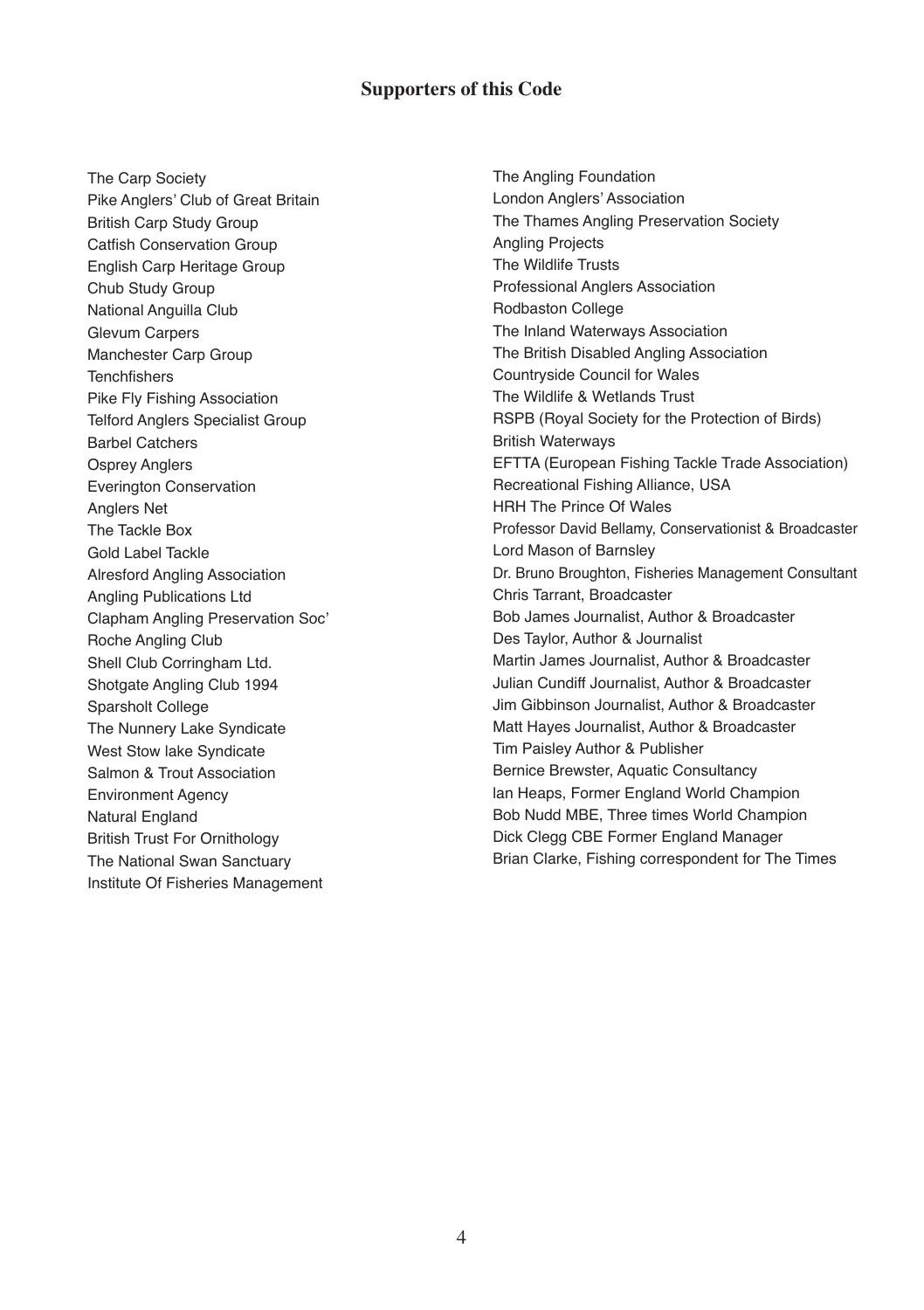#### **The Way Forward for Angling-from the Environment Agency**

The Government's response to the Salmon and Freshwater Fisheries Review in early 2001 restated the Government's support for angling.

Good fisheries management brings much wider benefits to the water environment and anglers are a powerful voice in the drive for improving fisheries and their associated habitats. Angling also brings important benefits to the economy, particularly in rural areas, and to people's quality of life. Angling should be accessible to all, including the young, the old and the disabled. It provides a unique opportunity for people to enjoy the natural environment in a quiet and unobtrusive way; in turn bringing tremendous social benefits in terms of people's sense of well being.

For these benefits to be realised it is important that angling is carried out in a way that is sustainable in terms of fish stocks and the wider environment. The Agency regulates angling through legislation and byelaws to ensure that fishing is carried out in ways that are sustainable and to protect our fish stocks for future generations of anglers. However, there are many other aspects of angling that are best improved through encouragement and education.

The Agency is keen to work in partnership with others to promote angling and therefore welcomes the opportunity to join with the Angling Trust in the production of this revised Code of Conduct. It is through partnerships such as this project that we will be able to offer better value for money for the income we raise.

All anglers should read the information on their rod licences and should be aware of the laws and byelaws that apply to them when fishing. This code is designed to complement the existing legislative framework and provides a commonsense guide to values and behaviour to which anglers should aspire.

The Environment Agency categorically supports the sport of angling, and through co-operation and collaboration with other interested parties is wholly committed to provide the nation with better fish stocks, better fisheries and better angling.

Dr Dafydd Evans, Head of Fisheries, Environment Agency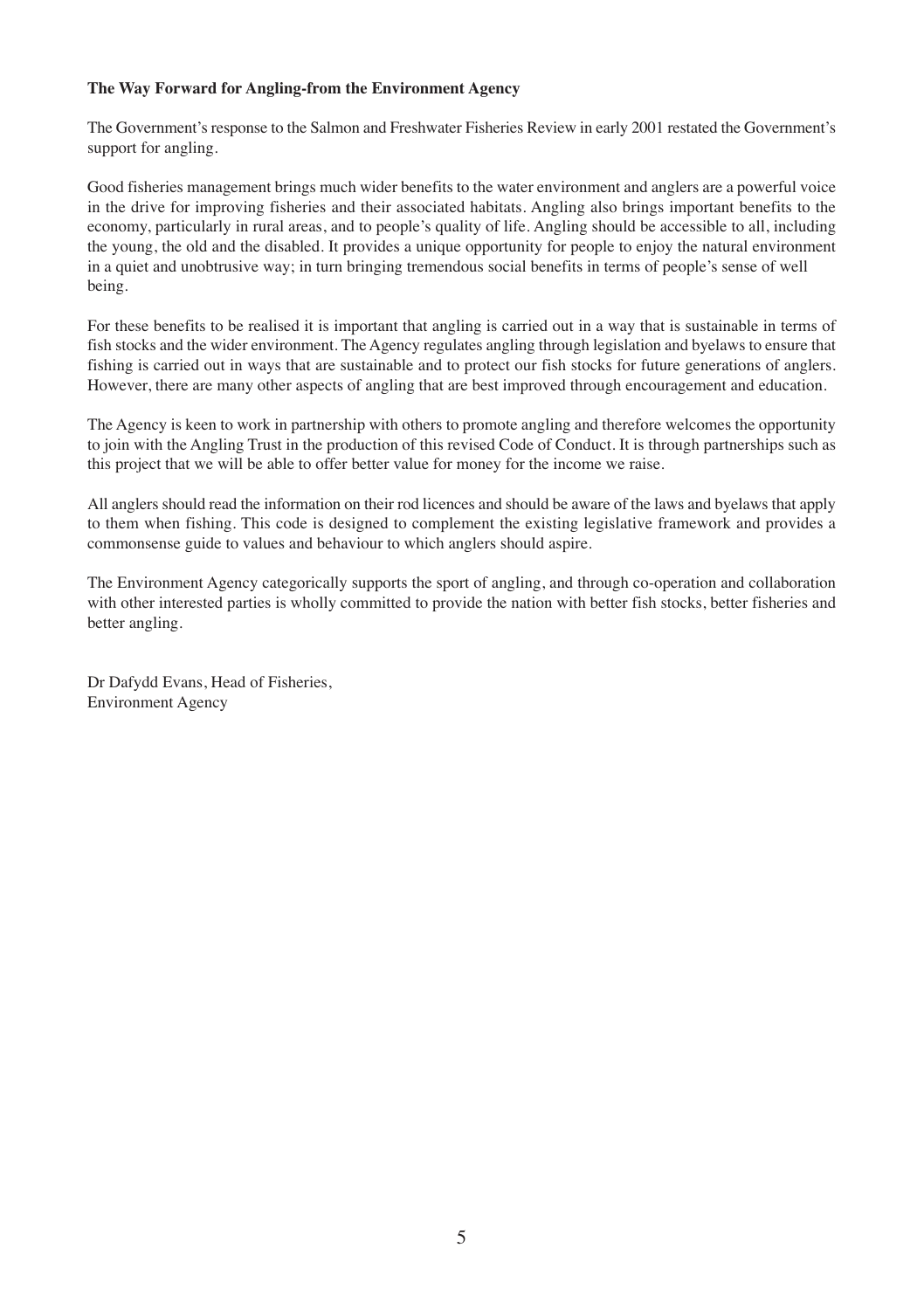# Newcomers Guide Angling & Wildlife- "Golden Rules"

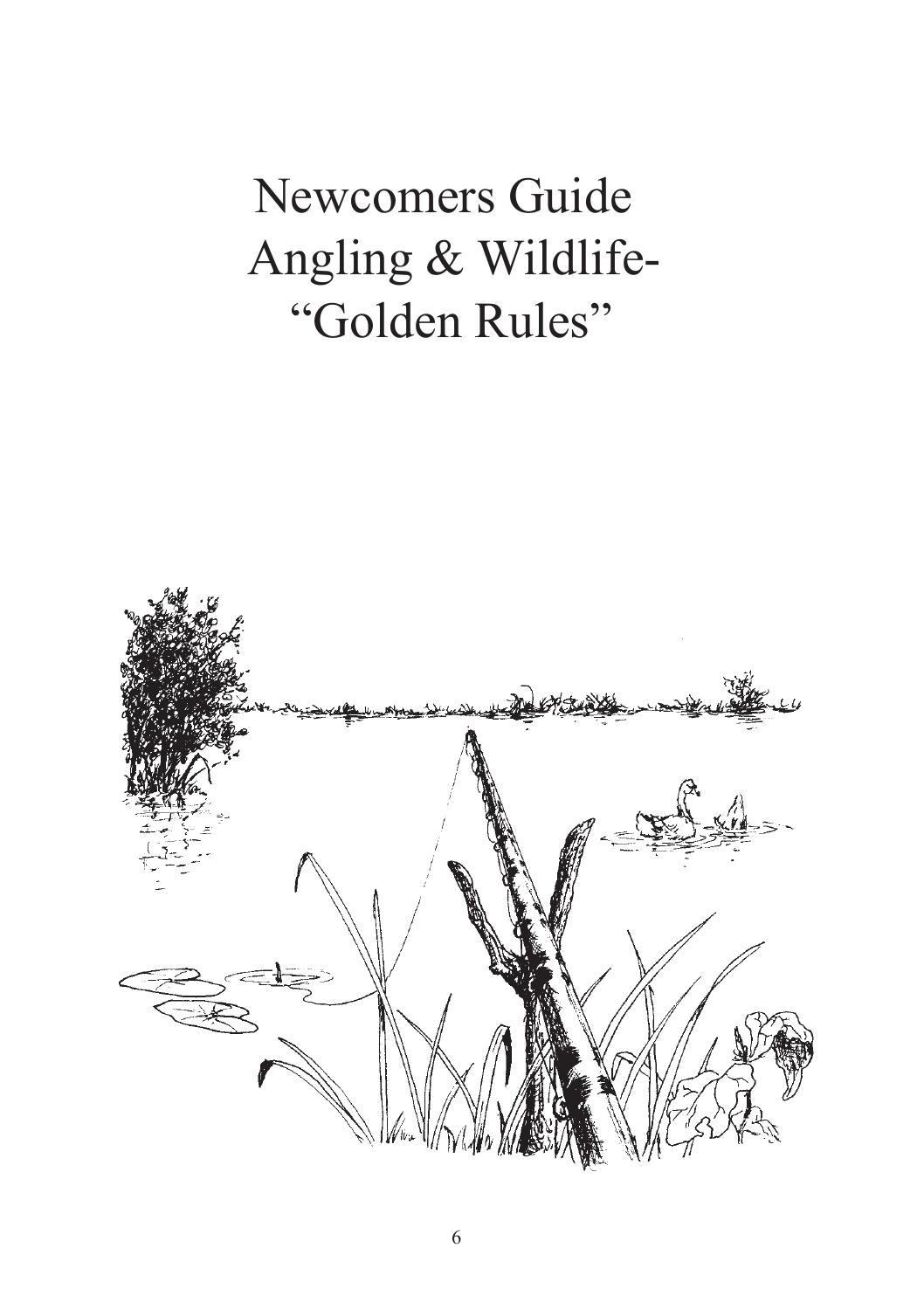# **NEWCOMERS GUIDE-ANGLING & WILDLIFE "GOLDEN RULES" ANGLING AND WILDLIFE**

Anglers are natural conservationists. Time spent at the waterside instills appreciation and understanding of the natural environment, particularly in the young. The development and management of our fisheries contributes to the wildlife value of ponds, lakes and rivers. Angling contributes towards our environment and people's enjoyment of nature, but inexperience or thoughtlessness may lead to wildlife being harmed and the good image of angling being tarnished.

#### **"GOLDEN RULES"**

#### **ANGLING-RELATED LITTER**

- **Never** drop litter or discard tackle and remember that discarded nylon line is particularly hazardous to wildlife. Discarded or damaged line should be taken home and burnt or cut into short lengths before disposal
- **Always** clear up litter before you leave even if it's not yours. If you see any litter or discarded tackle, pick it up, take it home and bin it.

#### **BREAKAGES AND SNAGGING**

- **Remove immediately** rigs caught up in bankside vegetation, branches or underwater snags where it is practicable and safe to do so.
- **Report** lost terminal tackle to club bailiffs or the fishery owner for removal, if you can not recover it.

#### **SWIM CHOICE**

- **Choose** your swim with care to reduce the risk of snagging bankside trees, vegetation and obstructions in the water.
- **Take extra care** where people feed waterfowl; the birds may have learned to associate people with food at that site and their expectations will increase the risk of entanglements.

#### **UNATTENDED RODS**

- **Never** leave rods unattended while fishing. Not only is it poor angling practice as it may result in a hooked fish becoming snagged but it also increases the risk of birds becoming entangled in the line or taking the bait. If you need to leave your swim, all lines should be retrieved, baits removed, and the hooks secured to the rod.
- **Never** leave rods on the bank with hooks still baited, as these food items could be picked up by birds or animals.
- **Remember** it is illegal to leave a rod unattended while fishing.

#### **RIGS**

- **Use** a hook length of lower breaking strain line than the reel line where possible. **Never** use reel line straight through to the hook without a weaker link. This will ensure that the minimum amount of line is lost in the event of snagging. Leger links should also be of a lower breaking strain to minimise loss of line.
- **Remember** that whatever type of rig you use, weaknesses will occur at the knots where line is joined, where it is tied to swivels etc, and where shot are pinched onto the line.
- **Check** your reel line regularly for flaws caused by wear and damage. Remove and carefully dispose of any damaged line and replace your reel line regularly.

#### **BOLT RIGS**

#### **Bolt rigs or fixed leads are acceptable, providing the leger weight can slip free in the event of snagging or tangling. Make sure that if the line breaks it will not result in a fish or bird dragging a leger around.**

## **HOOKS**

Use barbless or reduced barb hooks where possible. Hooked or entangled birds are more likely to be able to rid themselves of the hook and in the event of a rescue being needed, removal of the hook from a bird will be much easier.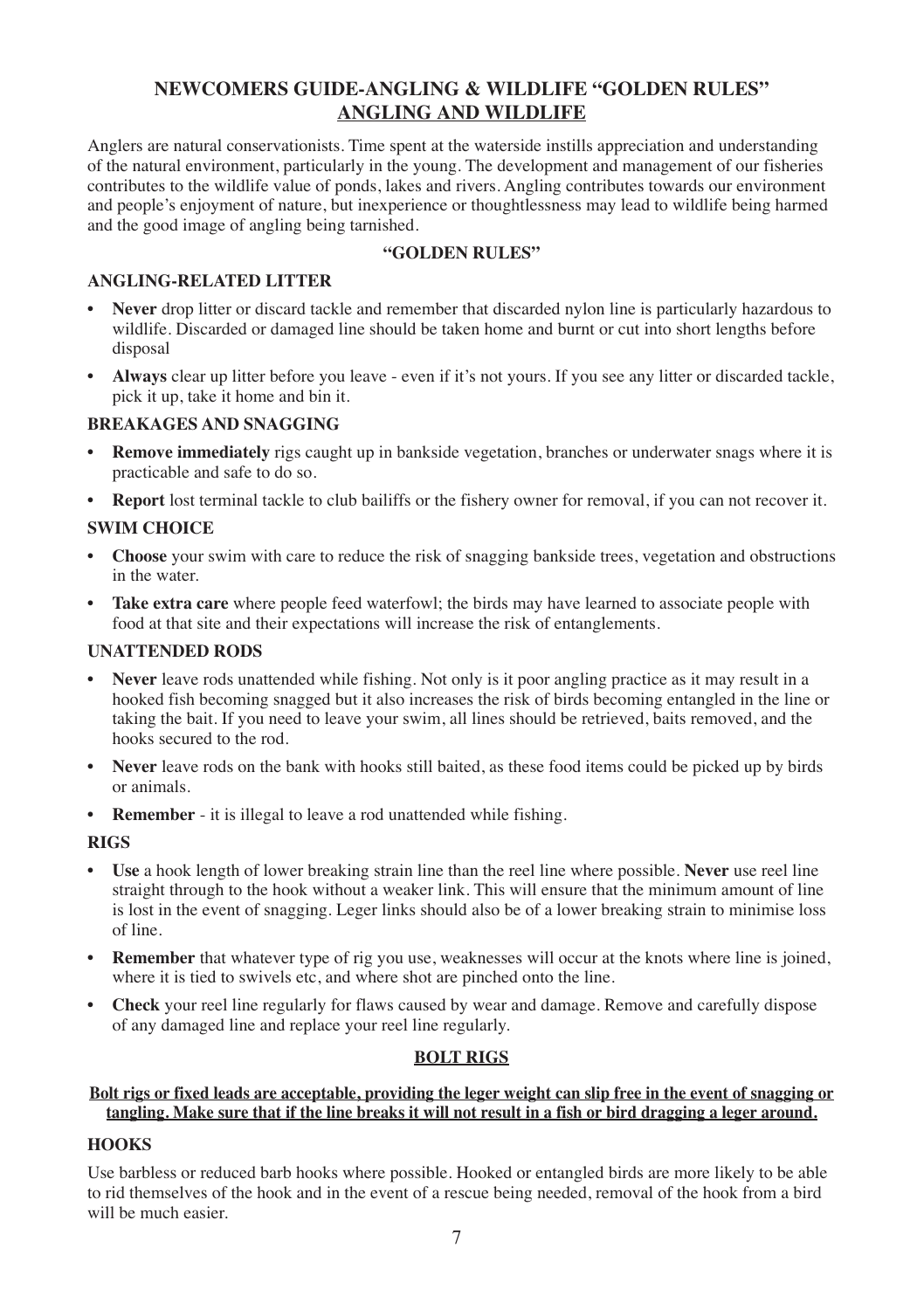# **WEIGHTS & NETS**

Lead weights are illegal in most sizes and non-toxic weights are widely available. Lead weights of 0.06 grams (No.8 shot) or less, or of more than 28.35 grams (1 oz) may be used.

Do remember too if you have just been given some tackle that perhaps has been sitting in some-ones attic for a while, it could be that it includes some of the old lead shot weights and split shot that are now illegal. If in doubt, do replace them with non-toxic shot! The same applies to old landing nets and keepnets, the mesh types now are much kinder to fish and your local tackle dealer will happily advise whether yours are still usable.

#### **WHILE FISHING**

- **Beware** of birds swimming into your line or picking up surface baits.
- Submerge **rod tips when legering using bite alarms. Keep lines under the surface to avoid waterfowl and where there is not heavy weedgrowth it may be possible to use back-leads to keep the line below the water surface.**
- **Watch** your rod at all times when legering with quivertips or other visual bite indicators. Again, it may be possible to keep the rod tip under or close to the water surface to avoid contact with birds' feet. Where this is not possible the line should be retrieved if there is a risk of birds swimming across the line.
- **Retrieve** your line when float fishing if there is a risk of birds swimming through the line. Even when using a waggler float with the line 'buried', it will be only just below the surface and still presents a risk.
- Take great care when fishing surface baits such as bread or 'floaters' as they may attract waterfowl. Sometimes the attentions of birds can be avoided by anchoring the bait with a back-lead which allows you to submerge the bait below the surface when a bird approaches. Remember, however, that swans can easily reach food a metre below the surface, and other birds often dive for food. If floating baits attract undue attention from birds then move away or choose a different fishing method.

#### **HELP OTHER ANGLERS**

The vast array of tackle and fishing methods may result in novices using unsuitable tackle. A little time spent helping beginners can reduce tackle losses and improve their catches.

#### **ANGLING CLUBS AND FISHERY OWNERS**

- Ensure **that anglers follow the Golden Rules at your fishery.**
- Include **rules about litter on angling permits.**
- Promote **the numbers overleaf.**
- Offer **help and advice to beginners.**
- Organise **'clean up' days to remove litter and tackle snagged in trees or vegetation.**
- Consider **providing rubbish bins but only if you can empty them every evening.**
- Ask for **advice from the Environment Agency or Swan Rescue Groups if you experience problems at your fishery.**

IF THE WORST HAPPENS...

• **Never** attempt to restrain an injured swan (or other large bird or animal) by holding onto the line. This can cause severe injury and heightened trauma. For swans and geese cut the line and report the incident as soon as possible to the rescue organisations below. Smaller birds may be freed at the time of the incident, or held comfortably in a small box or other dark space if treatment is required.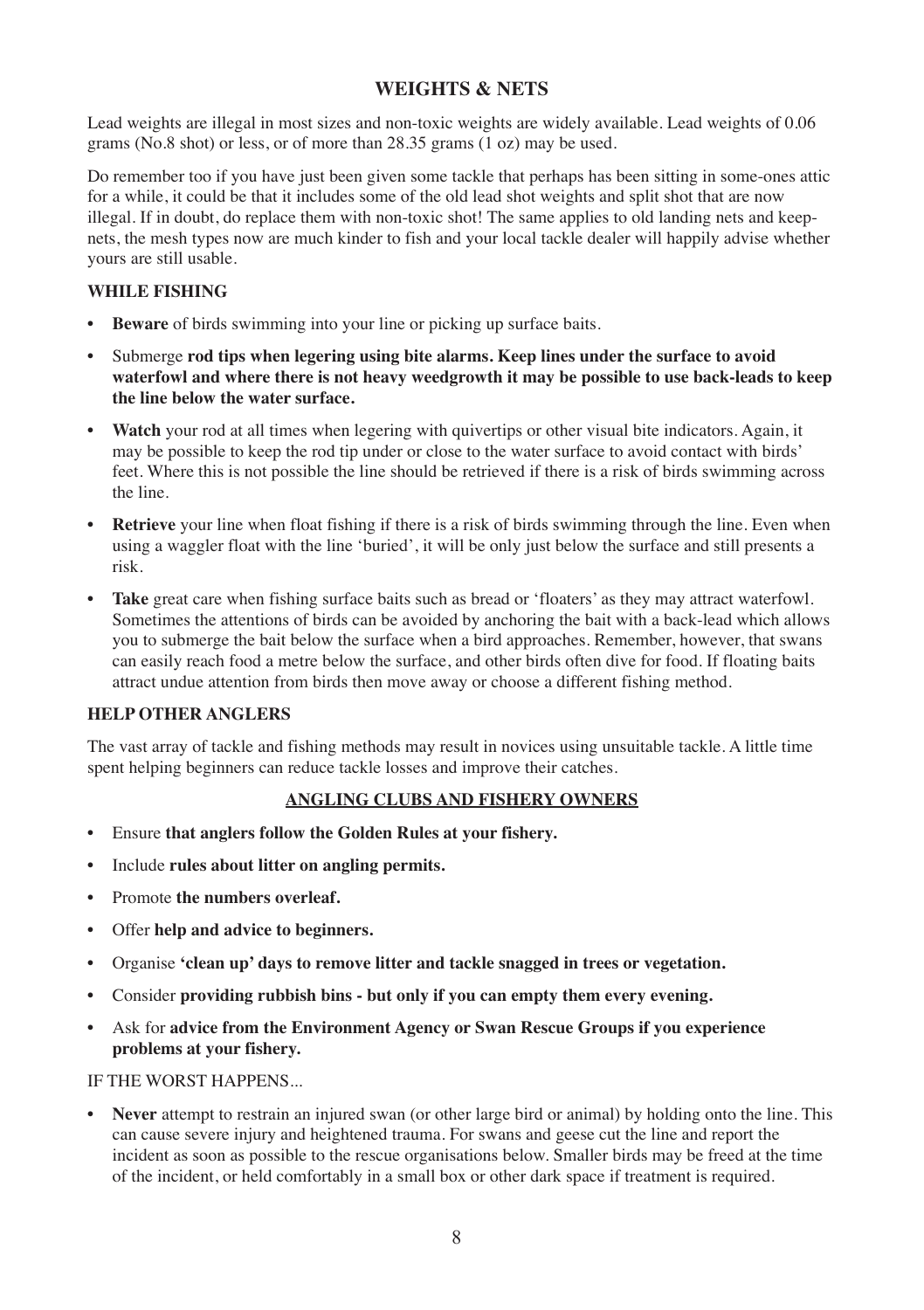#### **Further Information**

If you own or manage a fishery and would like to know more about how to improve its value to wildlife, contact your local Environment Agency office and ask for a free copy of *Freshwater Fisheries & Wildlife Conservation - A Good Practice Guide.*

#### **NATIONAL SWAN SANCTUARY HOTLINE**

**0700 SWAN UK or 01932 240790**

#### **RSPCA 0300 1234999 Wildlife Hospital Trust 01844 292292**

**Always have these telephone numbers with you, and report sick or injured animals.** The problem may not be angling related but it may give warning of a serious problem at the water.

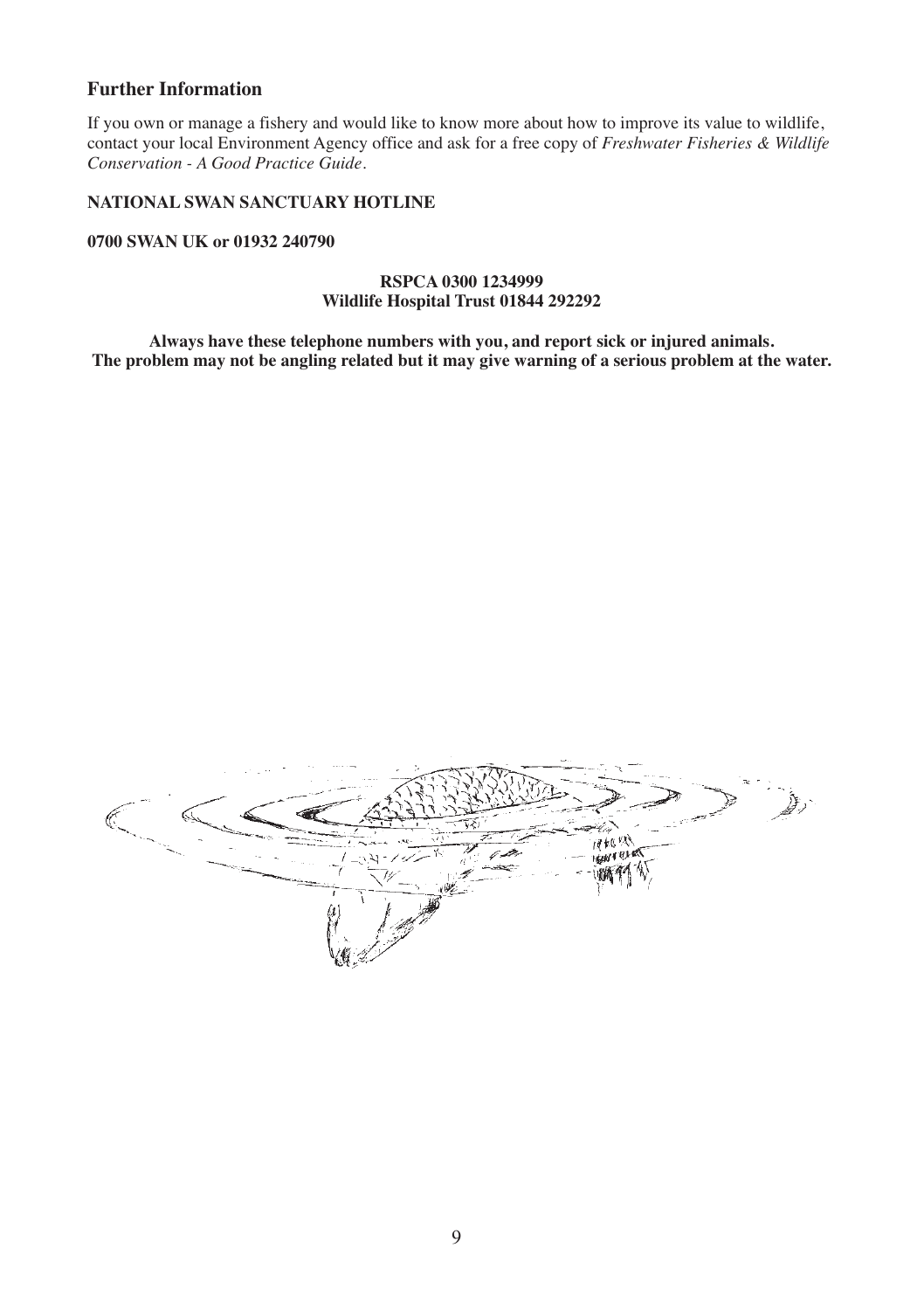# **ANGLING TRUST**



# THESE RULES ARE RECOMMENDED FOR UNIVERSAL USE BY MEMBER CLUBS AND ASSOCIATIONS OF THE ANGLING TRUST. ©Angling Trust 2009

- 1. The starting and finishing times for the match must be prominently displayed at match headquarters and on all literature relating to the match.
- 2. The recommended duration for a contest shall be five hours.
- 3. The match must be pegged down competition. Pegs preferably twenty yards apart and not less than fifteen yards, must be staked out and numbered prior to fishing. All pegs used under normal conditions must be of a state to give competitors a practicable and reasonable chance to fish his or her swim.
- 4. All officials participating in the organisation of the match must wear some kind of insignia, ie an armband, as clear evidence of their authority.
- 5. Each competitor on drawing his/her number shall proceed to the corresponding number on the bank and this will be considered his/her fishing ground where he/she will fish. The peg must remain in position until the weigh-in is completed.
- 6. Every competitor must fish from within one metre either side of his/her designated peg. On flowing water, the competitor may fish in the direction of the flow as far as the next peg. On still water, he/she may fish as far as half the distance between his/her peg and the pegs on either side. Where competitors are drawn on opposite banks, the limit of the swim is the line midway between each bank.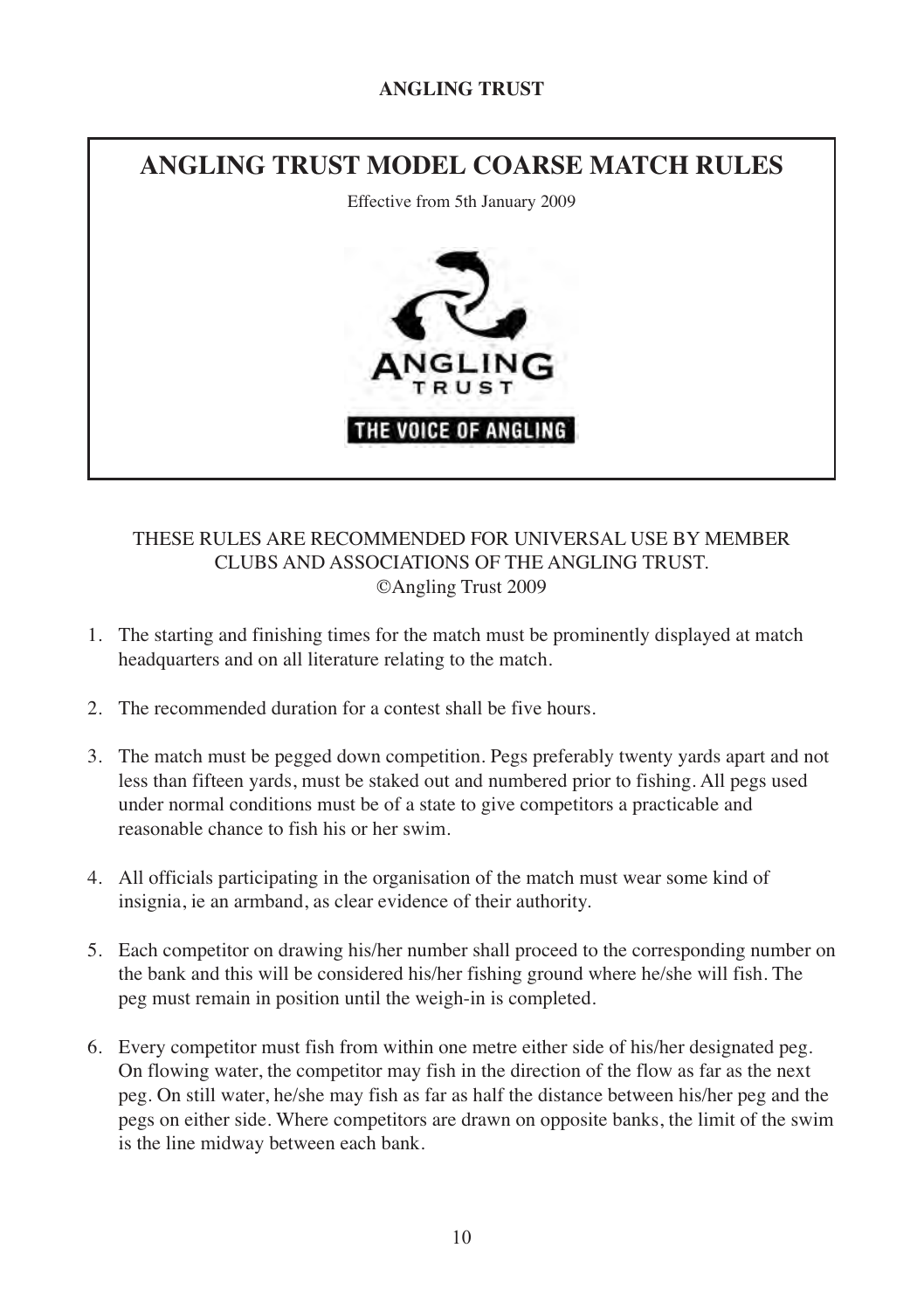The competitor will restrict their activities completely to those boundries, neither his/her person, his/her tackle, his/her hookbaits or groundbaits may intrude into his/her neighbours swim.

In an extreme situation eg snagged tackle or a snagged fish, an angler must seek permission from his/her neighbour/s before moving from his/her designated peg to try and remedy the situation.

A competitor must not cause annoyance to, seek to interfere with another competitor or use mobile phones during the course of the competition.

- 7. No competitor may move his/her peg or exchange his/her peg or draw card with another without the organiser's official consent.
- 8. No competitor shall buy more than one entry ticket for himself/herself from which it follows that all competitors must be strictly restricted to one draw.
- 9. Competitors must retain all fish in keepnets which comply with the relevant EA Byelaws. Competitors must take every practicable step to keep their fish alive and, after weighing them, must ensure their careful return to the water. If, for any reason fish are seen to be in distress, a competitor or match official has the right to demand that they be weighed immediately and returned to the water during the course of the match.
- 10. A Competitor shall have in use one rod or pole, one line and one single hook at one time, but may have other rods or poles and tackle assembled for use in position behind him/her, if possible, providing that no such other tackles are baited.
- 11. Any bait, subject to local rules, can be used except live or dead fish, frogs, spinning baits or artificial lures.
- 12. No competitor shall have live or dead fish in his/her possession before a match. All competitors must submit to a search if requested by a contest official.
- 13. Before the starting signal no competitor must on any account groundbait or loose feed the swim but will be allowed to wet a line, plumb the depth and test the float, mix and wet groundbait, clear his/her ground of weed or obstructions and position his/her equipment. On no account must a feeder be used before the starting signal.
- 14. Competitors may receive assistance to or from their peg, or both, for themselves or their tackle, or both.
- 15. All groundbait may be thrown in by hand, or by use of one or two handed catapults, throwing sticks, swim feeders, bait droppers and bait cups, but no other mechanical means of projecting groundbait is allowed. No bait shall be introduced with a pole cup or bait dropper attached to an extra rod/pole whilst continuing to fish.
- 16. A competitor must strike, play and land his/her own fish.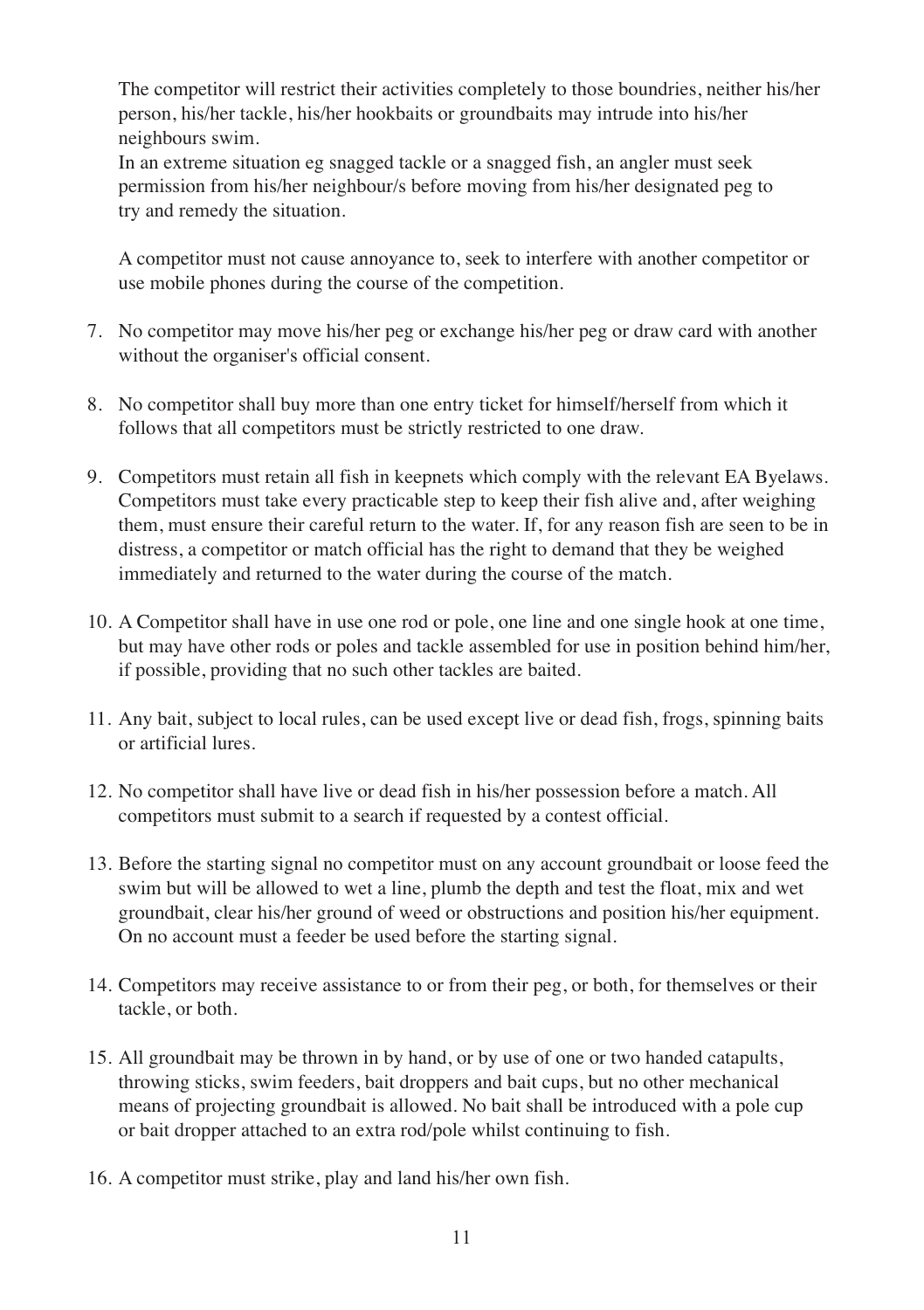- 17. No bait, equipment or information can be given to any competitor during the course of the match. Competitors withdrawing from the match are not allowed to give their groundbait or hookbait to or approach another competitor during the duration of a match.
- 18. Any competitor who abandons his/her peg having decided to cease taking part in the match but who decides to continue fishing must do so outside the confines of the length being used for the match.
- 19. All competitors shall, as far as possible, prevent any persons other than match officials from entering the fishing ground.
- 20. A competitor may wade provided that the water does not extend above the knees unless he/she can touch the bank with fingertips, in which case the water can extend above the knees. When platforms are used, the water must not come over the knees when standing on a river/lake bed.
- 21. No competitor shall leave his/her peg at any time during the course of the match other than to answer the call of nature and then he/she must not leave his/her baited hook in the water. At the end of the match, a competitor must remain at his/her peg until his/her catch has been weighed unless he/she has been detailed for weighing duties. Any competitor so detailed must have a witness to the weighing of his/her own catch.
- 22. A competitor must cease fishing at the finishing signal. Should he/she still be playing a fish hooked before the signal is given, he/she will be permitted no more than fifteen minutes after the time has been called to land the fish.
- 23. All fish caught are eligible for weighing with the exception of game fish and crustaceans. It will be the responsibility of the scalesman to return all live fish to the water after weighing, dead fish, handed to the competitor by the scalesman, must be returned after the match, to the headquarters by the competitor concerned and placed in the receptacle provided.

Any fish suspected of being weighed or any fish considered suspicious by the weighers must be laid before the match organisers and the angler's weight be not confirmed until a ruling has been obtained.

If stewards recommended the disqualification of a competitor they will weigh his/her fish in case the ruling is not upheld.

- 24. All catches will be weighed to the nearest quarter of an ounce or ten grammes rounded up.
- 25. Each competitor will be responsible for ensuring the correct weight of their catch is recorded by the Steward and sign the sheet to that effect. In any dispute the decision of the weighers and the organisers will be final.
- 26. All fish must be weighed at the competitor's peg. Unless the bankside terrain renders impossible, no catch shall be carried more than ten yards to the scales.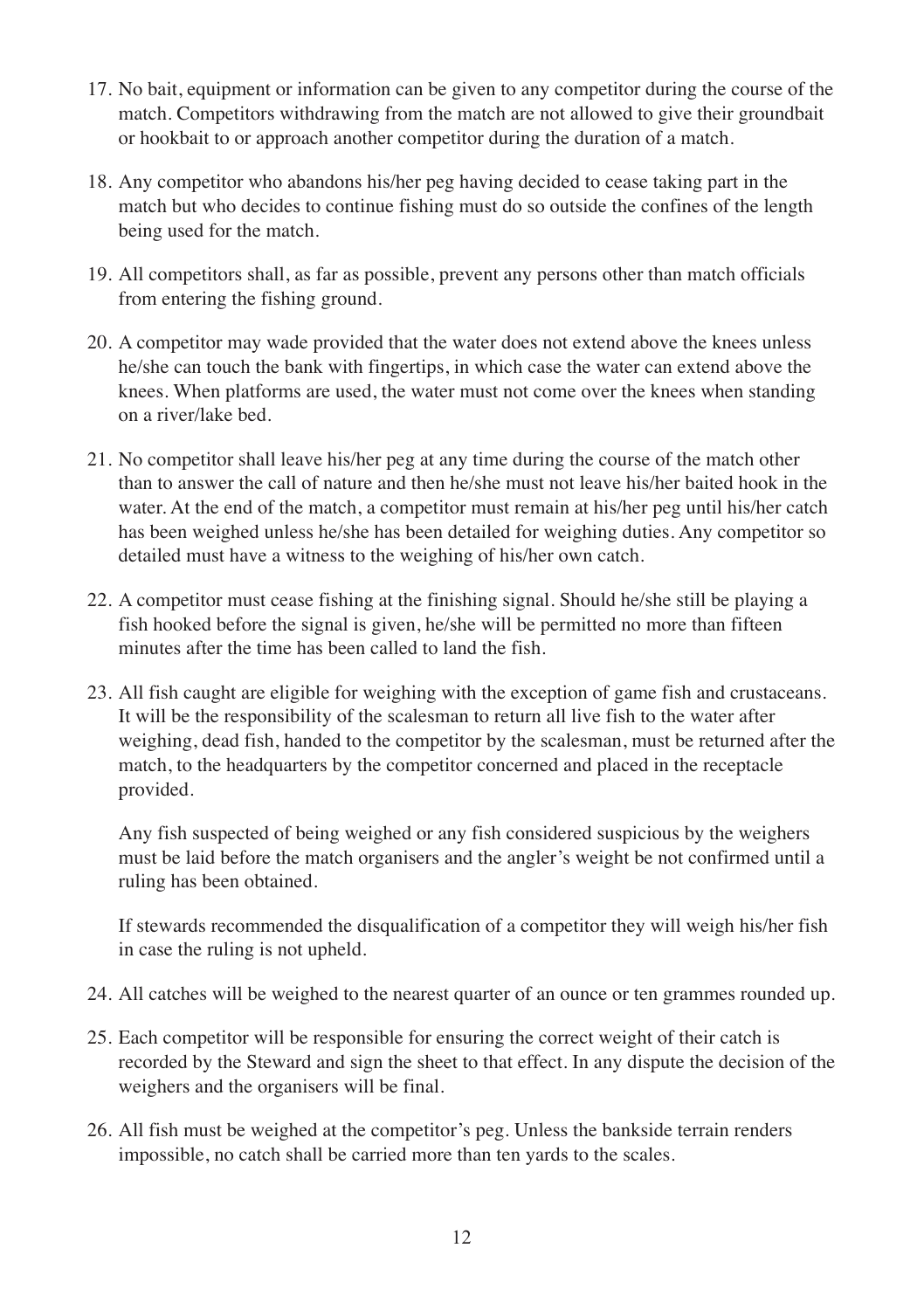- 27. Competitors are responsible for ensuring that their pegs are clear of litter and no competitor may have his/her catch weighed in who has litter lying on the banks of his/her swim.
- 28. Any objection to an angler's conduct, for whatever reason, must be lodged in writing with a match official or weigher within one hour of the end of the match. In all cases the objector shall inform the offender of his/her intentions at the time in order that he/she may speak in his/her own defence. Should an offender after receiving such a warning leave the match scene, the objection shall be deemed to have been sustained and the match organisers must inform him/her of their findings and punishment (if any) within seven days.
- 29. All the foregoing rules are subject to the byelaws of the Environment Agency.
- 30. All holders of trophies must, on presentation of them, give a written guarantee for their safety and shall undertake to return same (when applicable) in a clean presentable condition when asked by the organisers. In the case of a team trophy, all members of that team are obliged under this rule.
- 31. Any angler found to have been in contravention of these rules will be disqualified.
- 32. Any association or organisation wishing to deviate from these recommended AT rules must advertise the fact and list the deviation on the match entry ticket and other literature.

THE FOLLOWING RULES WILL ONLY APPLY WHEN A TEAM COMPETITION AS WELL AS AN INDIVIDUAL EVENT IS BUILT INTO THE MATCH.

- 33. Details of each angler making up the team must be entered on a team card (or sheet) which must be handed in before the match begins. No alterations in the make-up of a team will be permitted once the draw has begun.
- 34. A team championship may be decided in two ways, by means of aggregate weight or by means of points. Where the latter is preferred the AT recommend that the system to be adopted be the same that set out in Rule 48 of the Trust's National Championship rules.
- 35. The use of lead, including any alloy or compound lead, in the form of split shot or any other suitable thing for weighing fishing lines is prohibited. The prohibition does not apply to weights of lead, alloy or compound lead, less than 28.35 grms if such lead, alloy or compound lead, is incorporated in the construction of swim feeders or self cocking floats.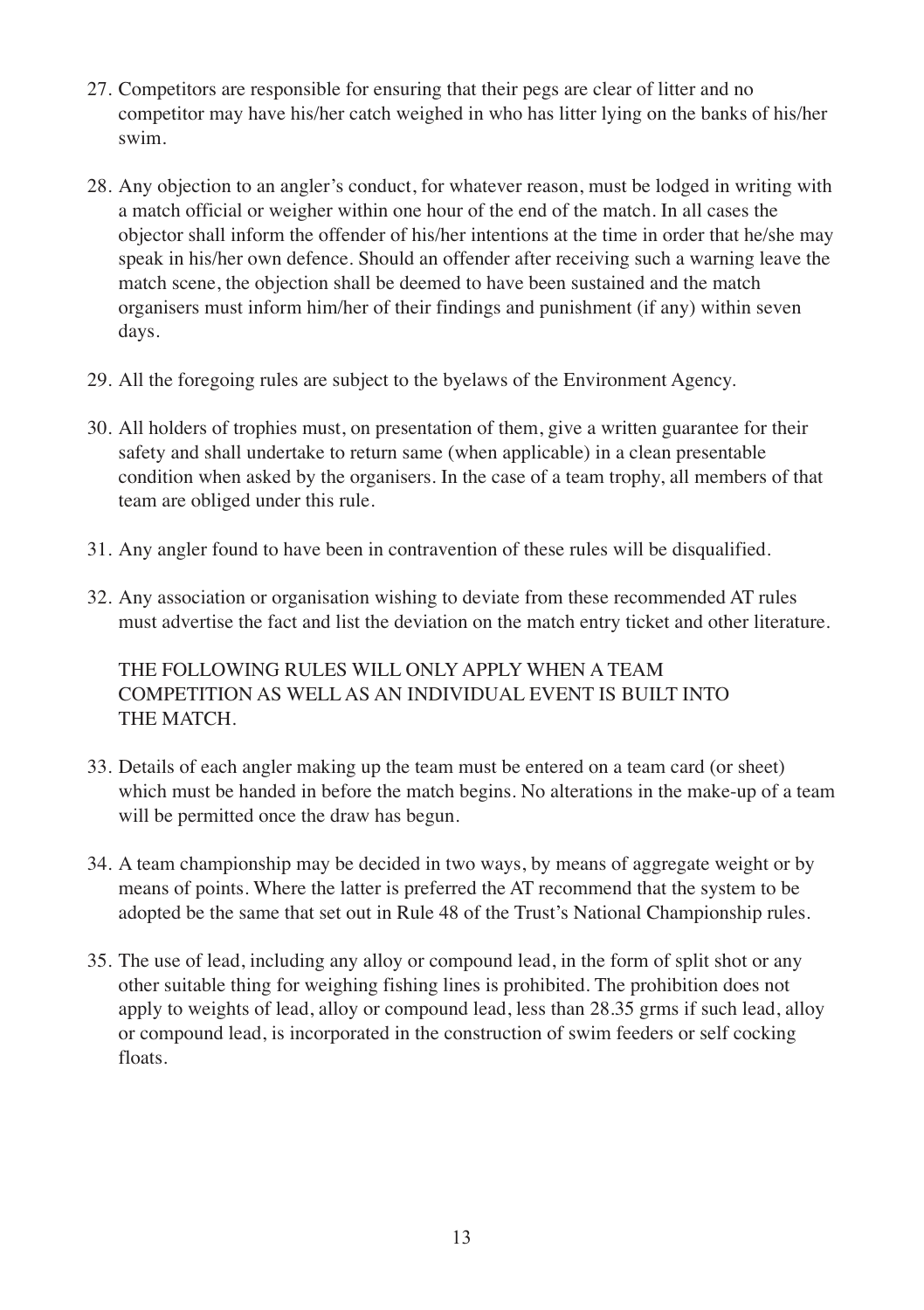# **SECTION 1 CARE OF THE ENVIRONMENT**

#### **Litter/Nylon Line**

Litter is anti-social and unsightly, and the anti-litter laws have been further strengthened through the Environmental Protection Act of 1990. **Never drop litter or discard tackle and remember that discarded nylon line is particularly hazardous to wildlife.** Carry rubbish bags in order to always pick up any discarded litter or line you find, and take them home.

Discarded line should be burnt or cut into short lengths before disposal to avoid entangling wildlife at waste tips.

Crack-offs on the cast, and snagged rigs in either bankside or underwater environments, should be removed immediately where practicable or reported to club bailiffs for removal.

Choose your own swim with care to reduce the risk of snagging on trees or bankside vegetation.

Temporary floats such as balloons, which are jerked free from the line when the bait reaches the required area, constitute litter, and must always be recovered.

#### **Wildlife And The Bankside**

Respect the environment and minimise disruption to waterside wildlife. Do not light fires, and avoid damage to fences or crops. Do not break down bankside vegetation, although the judicious trimming of plants is acceptable to re-establish existing angling 'pegs' or 'swims'. This should be done carefully and sympathetically, taking out only what is necessary in order to fish the area properly and leaving the surroundings in a tidy condition. In all cases, check that club rules allow pruning by individuals.

New swims should only be cut with the permission of the fishery owner or tenant, taking due consideration for the environment and to anglers in existing swims.

Some birds nest on shingle islands at gravel pits, or in the bankside, not just in trees, bushes and reedbeds as we commonly think. April to June are the most sensitive months, when species such as common terns, kingfishers and little ringed plovers are sensitive to disturbance (this can include simply remaining close to a nest for a long period). Disturbing nesting birds is illegal. Note that, on occasion, fishery owners and managers may designate swims temporarily out of bounds because they are adjacent to nesting birds. Always treat this with the utmost respect and comply.

Never leave rods on the bank with hooks still baited, as these food items could be picked up by birds or animals.

Beware of birds swimming into your line or picking up surface baits, as major entanglements can follow. Remember too, that swans can easily reach food a metre below the surface. To avoid unnecessary problems, try not to fish where people habitually feed water-fowl.

Never attempt to restrain an injured swan (or other large bird or animal), by holding onto line it may be caught in or hooked to. Severe injury and heightened trauma often follow. For swans and geese, cut the line and report to the rescue organisations shown below. Smaller birds can often be best dealt with by unhooking or freeing at the time of the incident, or being held comfortably in a small box or other dark space if treatment is required.

(These are recommended guidelines from the bird rescue organisations.)

National Swan Sanctuary Hotline 07000 SWAN UK

#### Or 01784 431667

#### Or RSPCA 0870 55 55 999

#### Or Wildlife Hospital Trust 01844292292

Always carry these contact telephone numbers, and report sick or injured animals to them. The problem may not be angling-related and may give warning of a serious problem at the water. Either way, report the incident for the sake of the wildlife living by the water.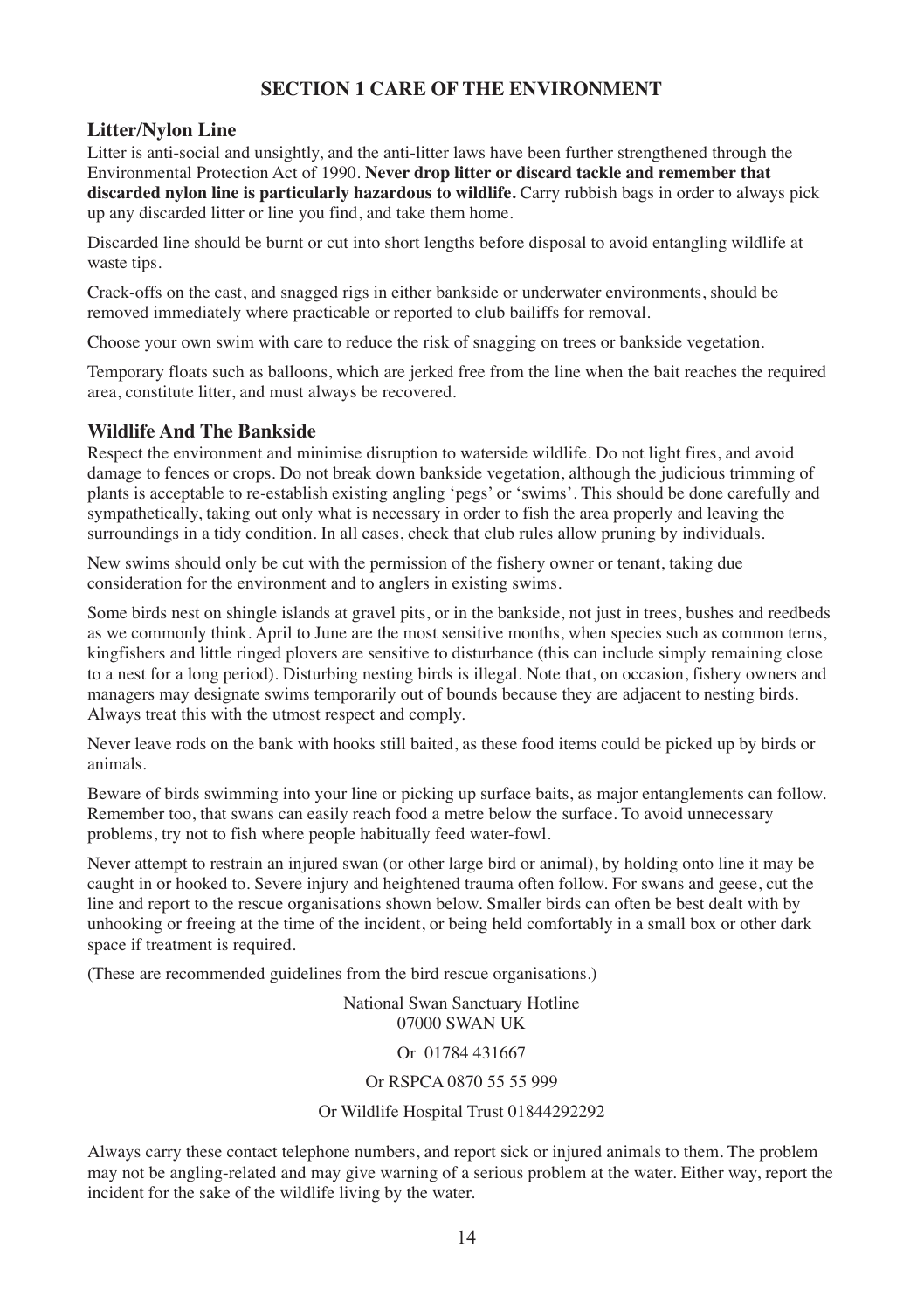Working parties and other bankside management should be undertaken in a sympathetic manner, to manage and improve the habitat for **all** wildlife, creating a total environment into which the angler will fit, but does not dominate. For further information on this and vegetation management such as coppicing, hedging and planting, suggested reference books are included in Appendix A

On Sites designated for their nature conservation value such as Sites of Special Scientific Interest (SSSI), it is a legal requirement to consult Natural England (in England), the Countryside Council for Wales (In Wales), or Scottish Natural Heritage (in Scotland), on any proposed developments or changes in management of the site.

# **Hygiene**

On waters where toilets are not provided, anglers should carry and always use a trowel or suitable trenching tool.

## **Pollution**

The Environment Agency runs a total service to fight pollution and improve water quality on our behalf. If serious pollution is reported. Agency staff will come to the site within two hours (4 hours outside office hours). Environment Agency Hotline (24 hours) 0800 807060. This number (which is printed on your rod licence) can also be used to report illegal fish movements, fish-stealing or introduction.

Fish Legal, the legal arm of Angling Trust, fights for compensation through the civil courts when pollutions occur and represents the legal interests of anglers.

Before Fish Legal can act for you, you need to be a member of Angling Trust.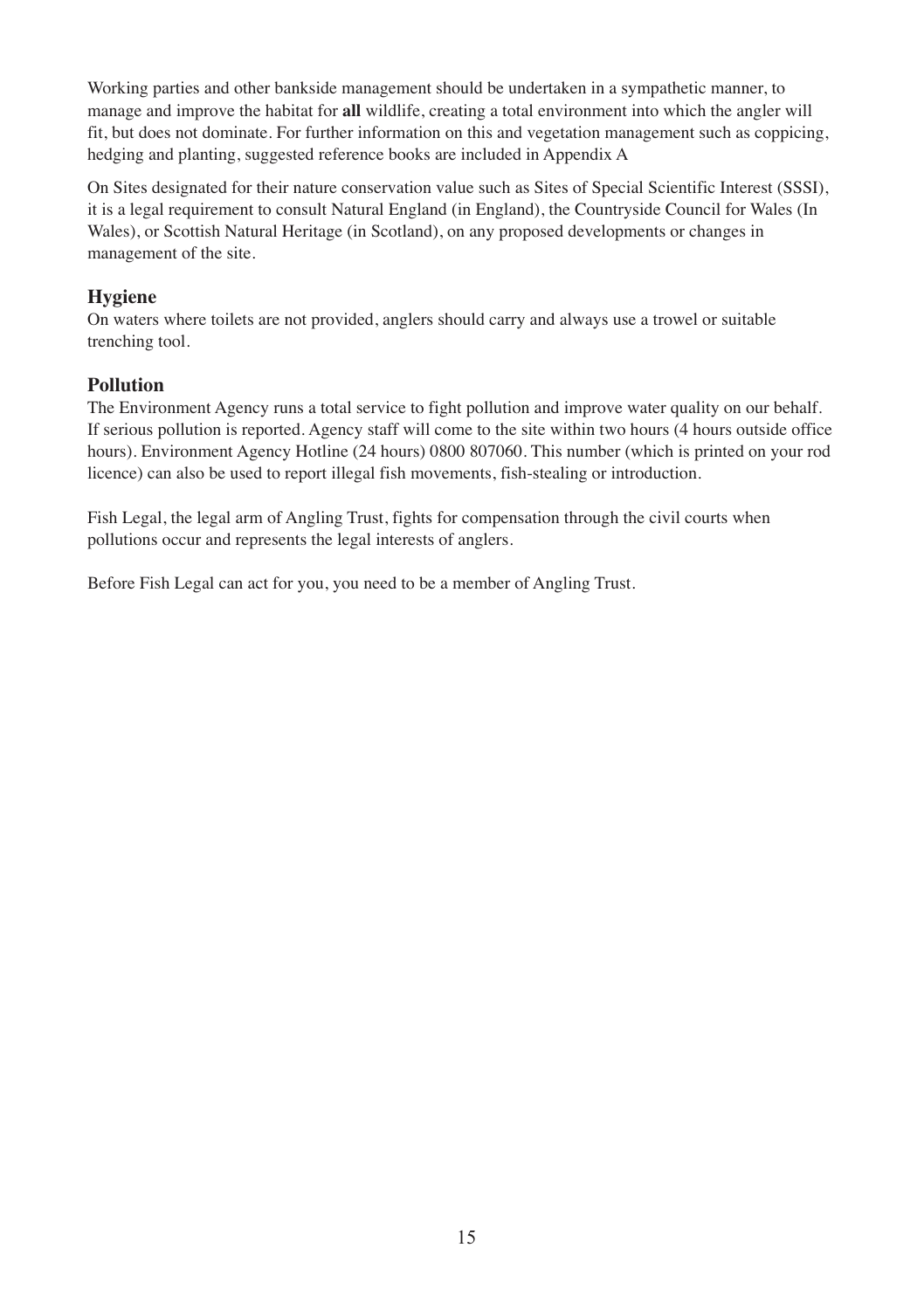# **SECTION 2 GENERAL BEHAVIOUR**

# **Conduct At The Waterside**

Always park your vehicle considerately and safely, especially on farm land.

Show consideration to other anglers and water users. It is good angling practice to minimise bankside noise and movement, and to avoid fishing in a way which interferes with other water users.

Always consider the peace and quiet enjoyed by residents on or close to fisheries at all times, but especially at night.

Banksticks, umbrella poles and other accessories should not be knocked in with a hammer or other implement. If the ground is very hard, use threaded poles, banksticks, pegs etc.

Do not use bright lights at night; use a shaded torch only.

Before joining other anglers for a social chat, consider that this is not always welcome. If you do so, remove your bait from the water. Also, do not use any equipment such as mobile phones, radios or TVs which are audible to others. Do not shout or use bad language.

Avoid casting into other anglers' swims, or distance casting that stops other anglers from fishing areas of a water normally accessible from their swim. If using two or more rods (subject to Agency byelaws and local club rules), remember that rod butts must not be further apart than a maximum spread of three metres.

Be aware of any specific rules relating to the fishery - and observe them.

#### **Environment Agency Licences/Water Permits**

Always purchase and carry current Agency rod licence(s) appropriate to the number of rods used (this applies to England & Wales only). This helps the Agency to secure the funds necessary to protect and improve our fishing.

We strongly recommend that day-tickets and season-tickets should be issued by clubs and fisheries only on production of a current Agency licence.

Always obtain a current fishing permit and abide by its regulations. Always be polite and helpful to Agency staff - they are there to help you and to protect your interests.

Be sure to read and understand the current Agency byelaws in the region you are fishing, there are sometimes significant differences in what is allowed between regions. It is your responsibility to be aware of these restrictions.

#### *A statutory coarse fish close season (March 15 - June 15 inclusive) applies to all rivers, streams and drains in England & Wales. It also applies to a few stillwaters and canals designated as Sites of Special Scientific Interest (SSSIs); if in doubt contact the local Environment Agency office for advice.*

Be aware that whilst there is no legal requirement for most stillwaters to close, some fishery owners impose non-statutory close seasons on their waters.

## **General Safety**

When long casting, watch out for people on the far bank in case the line breaks. **Always use an adequate breaking-strain line when using heavy weights. Shock leaders are recommended for heavyweight distance casting. Always ensure that they are securely attached to the main line and that they are safe, so that any knot will pass through the rig should a breakage occur.**

Be aware of the dangers of wading and never wade where you are not sure it is safe to do so. The use of a wading-staff or landing-net pole will provide warning of sudden depth changes or a soft river bed.

On flooded rivers, beware of undercut banks and rising water levels.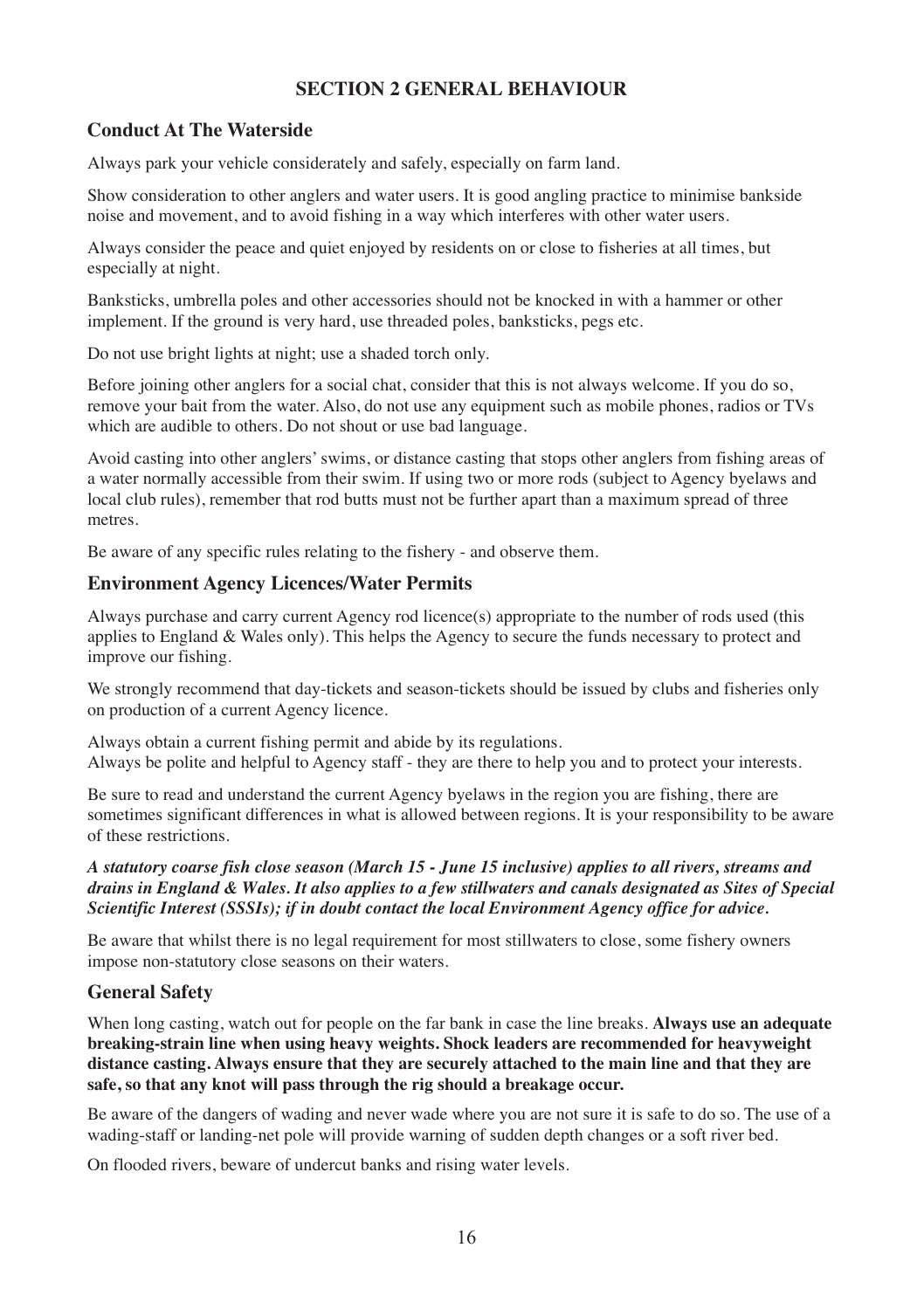#### **OVERHEAD POWER CABLES-LOOK OUT-LOOK UP!**

- Never fish within 30 metres of any electric power lines.
- Never forget you can be electrocuted even if your rod or pole does not actually touch a power line - watch out!
- Look out for warning signs

Always notify someone of where you intend to fish and what time you are expected to return.

In pulling for a break to free a snagged line, be aware leads/tackle, (even a float) can fly back and cause serious injury. Apply leverage sideways away from you, or at least turn away from the direction of pull to safeguard your eyes; thick clothing may also help avoid injury.

**Always wear a life-jacket or other buoyancy aid when fishing from a boat,** even though you may be a competent swimmer. (See Appendix M for full details on boats.)

When fishing from very steep, slippery river-banks it is sensible to use a length of rope tied to a tree or post for assistance. You may also wish to consider wearing a lightweight buoyancy aid.

Never walk out onto frozen waters. The ice is usually too thin to support a person's weight. Falling in can lead to lives being lost, both yours and those of any rescuers.

Take care when moving about at night. We suggest carrying a whistle in order to attract attention in an emergency.

Anglers should be aware of the dangers of Weil's Disease, which is transmitted through rats' urine on the bankside and at the water's edge. Cover any open cuts, however small, with waterproof dressings. Food must not be put on the ground and hands must be as clean as possible when eating and preparing food. Never put wet line in your mouth or trim knots with your teeth. Most cases start with an influenza-like illness, which resolves in two to three weeks. Common features are sudden onset of fever, intense headache, severe pains in calf and back muscles, red eyes and prostration. Some cases develop abdominal pains with diarrhoea and vomiting or meningitis. If these symptoms occur, consult a doctor immediately.

In the case of severe rat infestation, it should be reported to the water owner. If waters are publicly owned, report to the Pest Control Services division of the Environmental Health Services at your local borough or district council.

## **Match Fishing Code**

All competitors must be in possession of a current Environment Agency rod licence.

All matches should be run in accordance with laid down rules; ideally these should be Angling Trust Model Coarse Match Rules and all competitors should be aware of these rules at the outset. These rules must include compliance with local byelaws.

Every care must be taken to ensure no inconvenience is caused to others unless by previous agreement; this includes the parking of vehicles.

Competitors should only fish swims which have been drawn/allocated.

Every care must be taken to safeguard fish and other wildlife

At the weigh-in, fish must be moved to the mouth of the keep-net whilst it is still in the water, large fish should be placed on the scales individually.

All competitors must ensure that their swims are clear of litter. Failure to do so for instance under Angling Trust Model Match Rules will mean automatic disqualification.

Remember that in a match irresponsible behaviour by one competitor often leads to action being taken against all.

For full details of Angling Trust Model Coarse Match Rules see page 37

## **"Implementing Child Protection in Angling"**

Angling Trust has put together an easy to use "Implementing Child Protection" Pack, which includes Template Forms, an Action Plan and contacts for advice. For copies or guidance please speak to Angling Trust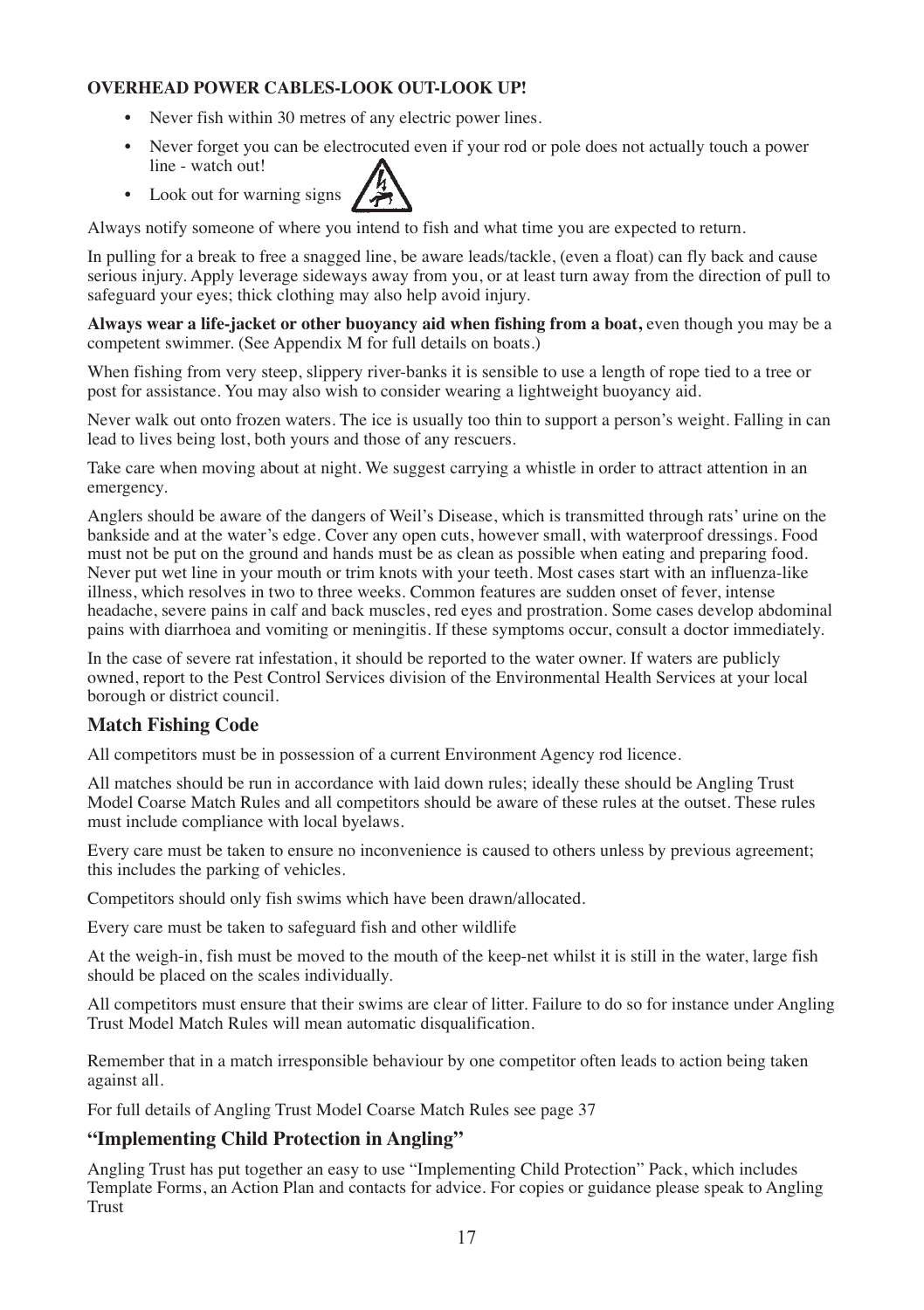# **SECTION 3 TACKLE, RIGS AND BAITS**

# **TACKLE**

#### **(a) General**

Always use balanced tackle that is in good condition and suitable for the species and fishery situation. If in doubt, seek advice.

Be aware that 'line class' records can give rise to fishing with tackle that is far too light for the intended quarry. This is actively discouraged.

#### **Do not fish in areas where lost fish are a virtual certainty (i.e. excessively snaggy swims).**

#### **(b) Pole Fishing**

When fishing canals do not place your pole across the towpath, restricting the access rights of other users. The same applies to park lakes and other busy places with public access.

Ensure that spare poles and pole sections are positioned parallel to the bank, preferably on a pole rack, to allow unobstructed passage for other bankside users.

When landing fish ensure that your pole can be unshipped without causing similar obstruction.

Always ensure that you remove your pole in good time to allow boats to pass.

Never allow your pole to encroach onto other people's gardens, fences and paths etc without permission.

Do not leave your pole unattended with a baited hook-left in the water; it endangers fish, is particularly vulnerable to tackle loss, and is illegal (Environment Agency Bylaw), and baited hooks left out of the water can be picked up by birds and animals.

Pole fishing leaves you particularly vulnerable to overhead power cables-LOOK OUT-LOOK UP! Take the weight of long poles across your knees to reduce the risk of back strain.

#### **(c) Rod numbers/night fishing**

Never leave baited rods unattended or unsupervised. Agency byelaws require that while fishing, all rods should be under sufficient control of the angler. Current legislation in England and Wales permits an angler to fish for coarse fish with a maximum of four rods at any one time. Each rod licence entitles the angler to use two rods, with two separate licences required if three, or four rods are to be used. Note that although the four rod limit is a National bylaw in England and Wales, fishery owners or managers retain the right to set a lower limit, if they deem it more suitable.

Whilst on waters with low fish densities multiple rods can be used with no detrimental effects, where fish stocks are high multiple rod usage may not be appropriate and a number of points should be taken into consideration when deciding on the number to use;

- How many rods are actually needed to catch? A single rod approach would be more suitable for certain types of fishing. When fishing for less pressurized fish, or alternatively, fish that are wary of disturbance, a single rod approach can be more effective.
- Are you able to fully control multiple rods, and use them sensibly, without impeding the fishing of others in any way? The swim must also be able to accommodate them too.
- Will you be in control of all rods in use, with effective visual and/or audible bite indication (preferably both) on each? On no account should baited rods be left unattended or unsupervised (Environment Agency Byelaw)
- It is recommended that some spacing is left between rods through using either two pods of two rods each, or single bank sticks, to help avoid tangles. Note however that the rods must be placed such that the distance between the butts of the end rods does not exceed three metres (Environment Agency Byelaw)
- Never exceed the number of rods permitted on the fishery, or the number dictated by the applicable Environment Agency bylaw. Ignorance of the rules, or the law, is no defence.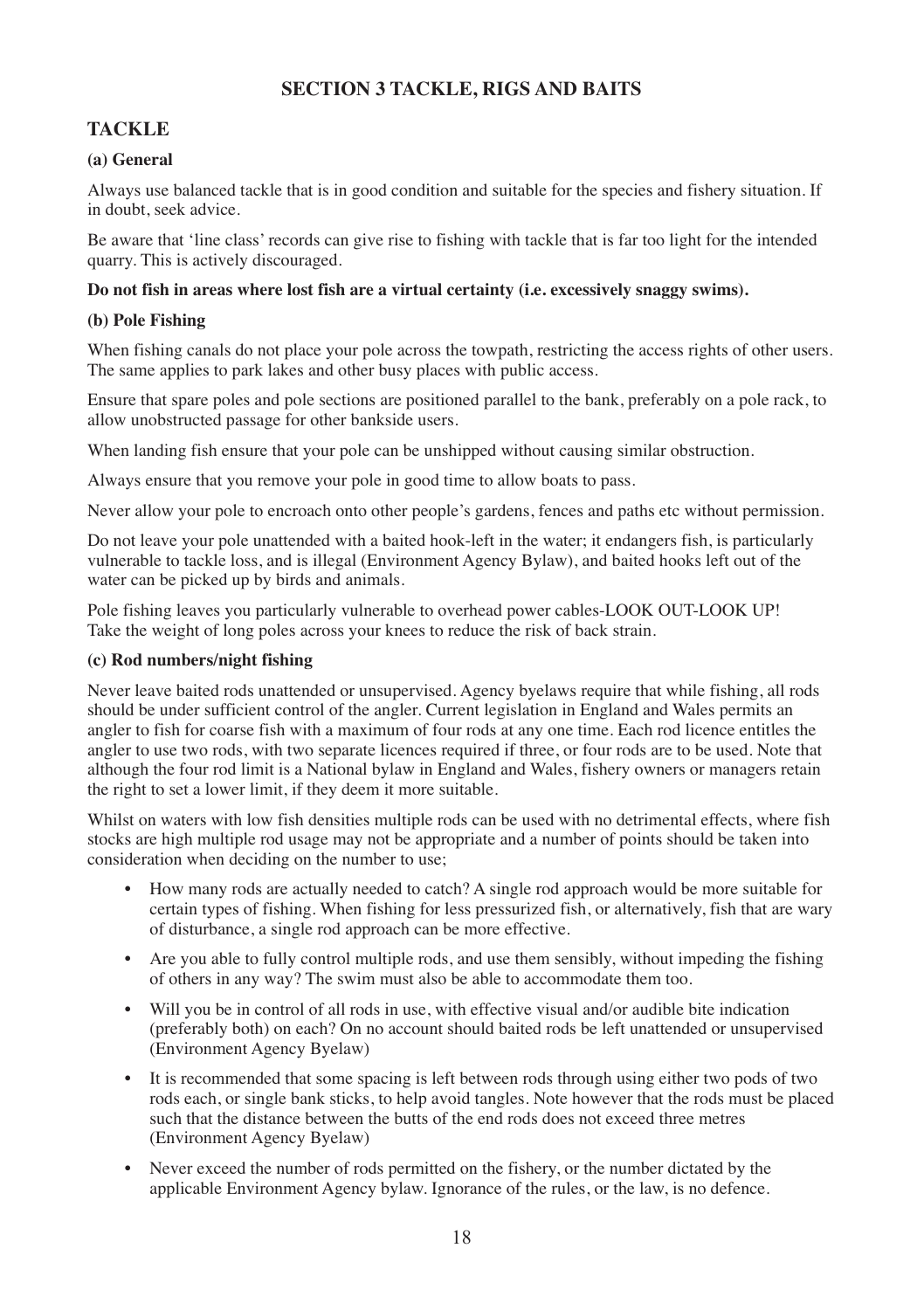Multiple rod usage can certainly enhance angling productivity, but use only when suitable! We would also add that long stay anglers in particular often fish whilst asleep, which is completely acceptable providing bite alarms are properly used to ensure a bite wakes the angler instantly. Do check buzzers will wake you even when asleep, extension boxes will provide good warning without disturbing other anglers. Also consider speed of access to your rods by putting the bivvy as close as possible, and leaving the door and sleeping bag unzipped whenever practical.

# **Rigs**

# **(a) General**

Your first priority is the safety and well-being of the fish.

**Tether-rigs must not be used.** If the line breaks, the tackle **must** be free to slide off the line - a towed lead, feeder or float could snag and trap the fish.

(For examples of these dangerous rigs, and some acceptable alternatives, see Appendices C, D, E, F, G, H, & I.)

Remember that if shock-leaders are used, the leader-knot **must always** be able to slide through the rig. Also consider the use of barbless or reduced barb hooks as an additional precaution.

While the deliberate foul-hooking of fish is illegal, it is inevitable that this occasionally happens accidentally. Some regional Agency byelaws require that accidentally foul-hooked fish are returned immediately to the water. Other byelaws limit the number and/or size of hooks that may be used in conjunction with a single rod or attached to a lure, in order to reduce the likelihood of foul-hooking fish. Avoid rigs that are likely to result in foulhooking. Similarly, rigs that are likely to result in deep-hooking of fish should be avoided.

Great consideration should be given before using double-hook rigs, where two separately baited hooks are employed on the same rod. Extreme caution should be taken, and they should **not** be used in heavy weed. They may also be banned in some regions by the local byelaws. To avoid the dangers of leaving a fish tethered to a snag in the event of a break in the main line, **both hook links must be free to slide off the line.**

Please use barbless or reduced barb hooks wherever possible; the widespread use of these should be actively encouraged, especially barbless in the smaller sizes, 14 downwards. Note however some anglers believe large barbless hooks can be harmful, particularly for perch.

Bent hooks should not be used (The term 'bent' hooks refers to certain long shank carp hooks bent at 30° in the middle)

The use of most sizes of lead weights is illegal and non-toxic weights are widely available. Lead weights of 0.06grams (No.8 shot) or less or of more than 28.35 grams (1oz) may be used. While it is legal to use lead "dust" shot in size 8 and smaller, they are toxic if ingested by birds, and should be used with care; always use in spill-proof containers and dispose of used lead safely at home.

Lead core leaders as used for carp fishing can easily tangle on underwater snags due to their tendency to wrap around snags, etc. and tether a fish, should the main-line break. There is a substantial body of opinion against the use of lead-core leaders. If they are to be used we strongly recommend that extreme caution be exercised and the following points be adopted;

- Maximum length of lead core leader should be 3', holding down longer lengths of line than this can easily be achieved by using flying back-leads
- Leads MUST be able to slide over the leader-knot so a lost fish is not also towing the lead as well as the leader; splicing the two lines together in accordance with the instructions given by the manufacturers of lead core is usually sufficient to achieve this but do CHECK that the lead can detach itself from the leader
- 121b minimum main line to be used
- As an added precaution the use of safety leads (inline) or safety-clips (pendant) which release the lead, is recommended; check that the safety clip does release the lead properly
- Lead core should not be used with helicopter-rigs as there are too many opportunities for the hook link to jam on the lead core, leaving a lost fish towing a lead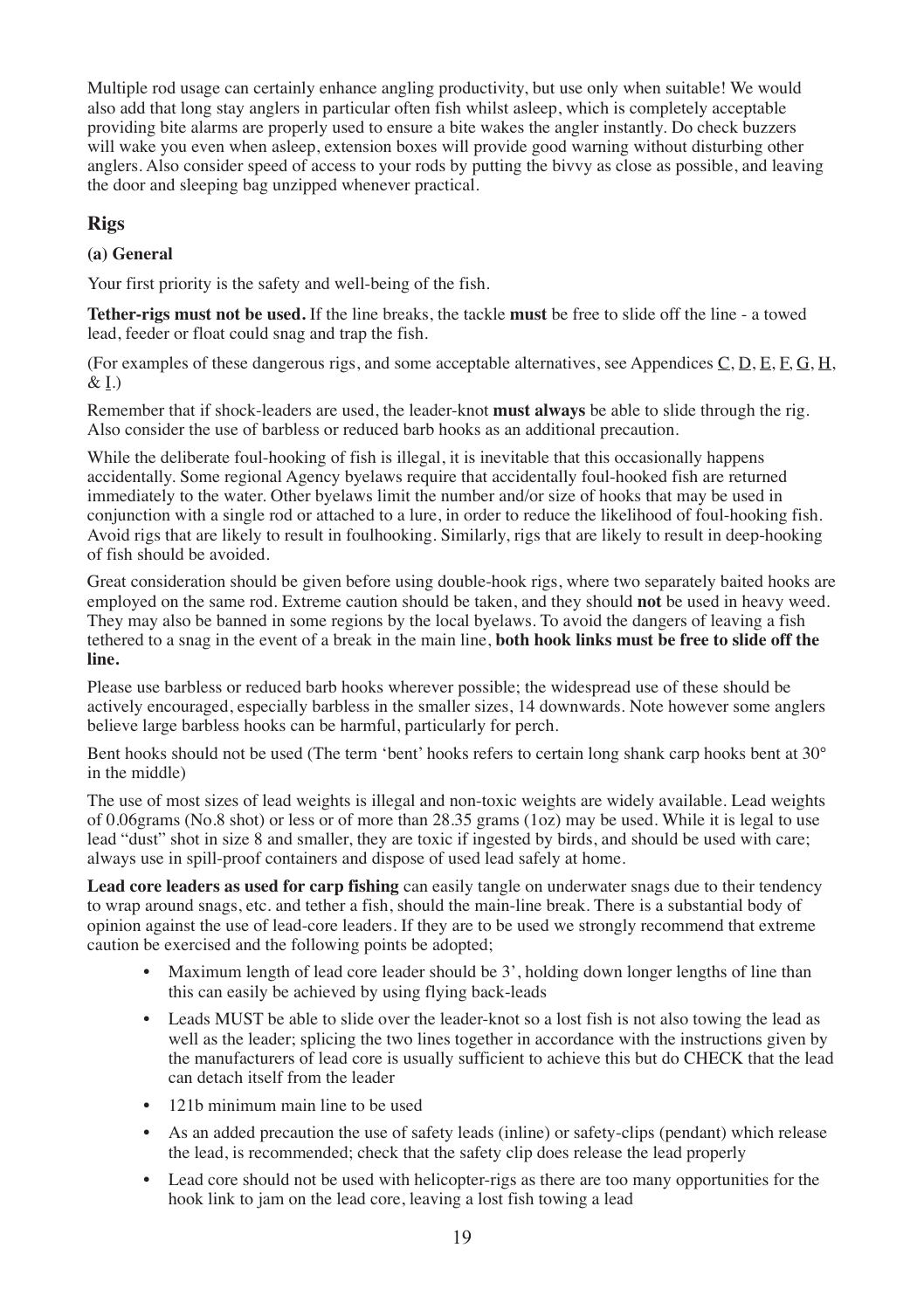- Consider using a barbless hook as an added precaution to release a tethered fish
- Lead core should never be used on weedy or snag filled waters (which would in any case largely work against the purpose of lead core)

# **Rigs**

## **(b) For Predators**

On most waters when bait fish are used, pike are usually the target species. **Wire traces must always be used for both pike and zander.** Otherwise, they can bite through the trace, leaving hooks etc. in the fish, with potentially fatal results.

For lure-fishing too, regardless of target species, wire traces should be used.

For additional points on pike and zander tackle, rigs and baits, see Appendices J,K,&L.

It is recognised that the use of wire traces may be an impediment to eel and perch angling. As a first step, please consider the use of wire covered with soft silicone tubing. Failing this, employ braids with a high degree of abrasion resistance as a hook link. For eels, perch and catfish, use a single hook only (though not stainless steel, which does not easily corrode); do not use double or treble hooks. If a pike or zander does still take this, and bites through the hook link, a single hook is very unlikely to cause any damage.

If pike or zander are taking baits presented on hook-links for eels, catfish, perch or chub, carefully consider changing bait or venue, or in the case of eels and perch, accepting a lower catch rate through reverting to wire traces.

# **Baits**

Always use free bait offerings and groundbait in sensible quantities to ensure that uneaten food does not accumulate in fisheries, especially small, shallow bodies of still water. This will protect the quality of the aquatic environment and safeguard other anglers' sport.

Observe any fishery rules on bait restrictions.

For bait-fish, also see section five 'Fish Movements & Disease'.

**Thoroughly soak and cook all nuts, seeds and pulses.** (See Appendix B)

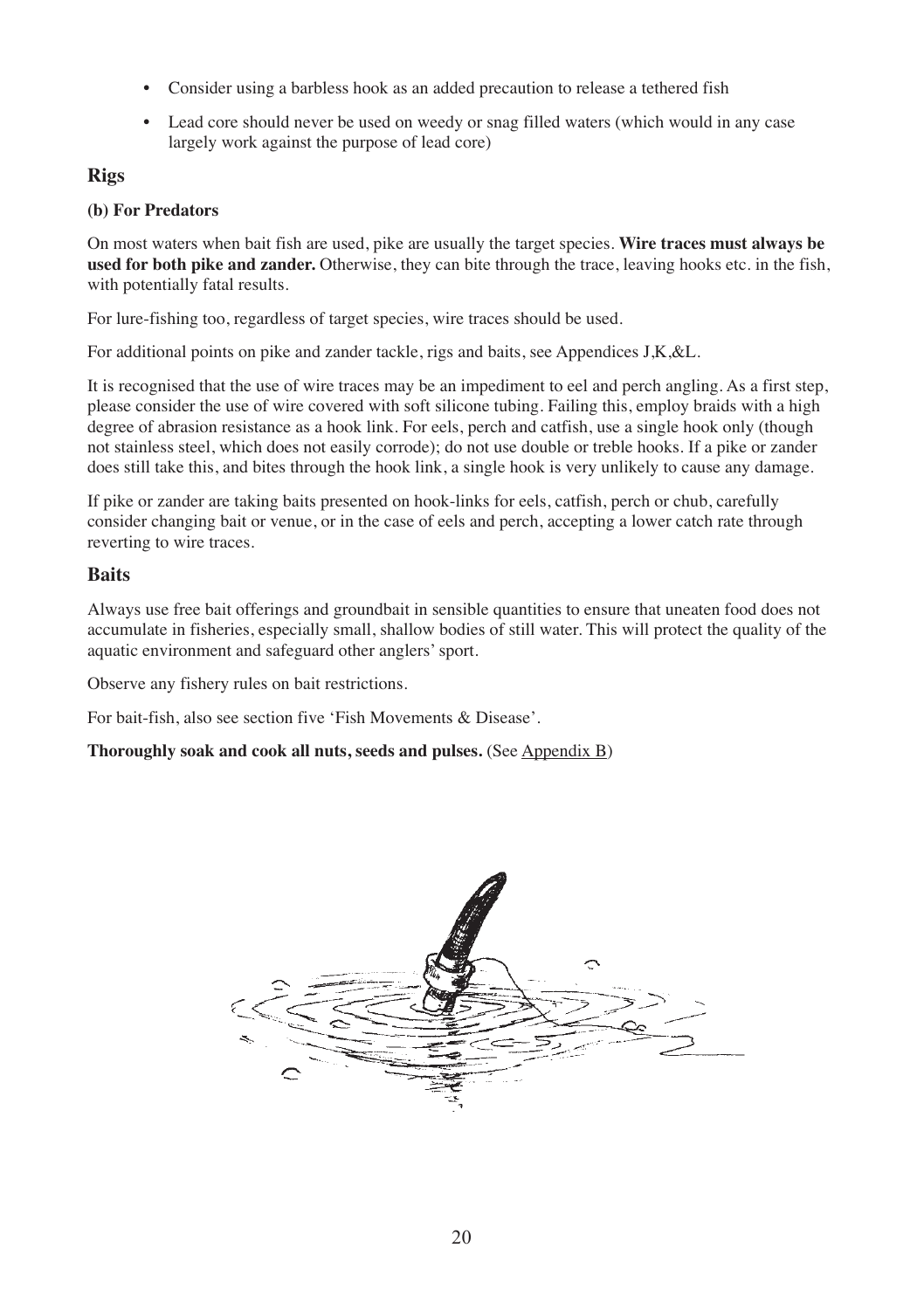# **SECTION 4 FISH HANDLING**

## **Essential Equipment:**

Carry and use

- a knotless landing net, big enough for the intended species. For pike and zander, special wide mesh nets may be used to minimise tangling with treble hooks. Dual mesh nets also help. The top wide mesh reduces water drag when the net is raised, and the close mesh or sacking base enfolds the fish while ensuring no damage is done to the fins or the scales.
- a disgorger and forceps.
- a quality unhooking mat suitable for large fish.
- a weigh sling or bag in good condition.
- anti-bacterial solutions suitable for fish.

# **Handling:**

#### **Always use an unhooking mat spread on a soft flat surface, rather than on uneven or hard bankside (e.g. gravel).**

Be aware that watch straps, lapel badges and jewellery could catch on, and damage, a fish.

Minimise the time the fish is out of water, and handle it as little as possible. Covering the head of the fish with a wet cloth or piece of wet netting will help keep it calm and stop it flapping.

Note that deep-hooked fish should survive if the hook cannot be removed. Cut the line as far into the mouth as possible. Do not pull hard on the line and always release the fish immediately.

**When releasing a fish, support it carefully in the water, facing upstream (if in a river), until it is ready to swim off naturally.** Barbel and grayling may have a particularly long recovery time, and should be supported in the water or held in a landing net until fully recovered.

Respect all fish regardless of size or species.

All eels should be returned alive, as it takes a long time for them to reach specimen size. Eels may become land-locked, in which case they will grow to specimen proportions and provide anglers with an interesting target. Once on the bank all eels should be handled with care. It is particularly important that the protective mucus is not removed in handling; never use newspaper to hold them but lay them on their backs and gently hold in this position for a few moments. The eel will calm down and is unlikely to move from this position. Unhook with forceps, if the eel is hooked in the lips or scissors. If the eel is deep hooked cut the line or trace as close to the eel's lips as possible and release immediately. The eel, under these circumstances, will lose the hook very quickly. Do not attempt to remove deep hooks from eels. The heart and other vital organs are very close to the back of the throat and you may cause fatal injuries if you damage them.

Deep hooked perch should be treated with the same care as you would with eels. Hooklengths or traces should be cut as low down as possible and under no circumstances try to use a deep disgorger to remove deep hooks. In perch, the heart is very close to the back of the throat and it has been shown that fish are much more likely to survive if left to shed the hook naturally.

**Never** drop or throw fish back into the water.

**Sacks, slings, mats, nets and your own hands must all be wetted before use; note a mat left in the sun should be dipped in the water to cool it first. Transfer fish back to the water in a sling or enclosed mat, never carry them.**

## **Photography:**

Must also see previous section under Handling.

Select location for photography, position unhooking mat plus wet covering etc, and have camera ready, **before** bringing the fish onto the bank.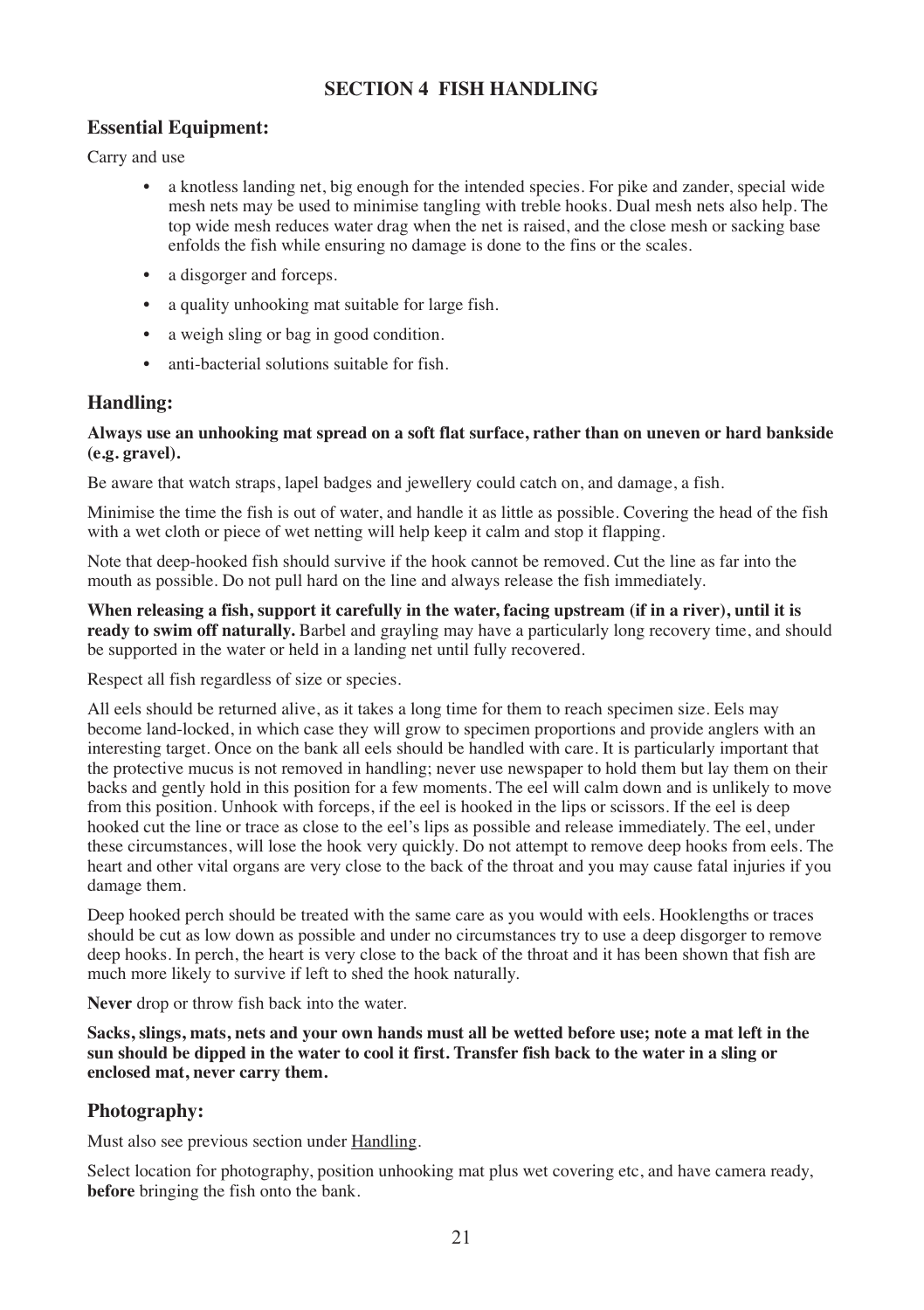When holding a fish, support it properly and keep it close to the ground, over an unhooking mat. **Never stand,** as dropping a fish could cause it severe damage.

Photography of eels will be considerably easier if done immediately after the unhooking technique outlined under Handling above.

#### **Sacks & tubes**

Use only when necessary, and retain fish for the minimum time possible. Large fish that have been retained for a prolonged period can be difficult to handle, so be prepared.

These accessories should be of a reputable make, with plenty of holes to provide a good water exchange. Ensure that they are clean and in good condition, and check the water flow through them, otherwise fish could be damaged.

**In use, secure in deep water only, even at night. In shallow margins fish may suffer or even die due to extremes of temperature or lack of oxygen.** Stake out securely, placing only one fish in each sack or tube. In rivers, ensure that the fish faces upstream.

Check fish regularly, and release them immediately if they show signs of distress. Hold them upright in the water (facing upstream in rivers), until they push off hard of their own accord.

**For catfish, zander, perch, big bream and barbel** - only tubes should be used, and they must be large enough to properly accommodate the fish. Big bream however, can also be kept safely in large keepnets with 28" diameter rings. Please note that it is also helpful to cover a staked-out keepnet with light, damp sacking or weed. Framed sacks are also suitable.

To help prevent the spread of disease, thoroughly dry all nets and sacks between sessions.

#### **The health and welfare of the fish must always be your first priority.**

#### **Keepnets:**

Keepnets are only suitable for small shoal fish. Never use for large carp, pike, zander, tench, perch, barbel, catfish or grayling. Large fish are not suited to keepnets because of their size, and others, regardless of size, such as carp and barbel, are unsuited because the serrated front rays of their dorsal fins can be caught and damaged by netting.

Use only when necessary, and retain fish for the shortest time possible.

Locate as with sacks and tubes. A "stake out bar" to prevent the net from collapsing ,or a weight on the end of the net is helpful, when wind or current could move it to the detriment of the fish. In moving water, a rectangular section net helps avoid rolling.

Keepnets must comply with Agency byelaws. Those with a drawstring or zip bottom release are best.

The use of keepnets incorporating 'carp sacking' at the bottom to provide a dark, safe area, is to be encouraged. These are often referred to as 'conservation mesh'

#### **KEEPNET CODE**

| Wet hands before holding fish.                                                                                 | Retain fish in keepnet for minimum period of<br>time.                                         |  |
|----------------------------------------------------------------------------------------------------------------|-----------------------------------------------------------------------------------------------|--|
| Once positioned, avoid all unnecessary disturbance.                                                            |                                                                                               |  |
| Always use the largest keepnet possible.                                                                       | Do not overcrowd keepnet - when big catches<br>are expected, take two nets.                   |  |
| When safe to do so, on still or shallow waters always<br>peg out the keepnet to prevent collapse.              | When returning fish to the water or weighing:                                                 |  |
| Always place the keepnet as near to fishing position<br>as possible - preferably immediately in front, so fish | Collapse the keepnet and place the fish gently<br>in the weighing bag or back into the water. |  |
| can be placed quickly.                                                                                         | Do not slide or tumble fish down the keepnet.                                                 |  |
| Place the fish in the keepnet and as quickly as possible.                                                      |                                                                                               |  |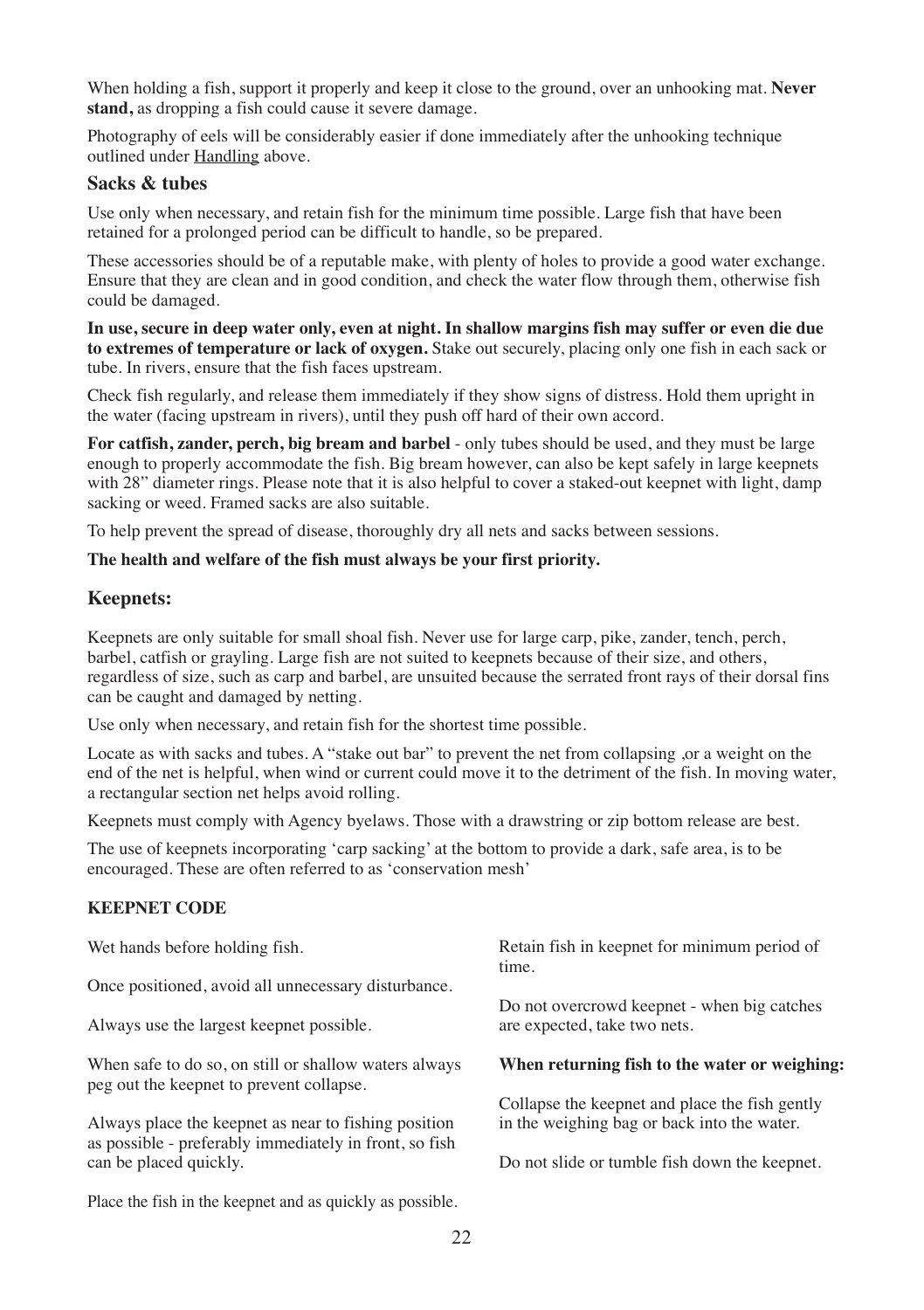#### **Environment Agency Fisheries Byelaws on** Keepnets, keepsacks and landing nets

- (1) Any person shall be guilty of an offence if he uses:-
	- (a) a landing net with any knotted meshes or meshes of metallic material.
	- (b) a keepnet with any knotted meshes or meshes of metallic material, or having any holes in the mesh larger than 25mm internal circumference, or of less than 2.0 metres in length, or with supporting rings or frames greater than 40cm apart (excluding the distance from the top frame to the first supporting ring or frame) or less than 120cm in circumference.
	- (c) a keepsack not constructed of a soft, dark coloured, non-abrasive, water permeable fabric, or having dimensions of less than 120cm by 90cm if rectangular, or 150cm by 30cm by 40cm if used with a frame or designed with the intention that a frame be used.
- (2) Any person shall be guilty of an offence if he retains more than one fish in a single keepsack at any time.
- (3) This Byelaw shall not apply to any keepnet or keepsack used for retaining eels which have been legally taken by instruments other than rod and line.
- (4) This byelaw was made taking account of the requirement for notification to the European Commission under Council Directive 83/189/EEC.

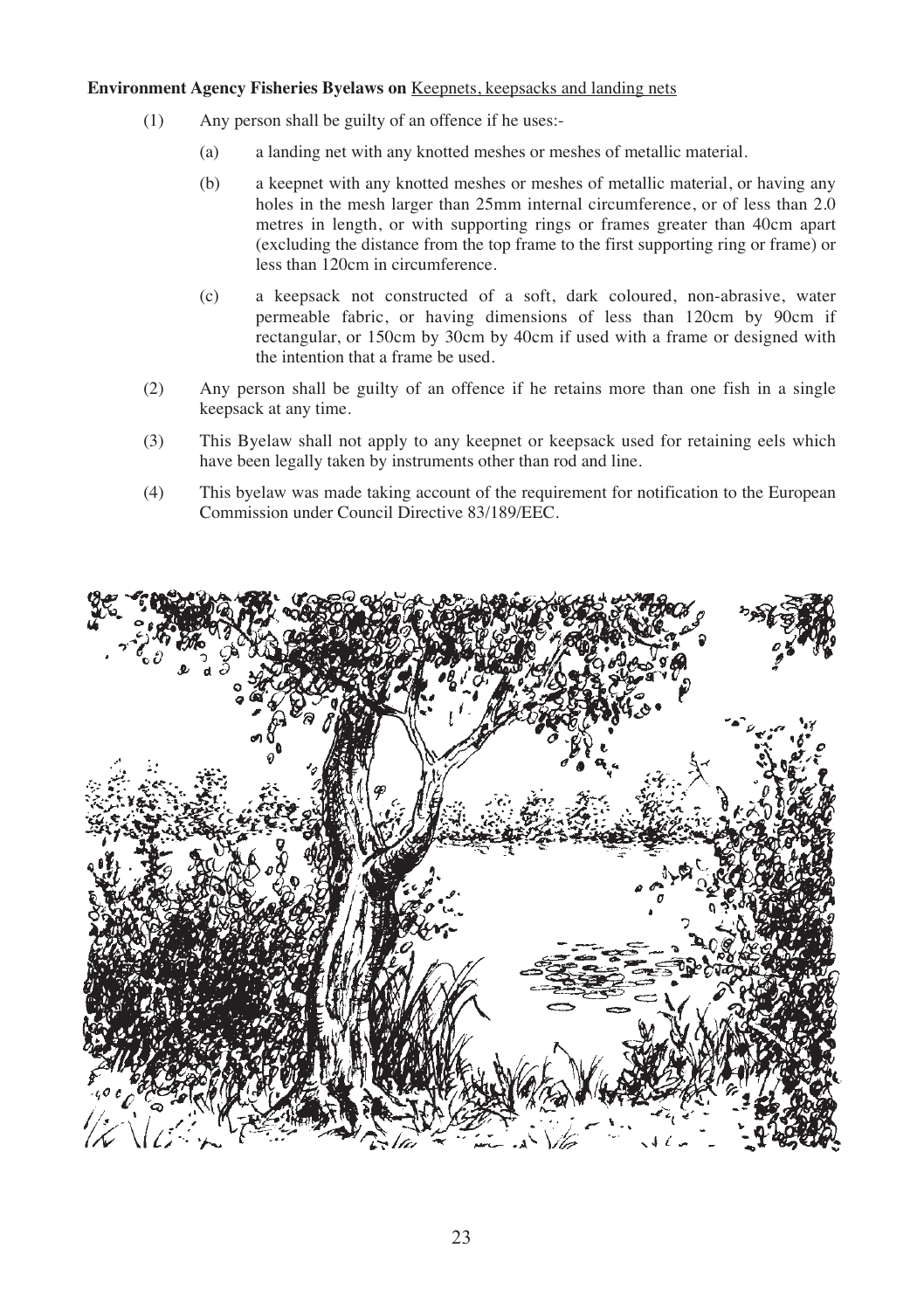# **SECTION 5 FISH STOCKING, MOVEMENTS AND DISEASE**

**Never remove fish or introduce fish to any water** without the consent of the Environment Agency (for England & Wales) and the permission of the fishery owner. This includes the use of fish for live bait, which should NOT be transferred from one water to another, without consent from the Agency. Serious problems have been caused through the illegal transfer of fish. The movement of fish between waters can introduce Spring Viraemia of Carp (SVC) and other diseases or parasites, and it may also result in undesirable species of fish becoming established in waters which could upset the ecological balance of a fishery.

Stocking with fish from any source may only be undertaken once written Section 30 consent has been obtained from the Agency. It is the personal responsibility of the person stocking the fish to ensure that Section 30 consent has been obtained. The introduction of non-native species such as Wels catfish can adversely affect existing fish stocks and ecology, and requires consent from the Department for Environment, Food and Rural Affairs (DEFRA) or the National Assembly for Wales Agriculture Department (NAWAD) in addition to Section 30 consent. The Agency has produced a free advisory leaflet 'Buyer Beware - Your Guide to Stocking Fish' - and will provide help and advice. If you have any doubts regarding the origin, health or quality of the fish, do not stock.

**Unauthorised fish movements are illegal** and prosecutable with serious penalties. Any fish stocking carries the risk of introducing diseases into the receiving water. Entire fisheries can be wiped out by diseases (such as SVC), even when the fish introduced appear to be healthy. The risks can be reduced by following the Agency's advice. Only use reputable fish suppliers - ask for references and speak to other fish purchasers. Request all the necessary documentation, and if in doubt, consult the Agency. Do not accept fish or allow them to be stocked without a visual examination. Remember stock fish introduced in the winter might show no signs of disease until the water starts to warm in the spring. Never be tempted by cheap fish, and **always** obtain a proper invoice/receipt. Do not accept fish that are different from those ordered.

To avoid the accidental transfer of fish diseases and parasites, thoroughly dry or disinfect all nets, sacks and weigh-slings between angling sessions.

#### **Stock Densities**

Many stillwater coarse fisheries contain stock densities well above those that would occur naturally, and the fish may be almost entirely dependent on anglers' bait to sustain them. While heavily stocked coarse fisheries provide an enhanced level of sport, both anglers and fishery owners should recognise that the stock densities are artificially high and that this has the potential to cause problems in terms of fish health and welfare and water quality, **and it may increase the opportunities for predation by fish-eating birds and mammals.** Within sensible limits heavily stocked fisheries are viable, providing that they are carefully and properly managed. There is useful guidance for fishery owners and managers in *the Institute of Fisheries Managements Stillwater Coarse Fisheries Codes Of Practice*

#### **Conservation of Predators & Eels**

Fishery owners sometimes misguidedly cull predator species such as pike from fishing waters but the removal of large fish merely encourages an 'explosion' of younger predator fish, which feed more voraciously, and thus deprives anglers of the sport derived from larger predator specimens and the younger year classes of non-predator species. If it is believed that a water has too many predators, consult the fishery manager and/or the Agency who, in conjunction with the Predator Groups, can advise and often place unwanted fish in other waters.

Eels do not breed in freshwater and are subject to higher levels of predation than most other freshwater species. Fishery owners and managers should consider the consequences to the species of allowing commercial netters to remove eels from their waters as part of the long-term management of the water. The short-term income does not equate with the loss of sport or the potential damage caused to eels stocks throughout Britain. The mature eel must travel many thousands of miles in order to breed and our freshwater stocks are of prime importance in the preservation of the species as a whole.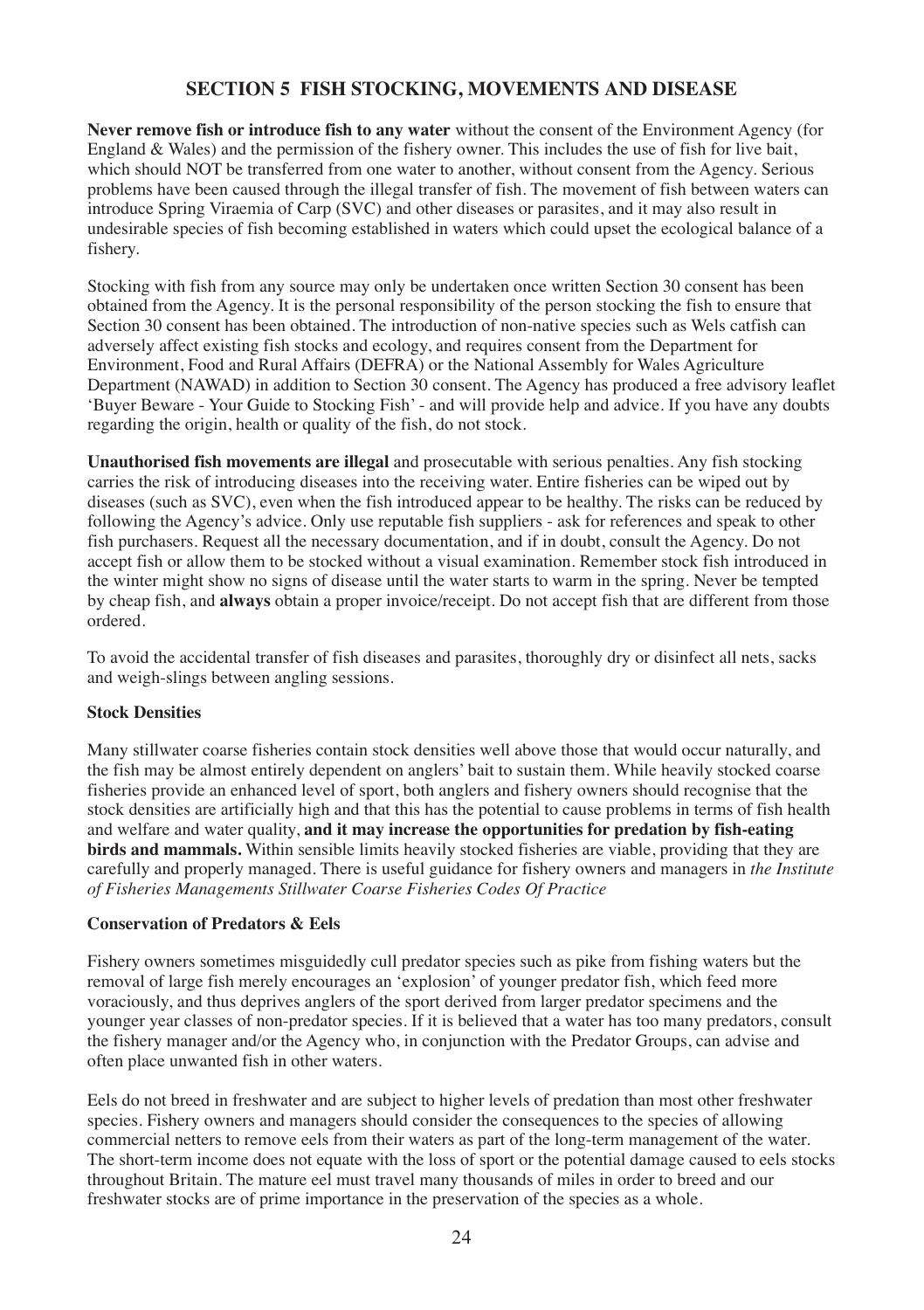## **APPENDIX A SUGGESTED REFERENCE BOOKS & LEAFLETS**

Giles, N. (1992). Wildlife After Gravel; Twenty Years of Practical Research by the Game Conservancy Council and ARC. Wetland Research Unit, The Game Conservancy Ltd.

Kinsman, J and Kinsman, D. (1990). Gravel Pit Restoration for Wildlife: A Practical Manual. RSPB, Sandy, Beds

Brooks, A. and Agate E. (1997). Waterways and Wetlands. British Trust for Conservation Volunteers Ltd., London.

The New Rivers and Wildlife Handbook (1994). The Royal Society for the Protection of Birds. Cowx, I. (1995). Rehabilitation of Freshwater Fisheries. Blackwell Science Ltd., Oxford.

Cowx, I., O'Grady, K and Mills, H. (1994.) Fisheries Management and Ecology. Institute of Fisheries Management.

William Howarth (1987). Freshwater Fishery Law. Blackstone Press Ltd., London. Helping Fish in Lowland Streams. The Game Conservancy Trust, Hampshire.

Freshwater Fisheries & Wildlife Conservation; a good practice guide. Environment Agency, edited by Giles, N. (1997).

RSPB (2002). Habitat Creation Handbook for the Minerals Industry. RSPB, Sandy. Hawke, C.J. and Jose, P. Reedbed Management. RSPB, Sandy.

Williams, P. *et al.* (2000). The Pond Book — a guide to the management and creation of ponds. Ponds Conservation Trust, Oxford.

Merritt, A. (1994). Wetlands, Industry and Wildlife - a manual of principles and practices. Wildfowl & Wetlands Trust, Slimbridge.

The Sparsholt Guide to the Management of Carp Fisheries (2001) Ed. C P Seagrave. Sparsholt College, Hampshire.

Other sources:

The 'Natural History Books Service' has a comprehensive list of thousands of books currently available. They can be contacted on 01803 865913 or alternatively by e-mail (nhbs @ nhbs.co.uk) or on the internet (http://www.nhbs.co.uk).

For practical advice on general fishing we would suggest;

For further information on stocking and importing fish: Buyer Beware - Your Guide to Stocking Fish. Available from the Environment Agency

Keep Fish Diseases Out Spring Viraemia of Carp Controls on the Keeping or Release of Non-Native Fish in England and Wales A guide to Importing Fish Available from CEFAS (Centre for Environment Fisheries and Aquaculture Science), Weymouth Laboratory, Barrack Road, The Nothe, Weymouth, Dorset DT4 8UB, or alternatively on the internet (www.efishbusinesss.com)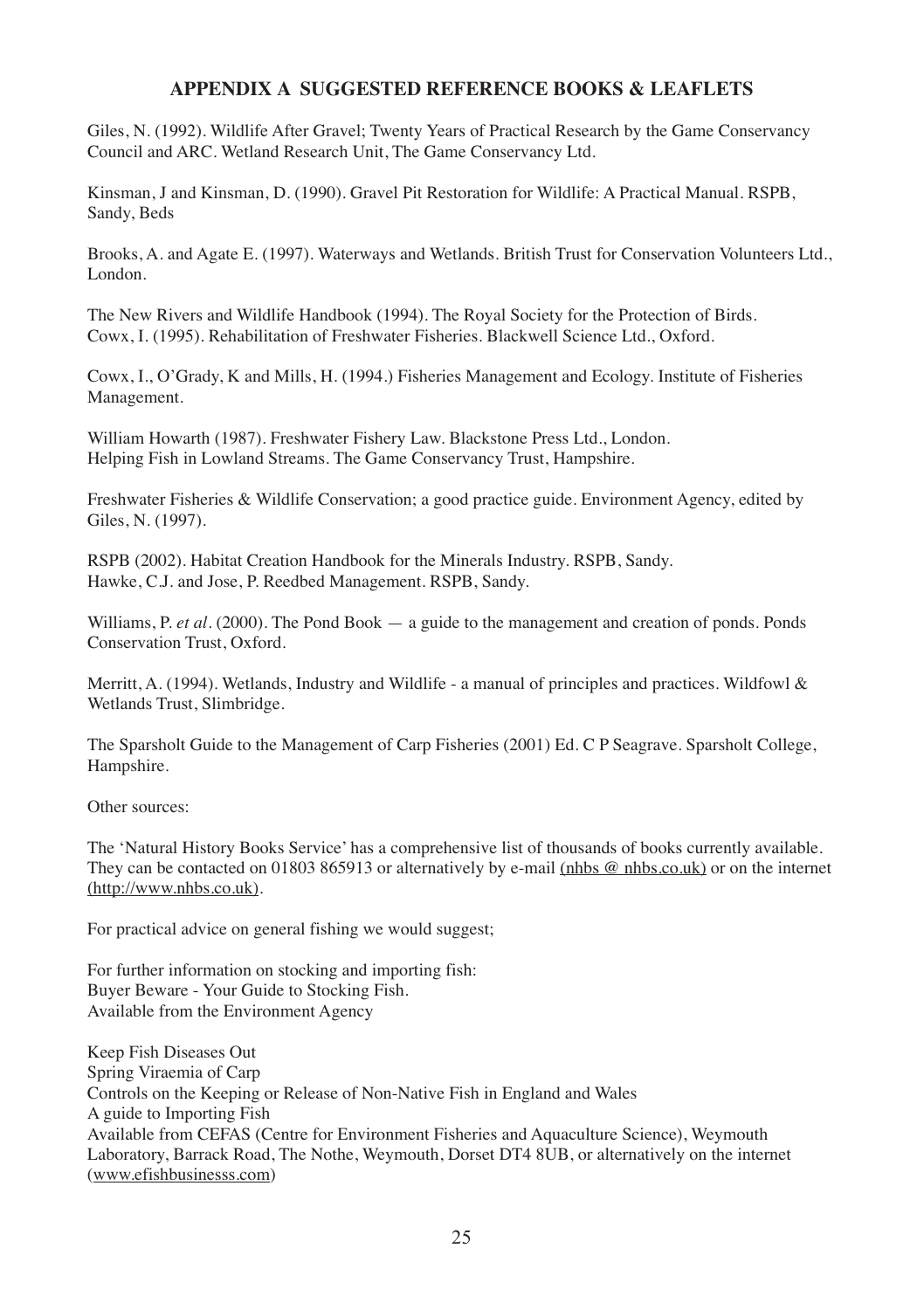#### **APPENDIX B PARTICLE BAITS - PREPARATION GUIDE**

**Incorrectly prepared particle baits can kill fish.** They **must** be prepared according to the instructions for the particular variety. Buy only from reputable stockists.

#### **PARTICLE PREPARATION**

#### **No Pre-Soak is necessary Boil for 1 min**

Partiblend Flaked Maize **Groats** Moth Beans

#### **Pre-Soak for 6 hrs and Boil for 10-15 mins**

Red Dari White Dari Wheat Buckwheat

**Pre-Soak for 12-14 hrs and Boil until split** Hemp

## **Pre-Soak for 12-14 hrs and Boil for 20-30 mins**

Chopped Tigers Chick Peas Sweet Lupins Maple Peas Tares Adzuki Beans Blackeye Beans Haricot Beans Red Kidney Beans Lima Beans Pinto Beans Soya Beans

**Pre-Soak for 12-18 hrs and Boil for 20-30 mins** Broken Brazils Peanut Kernels

**Pre-Soak for 24hrs and boil for 30 mins** Tiger Nuts Whole Maize Whole Brazils

Although there are many more ways of presenting particle baits such as sprouting, fermenting, colouring and flavouring, provided the guidelines are adhered to, the baits listed will be totally harmless to all fish and can be used with the knowledge that they are completely safe.

Note: When soaking, particles absorb water quickly. Check and top up after two hours and again after four hours. Always allow plenty of water to cover the particles, and where boiling is specified this **must** be done to ensure safe preparation. If in any doubt, play safe. It is impossible to oversoak.

#### **Our thanks go to Hinders of Swindon for their assistance in the preparation of the above guide.**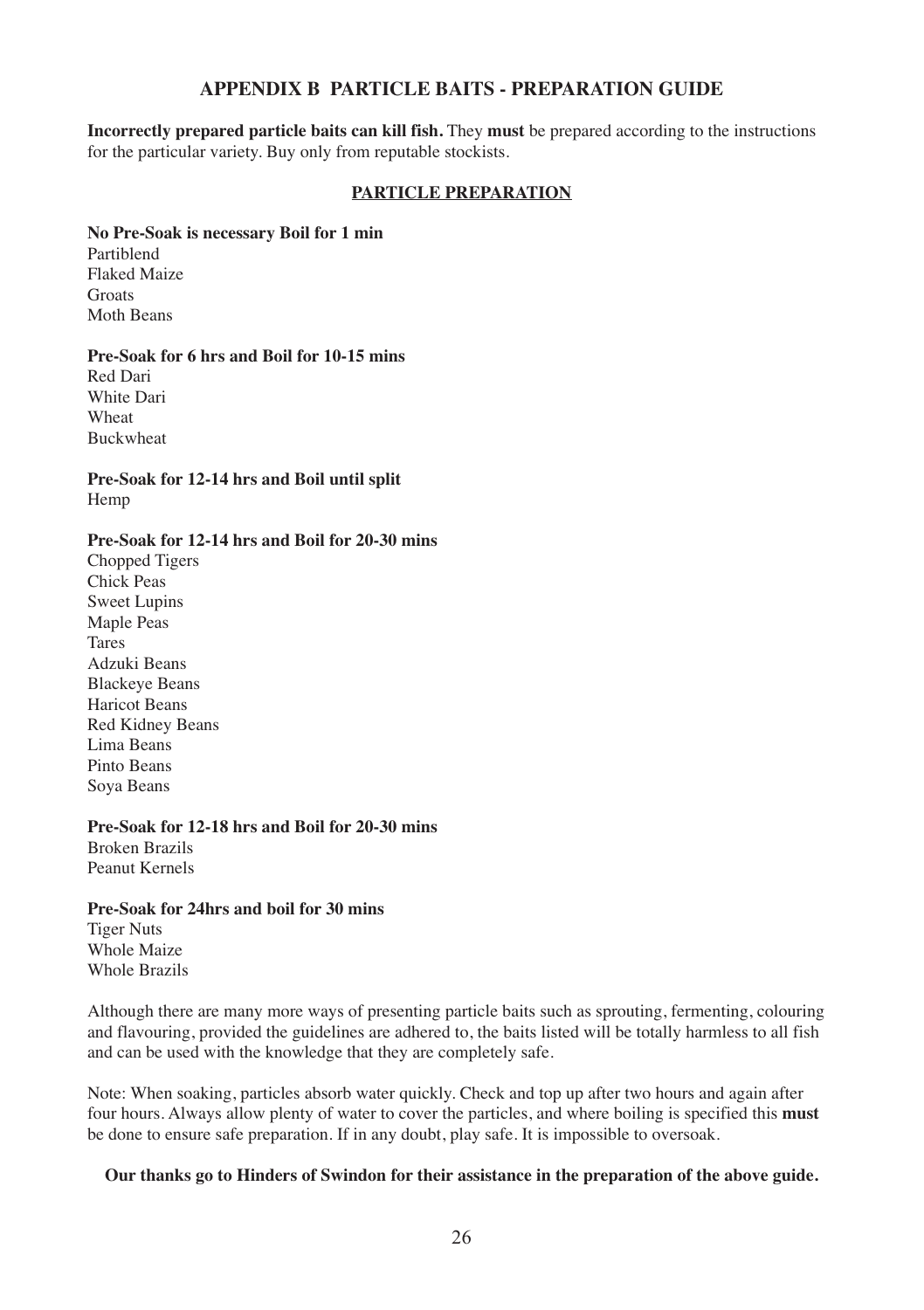# **APPENDIX C SEMI-FIXED LEAD RIGS**



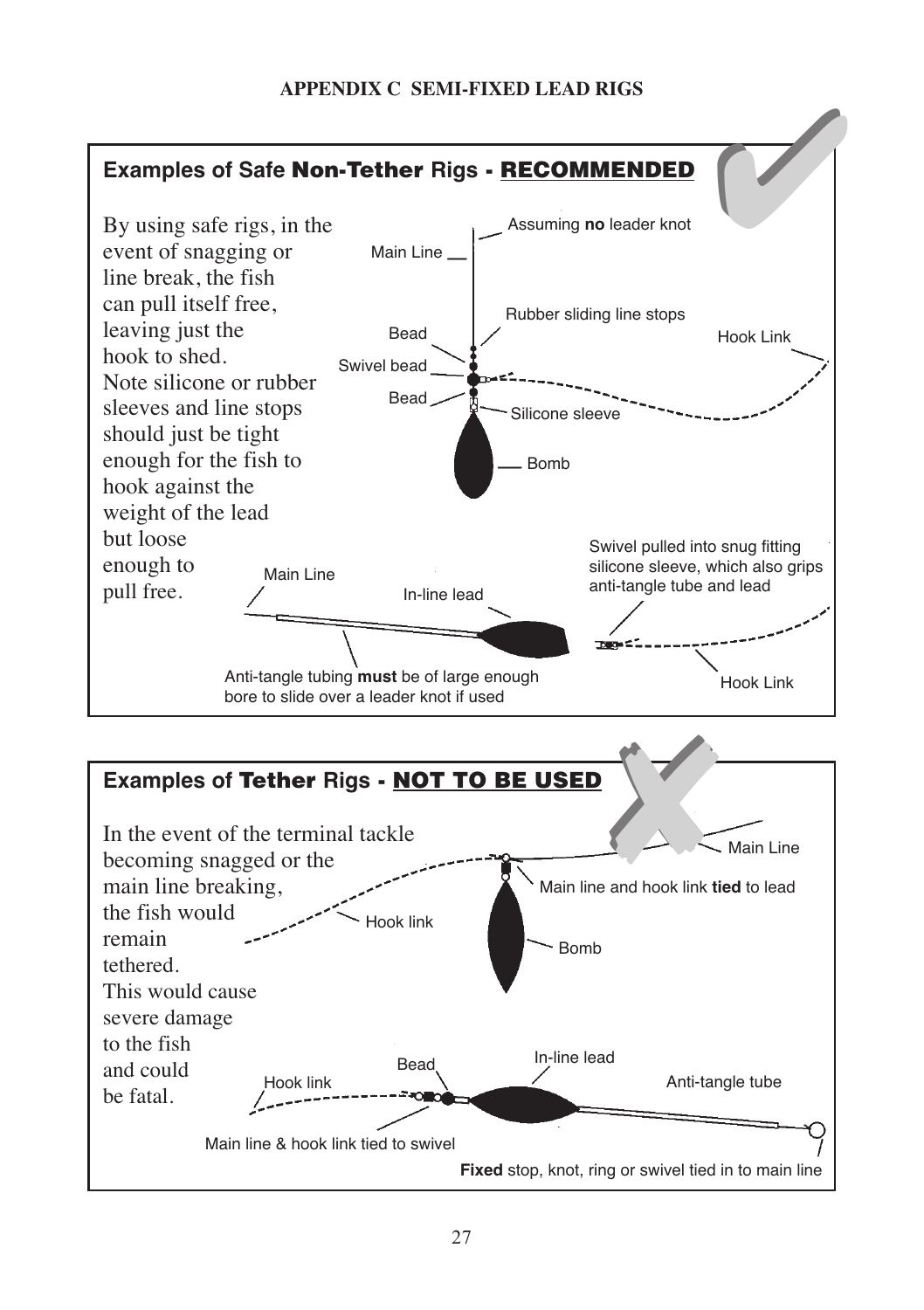# **APPENDIX D NON-TETHER FEEDER/LEGER RIGS**

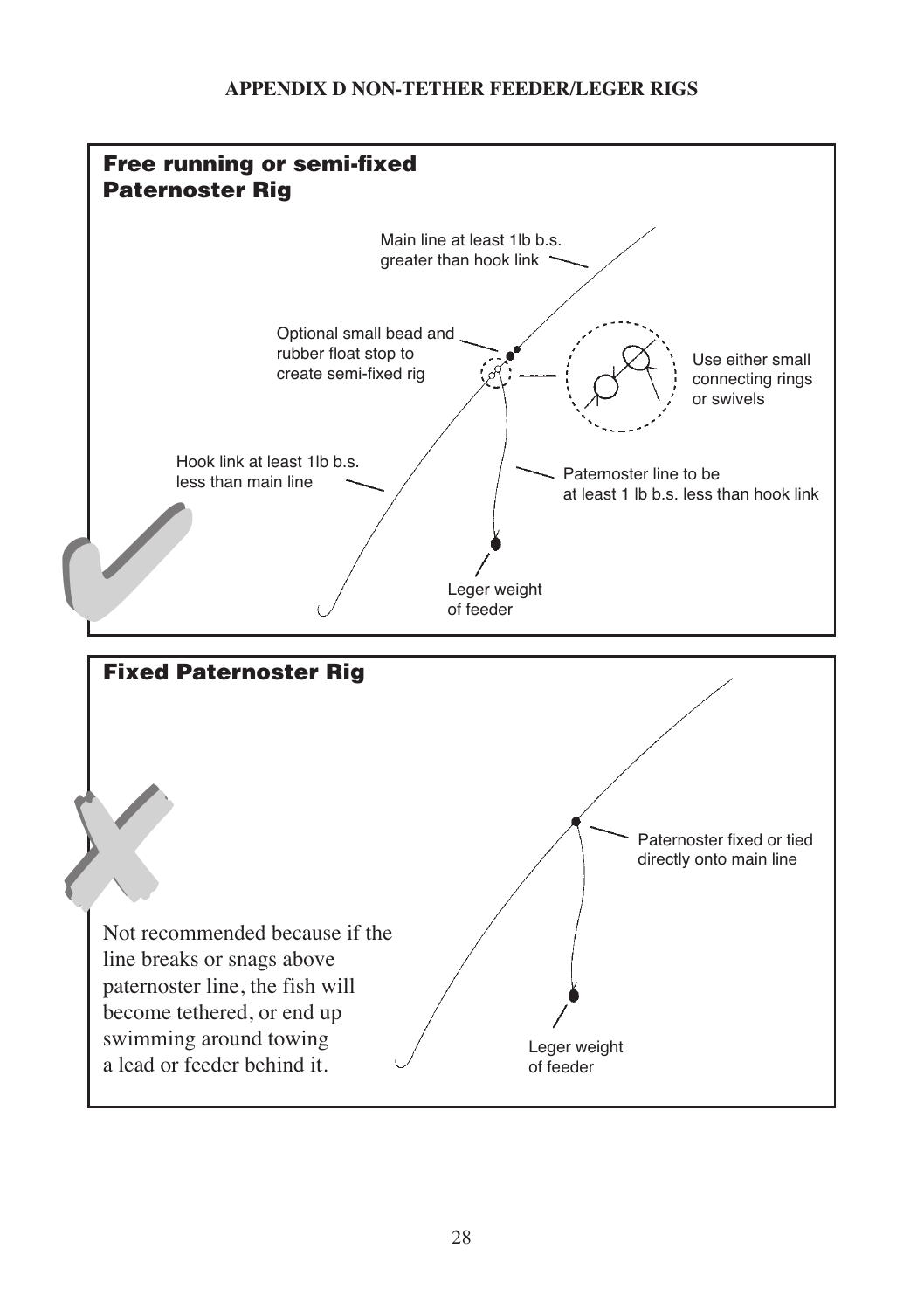# **Free running or semi-fixed feeder rig**

Ideal for heavier main lines, may tangle if used with light lines at distance



# **Free running ledger or feeder rig**

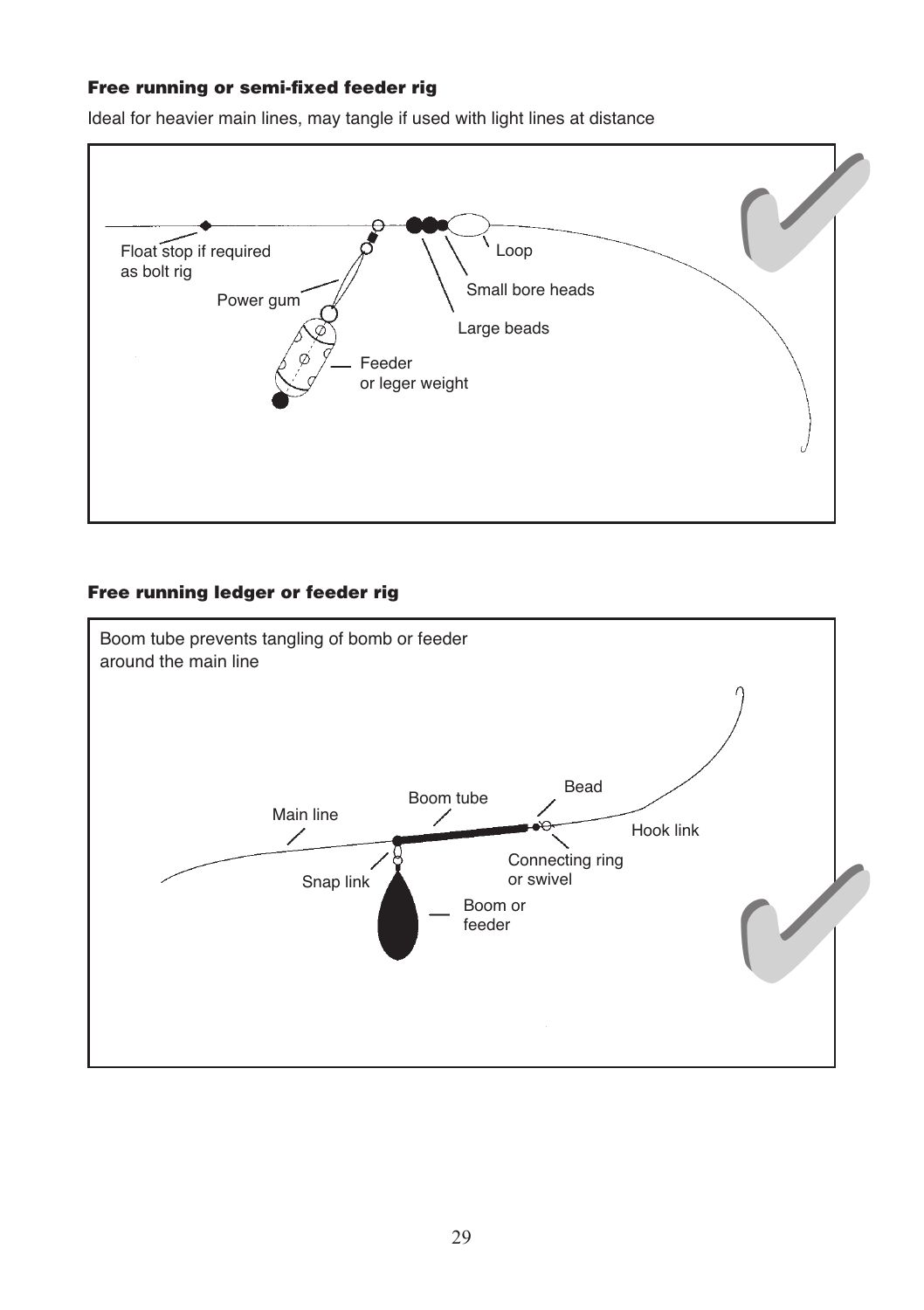# **APPENDIX E METHOD FEEDERS**

# **Fixed Method Feeders - THIS STYLE MUST NOT BE USED!**

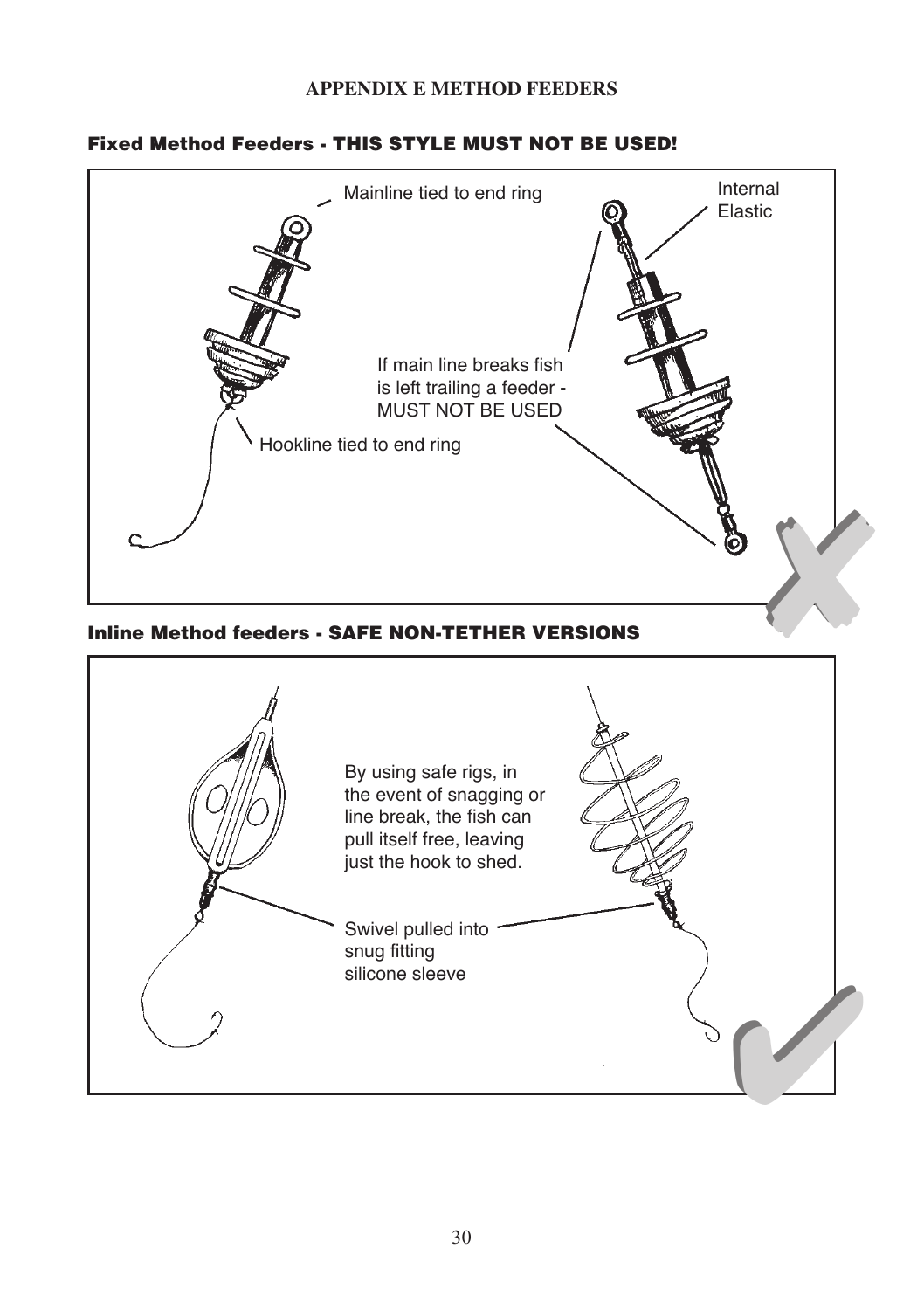

Commonly used for light line feeder fishing Use typically with 41b main line (maximum 51b), 21b/31b hook links Note use with caution-must not be used with heavy mainlines and hook links as in the event of the main line breaking the lead or feeder could still be attached to the hook link

**Safety Loop Rig-an Alternative for use with Heavier Lines**



Prepare a hooklength, tie on hook and tie a double overhand loop at the other end.

Onto the mainline, thread a small ring (from a Drennan rig ring to a curtain ring), then a fine bore bead, then a snap-link swivel and finally another bead, **this bead must be a fine bore type (hole just big enough to allow line through).**

With these threaded on, tie a large overhand loop to the end of the mainline (leaving 12-15 ins of spare line on the tag end (Fig A), then halve this loop by tying it in the middle to form a double loop (this gives a boom effect which helps stop the hooklength from tangling)

Tie this tag end to the ring (using a four turn blood knot), encasing as you do so, the swivel and beads (Fig B), **check now that the bead and swivel will not pass the knot and ride over the hooklength,** then connect your hooklength loop to loop.

This will pick up very little "debris" in a moving water situation but a fish will shed the weight in the event of the line breaking anywhere on the rig. It minimises tangling, and also acts as a bolt rig.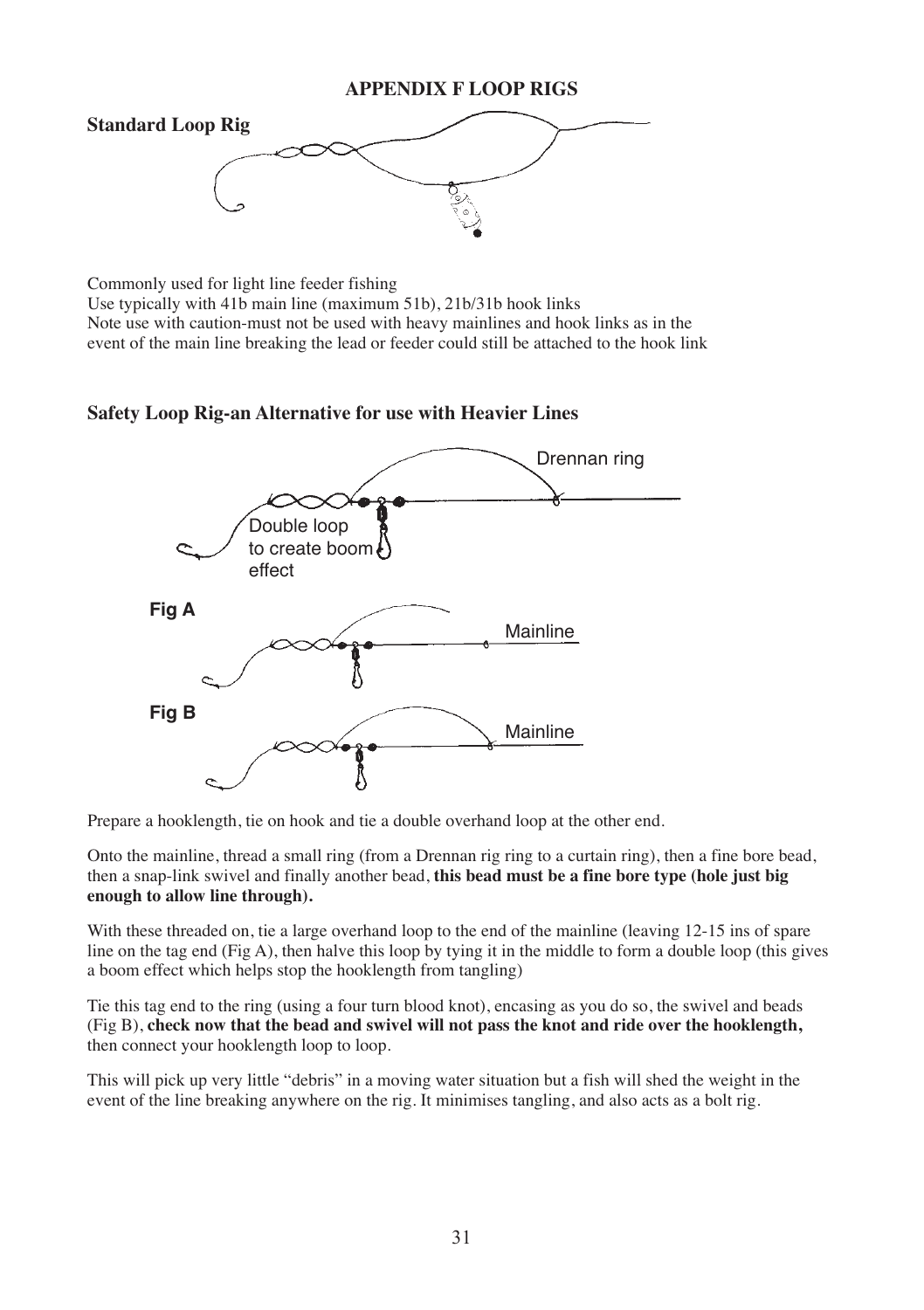# **APPENDIX G FLOAT RIGS**



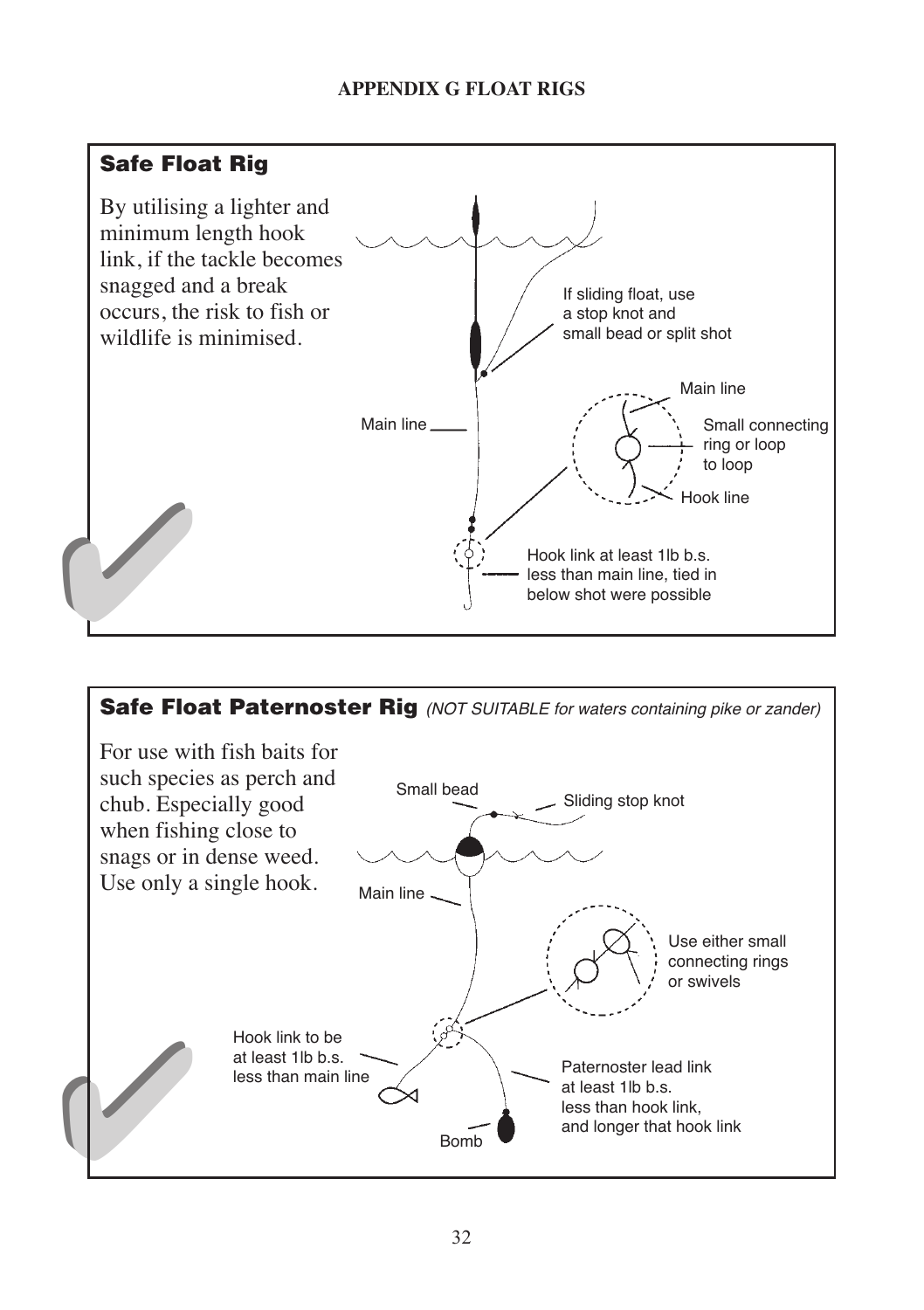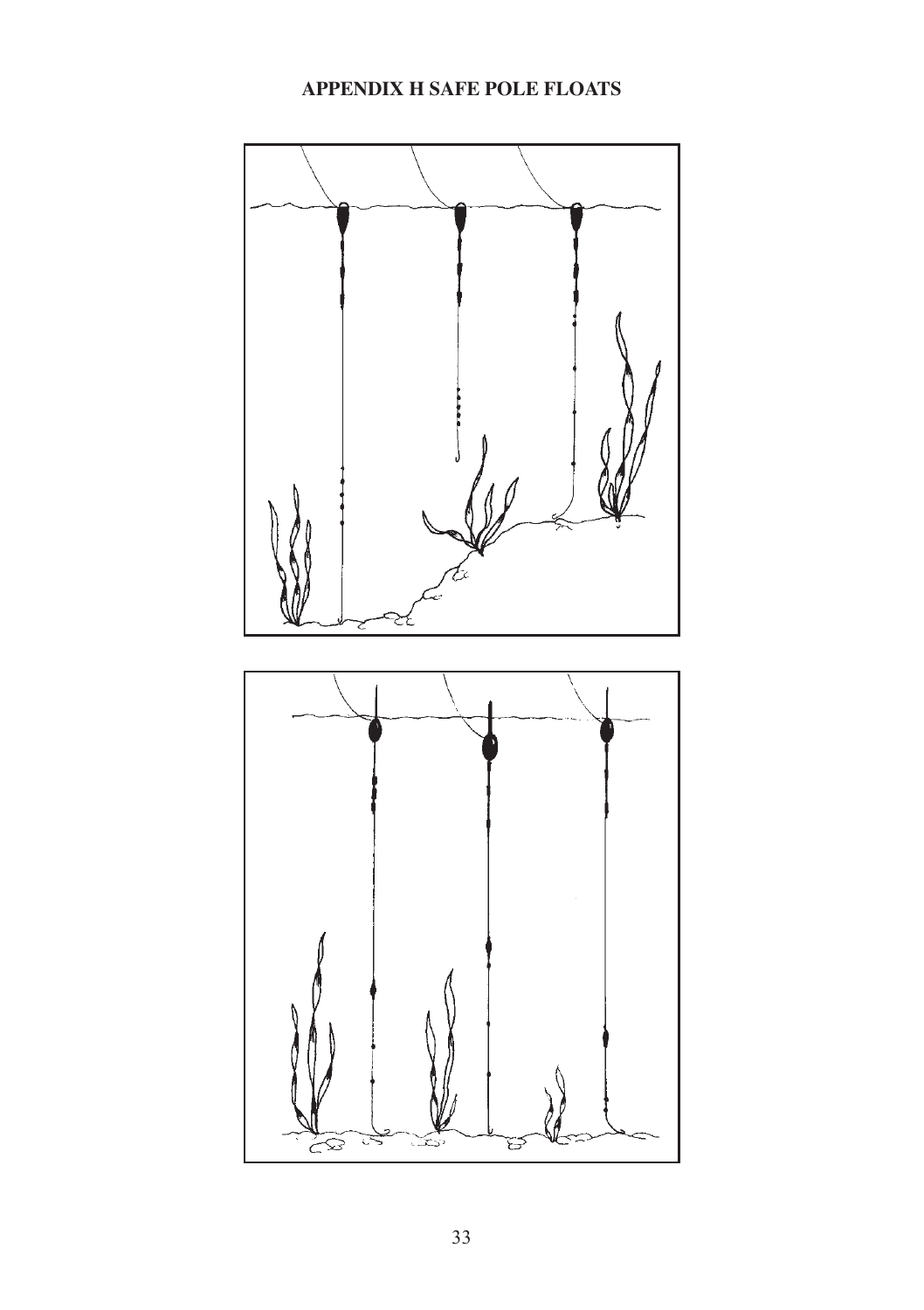# **APPENDIX I TWO HOOK SEMI-FIXED FEEDER RIG**

# TAKE GREAT CARE HOW 2 HOOK RIGS ARE TIED, THE HOOK-LINKS MUST COME FREE OF THE MAIN LINE IN THE EVENT OF A BREAK.

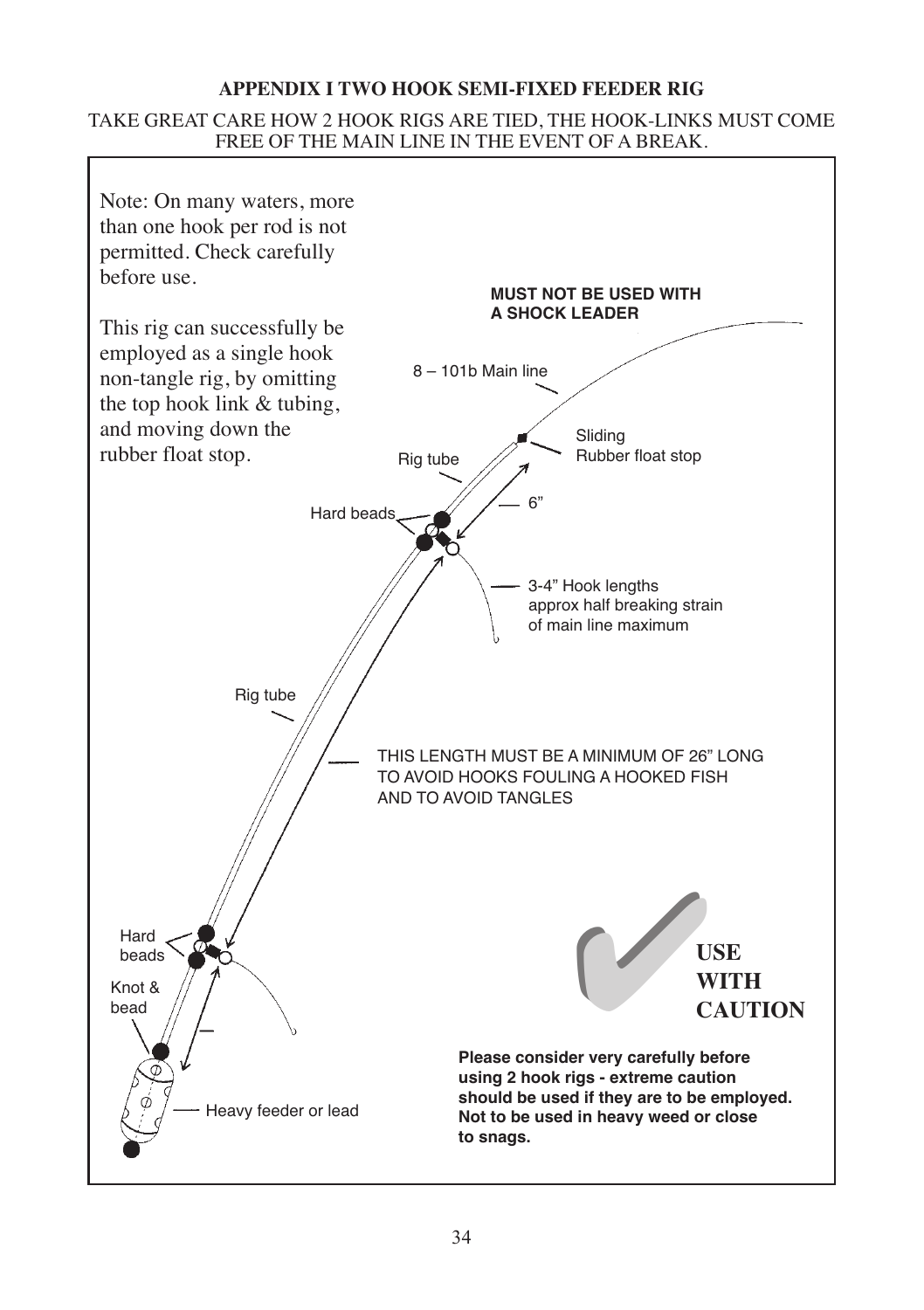# **APPENDIX J ADDITIONAL POINTS ON PIKE AND ZANDER**

#### (Also see 'Fish Handling', Section 4)

Use a main line of 5.4kg (121b) minimum breaking strain.

Correctly placed hooks in bait fish no larger than 20cm (5in) are recommended to minimise the chances of deep hooking. As a guide, for most suspended baits, place the top hook in the dorsal fin root and the other behind the pectoral fin. For legered baits, place the top hook in the tail root and the other no further forward than the dorsal fin.

**Wire traces must always be used,** with a minimum breaking strain of 6.8kg (15lbs), preferably 11.7-13.6kg (25-301bs). Use a minimum length of 450mm (18in) for bait and 15" for lure fishing.

**When paternostering or suspending a bait, use a wire uptrace at least 150mm (6in) longer than the main trace.** Check traces regularly for kinking or fraying, and dispose of safely if this occurs.

Use semi-barbless hooks which should be of the smallest sizes (size 10, 8 and 6) consistent with the safe landing and handling of the fish. Do not use stainless steel hooks as, in the event of losing a hook in a fish or snag, they will not degrade.

Never wait for a second run. Strike as soon as you are sure that the fish has the bait in its jaws.

**Gaffs should NEVER be used.** Always use a large knotless landing net. (Gaffs are now illegal in all Agency regions.)

**Backbiters.** When using drop-back/backbiter type indicators, care should be taken to ensure that they are set up properly, i.e. to indicate a slack line or drop-back take which occurs when a fish picks up the bait and moves toward the angler. The line (which should be tightened down to the bait) is clipped up to the indicator sight head just behind the reel spool. The indicator arm should be parallel with the rod butt, allowing the arm to drop through 90° in the event of a slack line or drop-back take.

Forward takes, i.e. when the fish picks up the bait and moves away from the angler, will be registered by the line being pulled from the clip and the arm dropping from horizontal to vertical.

Backbiters occasionally **freeze** in position, so in sub-zero temperatures check them regularly.

**Freelining.** At no time should a freelined bait be employed. This method is likely to result in a late indication of a take, potentially resulting in a deeply hooked fish. The only exceptions to this are if you have visual contact with the bait, or when fishing sink and draw.

**Fly fishing for pike.** The following points should be noted.

- A rod with a minimum AFTM rating of 10 weight is essential
- Use a wire leader of 20-301b test, minimum length 12", and check regularly for fraying or unravelling. Note 301b plastic coated wire is preferable, and fly fishing for pike in shallow water can employ shorter traces but this must be used with extreme care
- Behind this use a leader of 12-181b mono filament, and check regularly for damage
- Any links or swivels to be of at least 301b test
- Use top quality hooks, micro-barb or barbless
- It is essential to wear eye protection as the large flies used for pike can be dangerous
- Always be careful on the back cast not to endanger other people or wildlife
- Pike fly fishing is often carried out in the summer, so be particularly aware that fish should be returned as quickly as possible in warm weather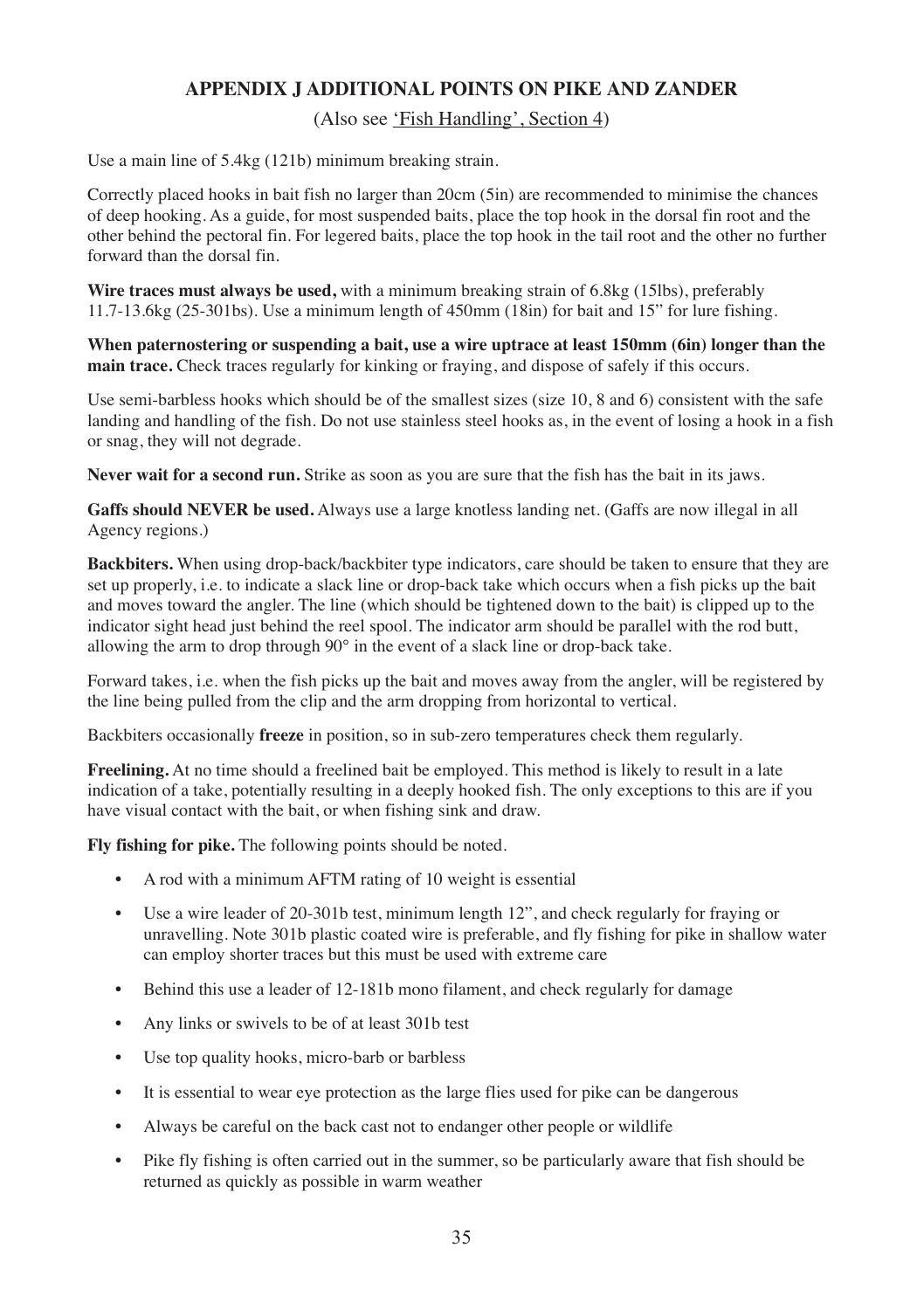# Lure Fishing

Standard forceps may be inadequate for lure fishing, so a pair of fine nosed pliers with long handles is better, or alternatively a tool called a HookOut is also recommended. These give better leverage on the hook, and keep your hand clear of both the pike's teeth and any free hooks. If difficulty is still experienced in removing the trebles then cut the hook with a strong pair of side cutters or small bolt croppers. Close your eyes when cutting the hook in case the cut piece flies in your direction, and remove the cut pieces of hook with pliers.

A wire trace of at least fifteen inches of 301b test with a strong swivel and snap link is essential when lure fishing for pike or zander, coupled with a minimum 151b line. The use of braided lines of higher breaking strains also offers greater sensitivity than nylon monofilament while being no thicker. For techniques such as jerkbait fishing specialised tackle is required and even 151b line is not sufficiently strong to withstand constant casting.

#### HANDLING

Handle all pike and zander with the utmost care. On landing, lay them in the landing net on an unhooking mat, never on uncovered hard ground. When boat fishing, be sure to protect the fish from the bottom boards with an unhooking mat or other suitable soft material.

To help with unhooking, all predator anglers should carry a set of 250mm (10in) forceps and cutters suitable not only for cutting trace wire, but also for cutting through a hook.

To control the fish during unhooking, place it on its back on the mat while still in the landing net. By kneeling astride the fish, strategically placed folds of the net over the fish can be used to control it. To provide a confidence boost for the next stage, wear a glove on the left hand (right hand if you are left handed) and carefully slip the fingers of your gloved hand beneath the gill cover, taking care not to damage the gill rakers, and slide your fingers forward until they rest on the back of the lower jaw. Light upward pressure will persuade the fish to open its mouth and with the use of 250mm (10in) forceps the hooks can be easily removed. This technique makes gags redundant and they should not be used. In the event that the hooks are further back a 'deep throat' disgorger can also be a valuable aid. A hook in the back of the fish's throat can sometimes best be reached by carefully inserting the forceps via the gill cover. Great care must be taken to not damage the gill rakers. If you are in any doubt or are unsure, sack the fish safely and seek the assistance of another angler. Four hands are often better than two.

Always consider the welfare of the fish first. Be prepared to offer assistance to other anglers, especially if they appear to have difficulties or seem to be inexperienced. If in doubt yourself, do not be afraid to seek assistance.

Treble hooks can tangle and knot in the landing net mesh. If this happens it is best to use wire cutters to cut out each hook of the treble at the bend in order to extract from the net. The use of special large mesh landing nets will help eliminate this problem.

Weighing should be carried out by using a weigh sling or soft net, not with the balance hook under the chin of the fish.

Pike and zander may look tough, but they have a greater tendency than others to suffer as a result of poor handling, stress and low concentrations of dissolved oxygen. Bear this is mind, especially in warm weather when they fight hard and should be landed, and returned to the water, with the minimum of fuss.

Nylon-covered wire can quickly deteriorate and should be safely discarded after each session.

Double check that all the elements of your tackle are sound and capable of doing the job properly and safely.

See Appendix K for instructions on unhooking pike.

See the following pages for safe pike and zander rigs.

We are indebted to the Pike Anglers' Club of Great Britain for their specialised advice on pike handling and care.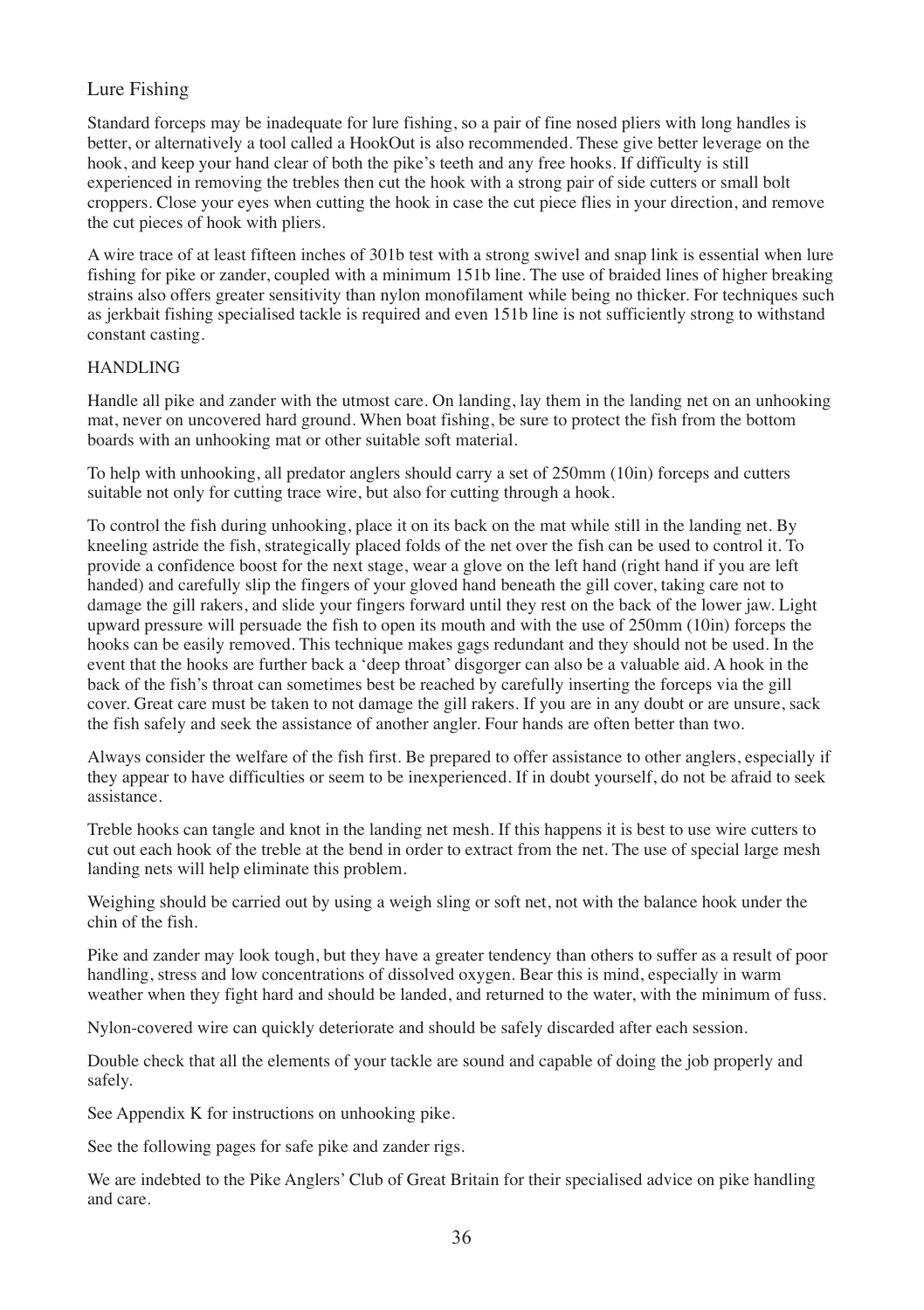## **APPENDIX K UNHOOKING PIKE**

When landing pike, use a large knotless mesh-landing net - triangular nets should have arms at least 36" in length, preferably longer.

With the pike safely on the bank, the hooks have to be removed.

Despite the fact that the pike is well equipped with teeth it will not bite you.

If you are unsure, use a soft leather glove.

A. Lay the fish on its back on a good quality unhooking mat, and gently kneel astride it.

- B. Slide your first and second fingers of your left hand under the pike's gill covers, making sure that you do not damage the gill-rakers.
- C. Slide your hand firmly forwards until you feel the jaw bone, and lift firmly. The pike's mouth will open, revealing the hooks. Using a long, strong pair of forceps (10" plus), remove the hooks.

(The above is for right handed people - reverse sides if you are left handed.)

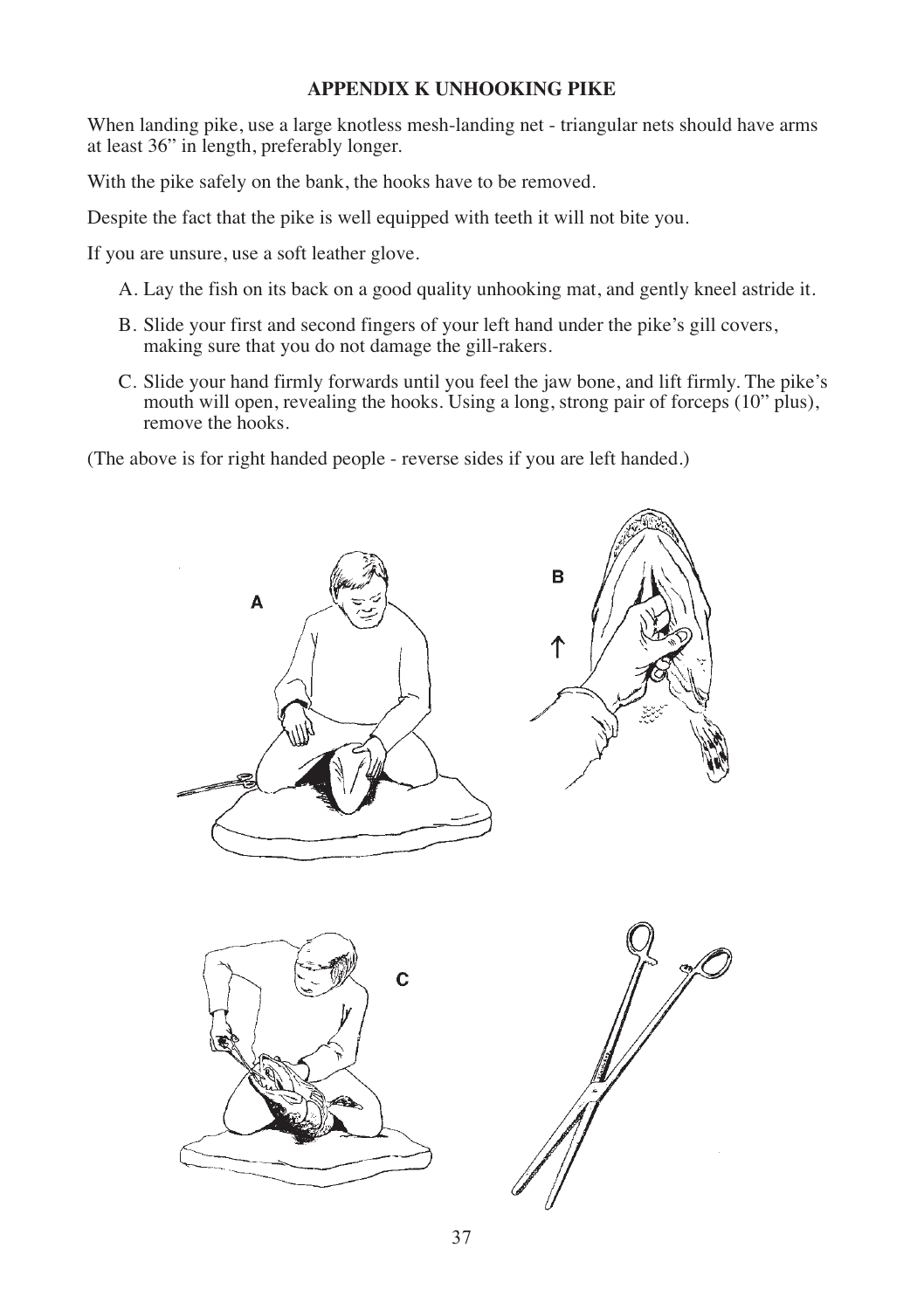# **APPENDIX L RECOMMENDED SAFE PIKE & ZANDER RIGS**



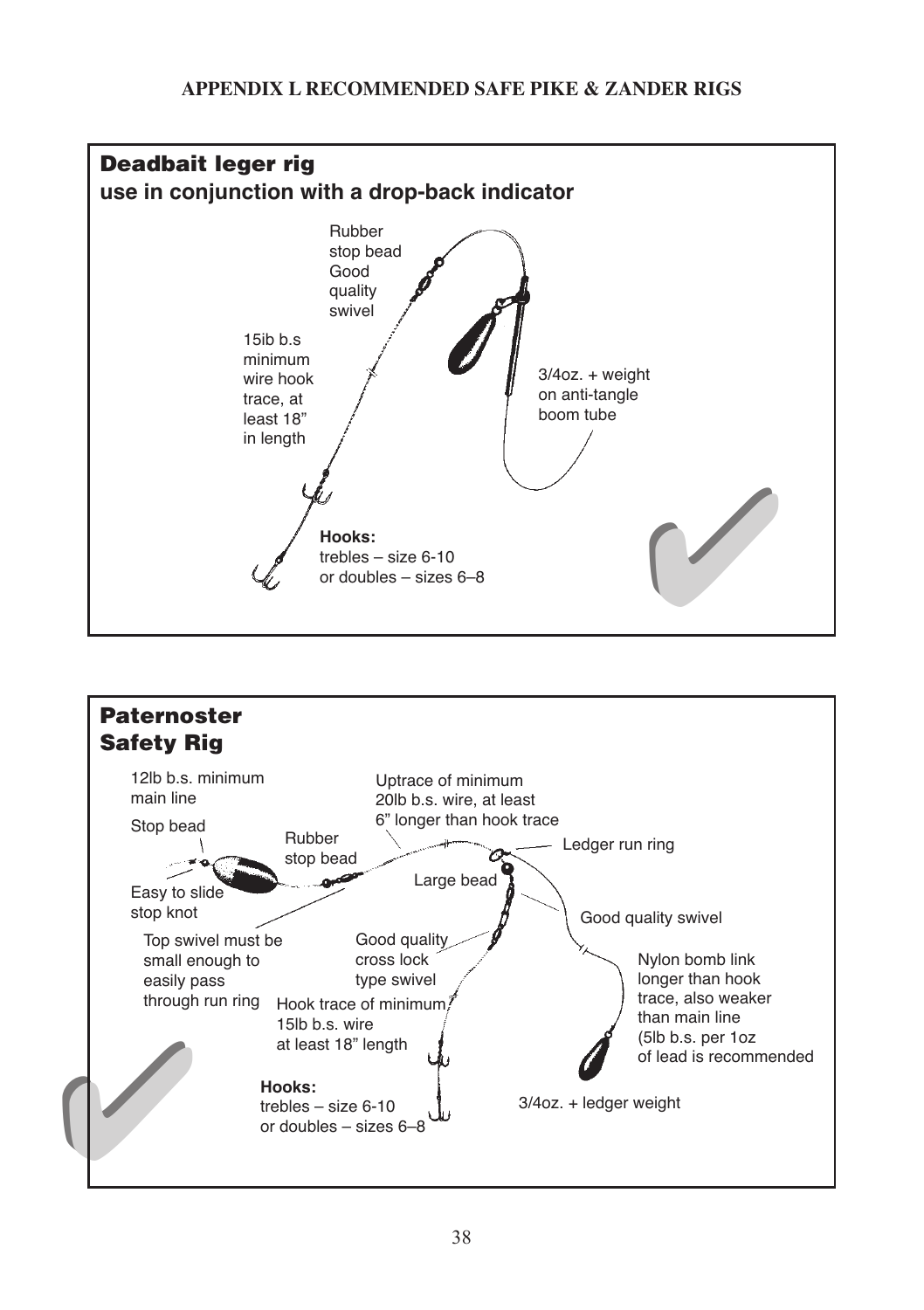

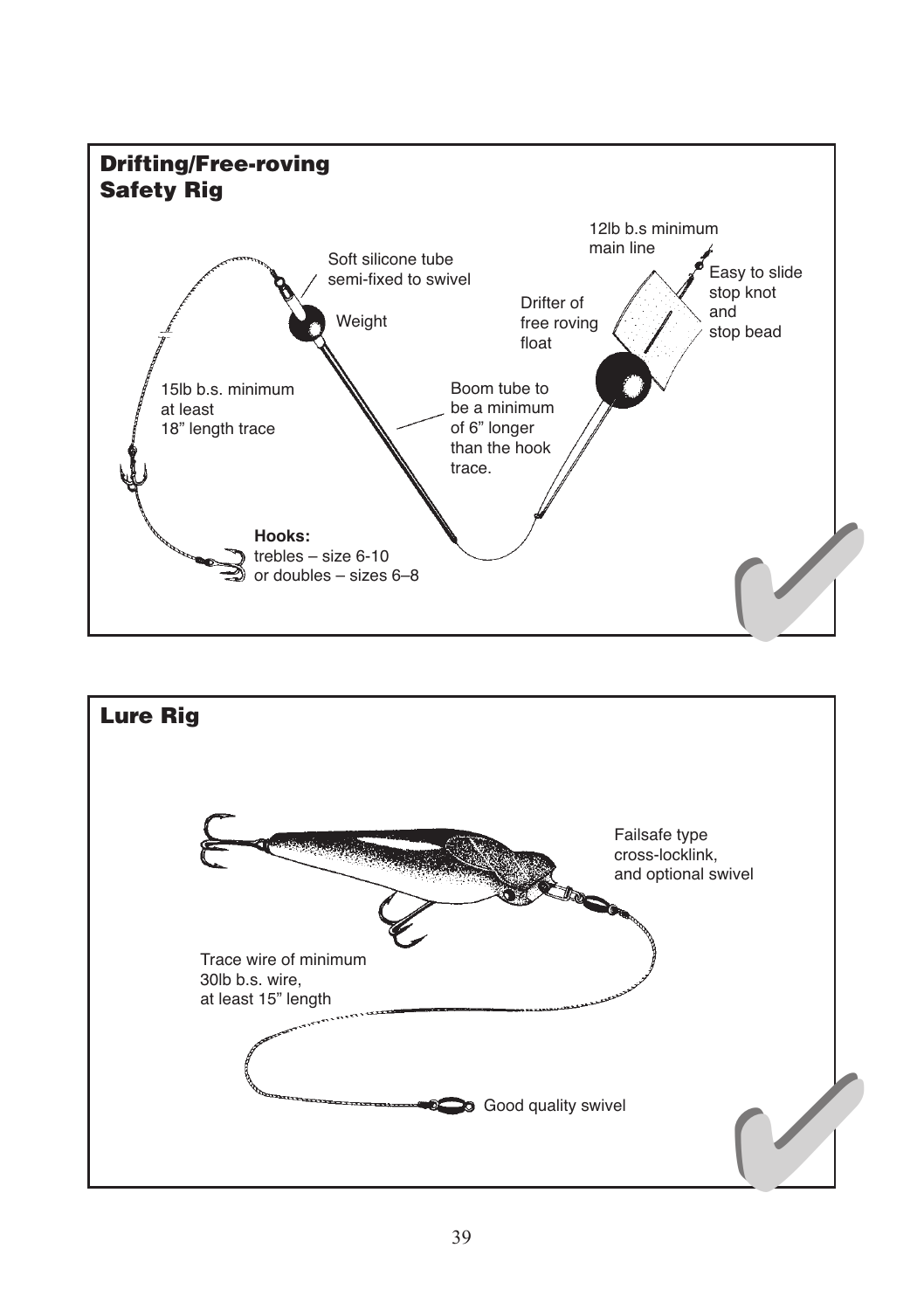## **APPENDIX M THE USE OF BOATS (including 'bait boats')**

**Only use if allowed by the fishery rules.**

**Ensure that you do not encroach on other anglers' fishing areas, either on the bank or in another boat. This also applies to radio-controlled bait boats.**

# **For dinghies:**

Buoyancy aids or preferably lifejackets must be worn at all times. Select one with the CE mark.

Make sure that the aid has sufficient buoyancy for the clothing and footwear you are wearing, and that it is capable of keeping you afloat on your back, otherwise you might float face downwards and drown: if in doubt seek specialist advice. **Non-swimmers** should wear a lifejacket which **inflates automatically on immersion.**

Always inform someone of your approximate location, and likely date and time of return.

Carry emergency equipment, e.g. waterproof torch, whistle, flares, baler, compass, mobile phone and spare oars.

Avoid wearing waders or heavy boots in a boat.

Never overload a boat with above its capacity of fishing tackle or people.

Obtain a weather forecast before setting out, and never go or stay afloat in bad weather.

Do not navigate after dark unless the boat is fitted with navigation lights.

Respect all other water users and avoid anchoring in a main navigation route or channel.

A large unhooking mat, foam or rubber underlay should always be carried to lay over the bottom boards, to protect the fish you may catch.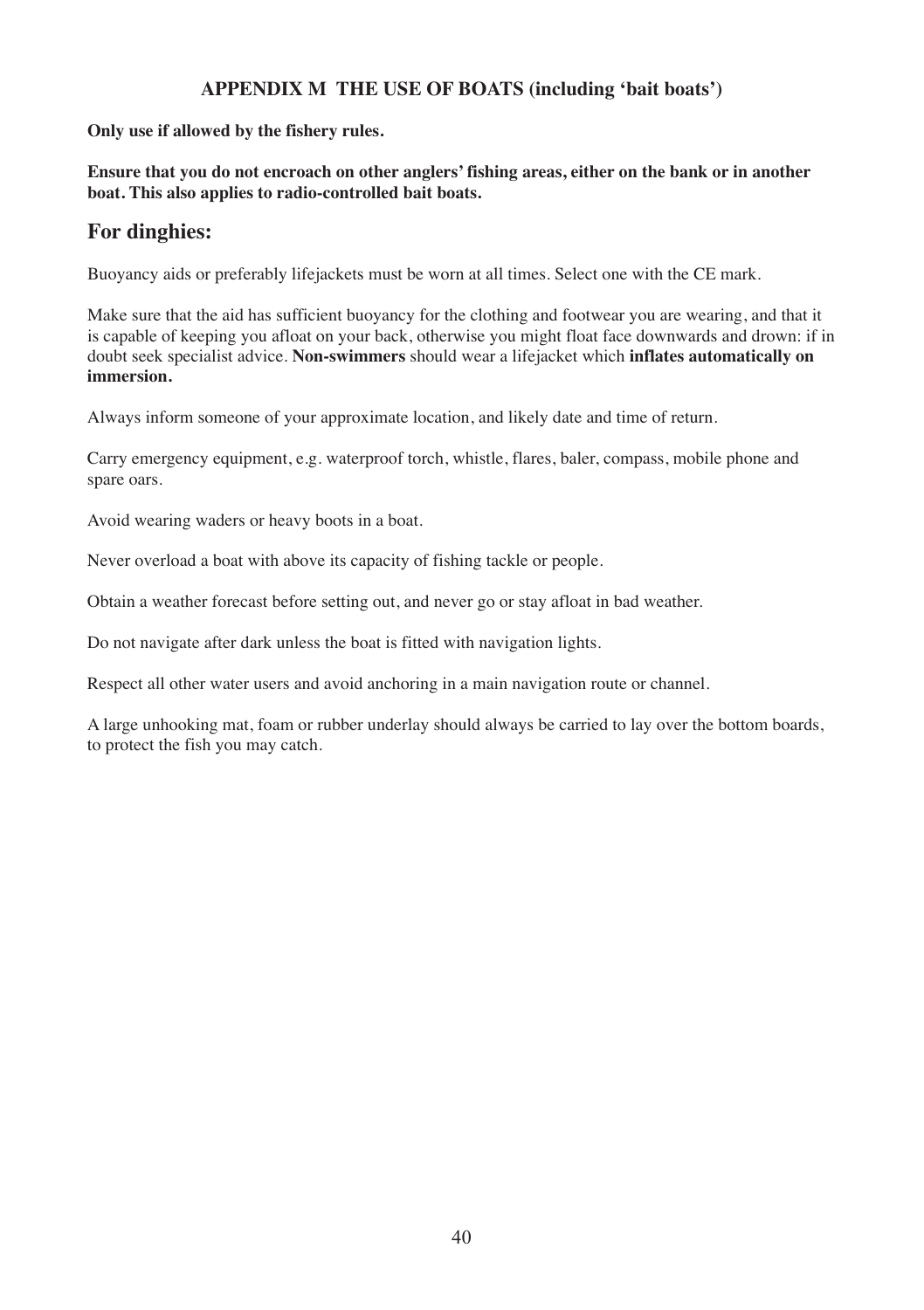# **CONTACTS-Government Bodies Administrative Bodies**

**Department for the Environment, Food & Rural Affairs (DEFRA)**

**Fisheries Division Nobel House 17 Smith Square London SW1P 3JR www.defra.gov.uk**

**Formerly the Ministry of Agriculture, Fisheries and Food (MAFF), this Government department organises research and regulates fisheries. For example, DEFRA controls the stocking of non-native fish such as grass carp.**

*Similar functions may be carried out in Wales and Scotland by:*

**National Assembly for Wales Agriculture Department (NAWAD) Fisheries Section Cathays Park Cardiff CF10 3NQ www.wales.gov.uk**

**Scottish Executive Rural Affairs Division Marine Laboratory PO Box 101, Victoria Road Aberdeen. AB9 8DB www.scotland.gov.uk**

| Centre for Environment, Fisheries & Aquaculture Science (CEFAS) |                             |  |  |  |
|-----------------------------------------------------------------|-----------------------------|--|--|--|
| <b>Barrack Road</b>                                             | <b>Lowestoft Laboratory</b> |  |  |  |
| <b>The Nothe</b>                                                | <b>Pakefield Road</b>       |  |  |  |
| Weymouth                                                        | Lowestoft                   |  |  |  |
| <b>Dorset DT48UB</b>                                            | <b>Suffolk NR33 OHT</b>     |  |  |  |
| www.cefas.co.uk                                                 |                             |  |  |  |

CEFAS is a Government agency carrying out fisheries research and regulation. For example, CEFAS controls imports of live fish from outside the UK.

**The Environment Agency** *See advertisement on back cover*

**Your regional Environment Agency office is listed in the 'phone book. The Agency carries out fisheries monitoring, maintenance, improvement and research. Its fisheries enforcement work includes issuing and checking rod licences.**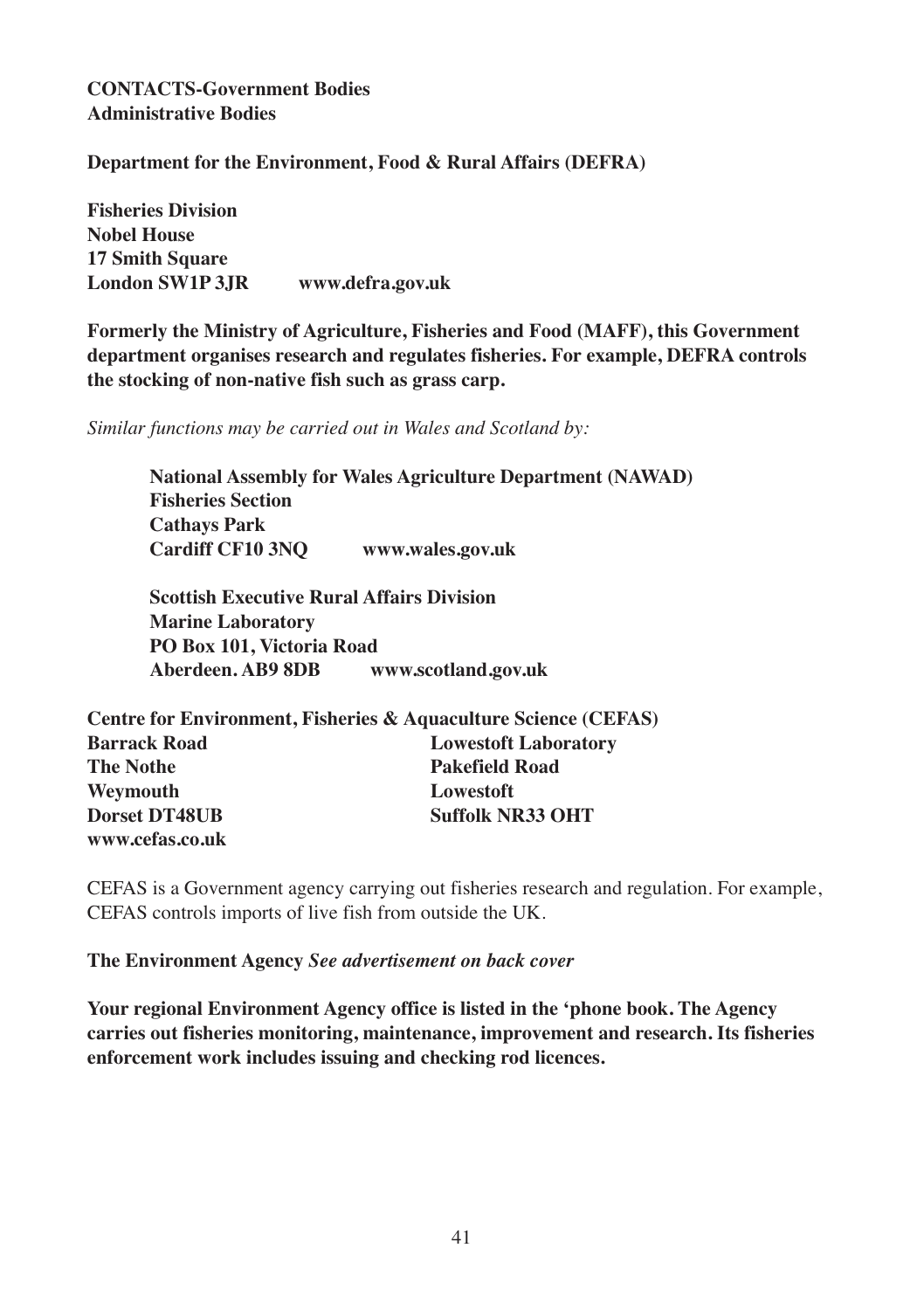# **CONTACTS - Angling's Representatives**

**Angling Trust Eastwood House 6 Rainbow Street Leominster Herefordshire HR6 8DQ Tel 0844 7700616 Fax 01159 819039 Email admin@anglingtrust.net**

Angling Trust is the single organisation representing all game, coarse and sea anglers in England. We lobby government, campaign on environmental and angling issues and run national and international angling competitions. We fight pollution, commercial over-fishing at sea, over-abstraction, poaching, unlawful navigation, local bans and a host of other threats to angling.

Angling Trust was formed from an historic merger of six angling and conservation organisations in January 2009. Other bodies will merge with the Angling Trust in future years.

The Angling Trust:

- **•** Promotes the benefits of angling for the environment and individuals
- **•** Supports angling and angling interests
- **•** Campaigns for anglers and the environment
- **•** Protects our waterways and marine environment
- **•** Lobbies government and agencies on behalf of angling interests
- **•** Delivers real benefits for anglers in the UK

For further information about The Angling Trust go to **www.anglingtrust.net**

# **Angling Development Board www.fishcoach.org**

# **Angling Trades Association,**

c/o Dr Bruno Broughton, Trenchard, Lower Bromstead Road, Moreton, Newport, Shropshire TF10 9DQ. Tel: 01952 691515; fax; 01952 691316. **bruno.broughton@virgin.net**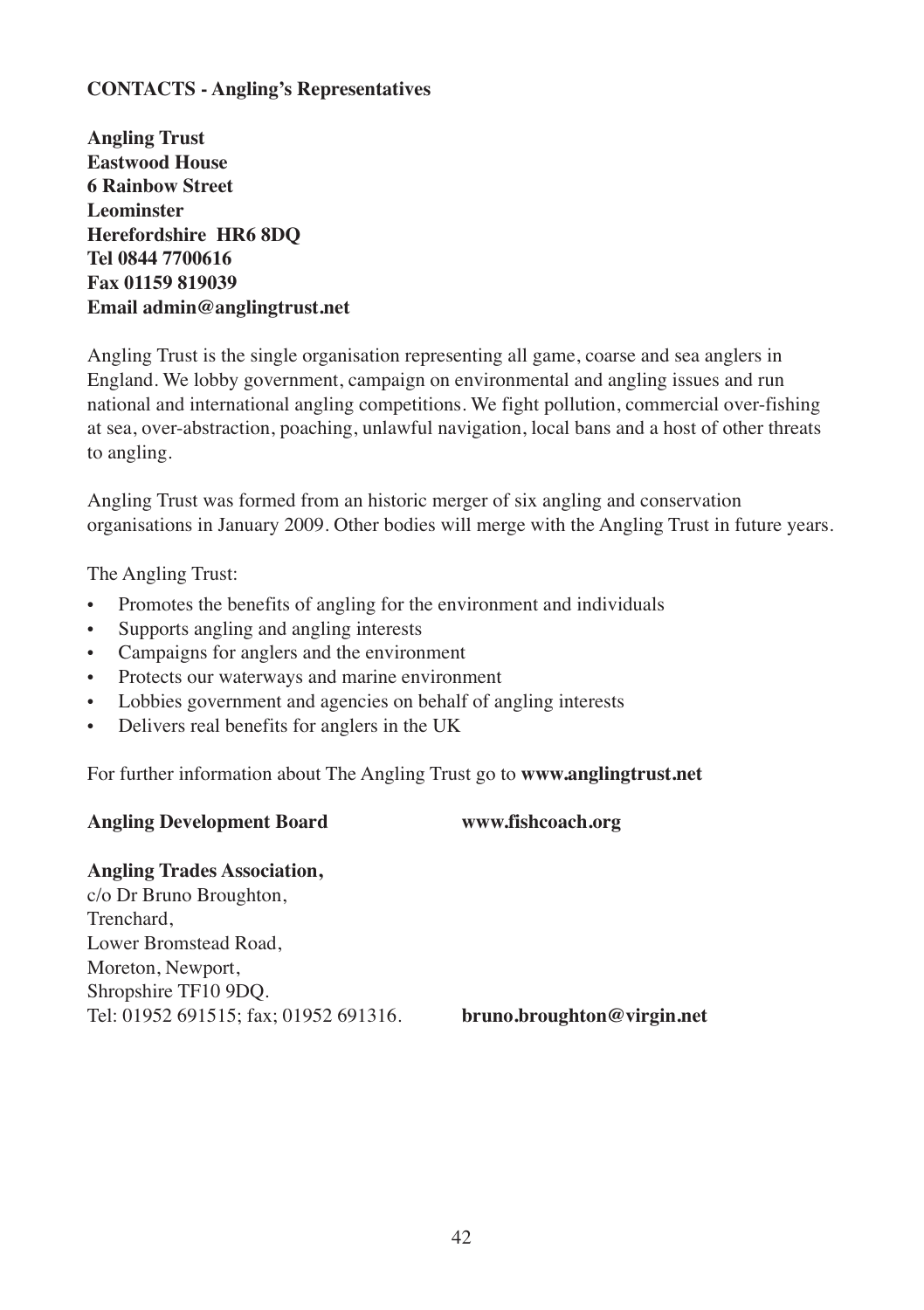# **Professional Coarse Fisheries Association**

c/o Barford Lakes, Chapel Street, Barford, Norwich Norfolk NR94PL.<br>Tel: 01603 759624

mailto: enquiries@pcfa.co.uk

#### **Association of Stillwater Game Fishery Managers**

Packington Hall, Packington Estate, Meriden, Coventry CV7 7HF.<br>Tel 01676 522754

 $asgfnl@btinternet.com$ 

# **Atlantic Salmon Trust**

Ivor Llewelyn, Linkwell High Street, Bexhill-on-sea,<br>East Sussex. TN40 2HA.

 $ivorllewelyn@atlanticsalmontrust.org$ 

# **Training in Angling and Fisheries Angling Development Board**

The Angling Development Board (ADB) is the development department of the Angling Trust; the national governing body for angling. It is supported by Sport England, the Environment Agency, British Waterways and SportsCoach UK.

Working with key partners, the ADB aims to establish an infra-structure to develop the sport of angling within England. This includes working with national, regional and local angling and non-angling organisations to:<br>  $\bullet$  develop policy:

- develop policy;
- provide leadership;
- provide coach education and training;
- develop clubs and volunteers;
- establish regional development frameworks;
- establish a safe environment for young people to participate in angling.

The benefits to angling include:

- increased participation;
- better quality clubs;
- increased club membership;
- increased numbers of qualified, licensed and active angling coaches;
- more recognition and support for the development of angling;
- seamless participation frameworks and structures.

*Full-time and short courses in fishery management are offered by a number of colleges around the country, most notably Brooksby Melton in Leicestershire (tel: 01664 850850; www.brooksbymelton.ac.uk), Sparsholt in Hampshire (tel: 01962 776441; www.sparsholt.ac.uk) and Rodbaston in Staffordshire (tel: 01785 712209; www.rodbaston.ac.uk). These courses are aimed at those people who want to work in recreational fisheries. Government bodies (e.g. Environment Agency), fish farms or the ornamental fish business. Some of the courses include angling and angling coaching.*

*The Institute of Fisheries Management (tel 0115 9822317) offers two correspondence courses in fishery management which provides people with the opportunity to learn from home.*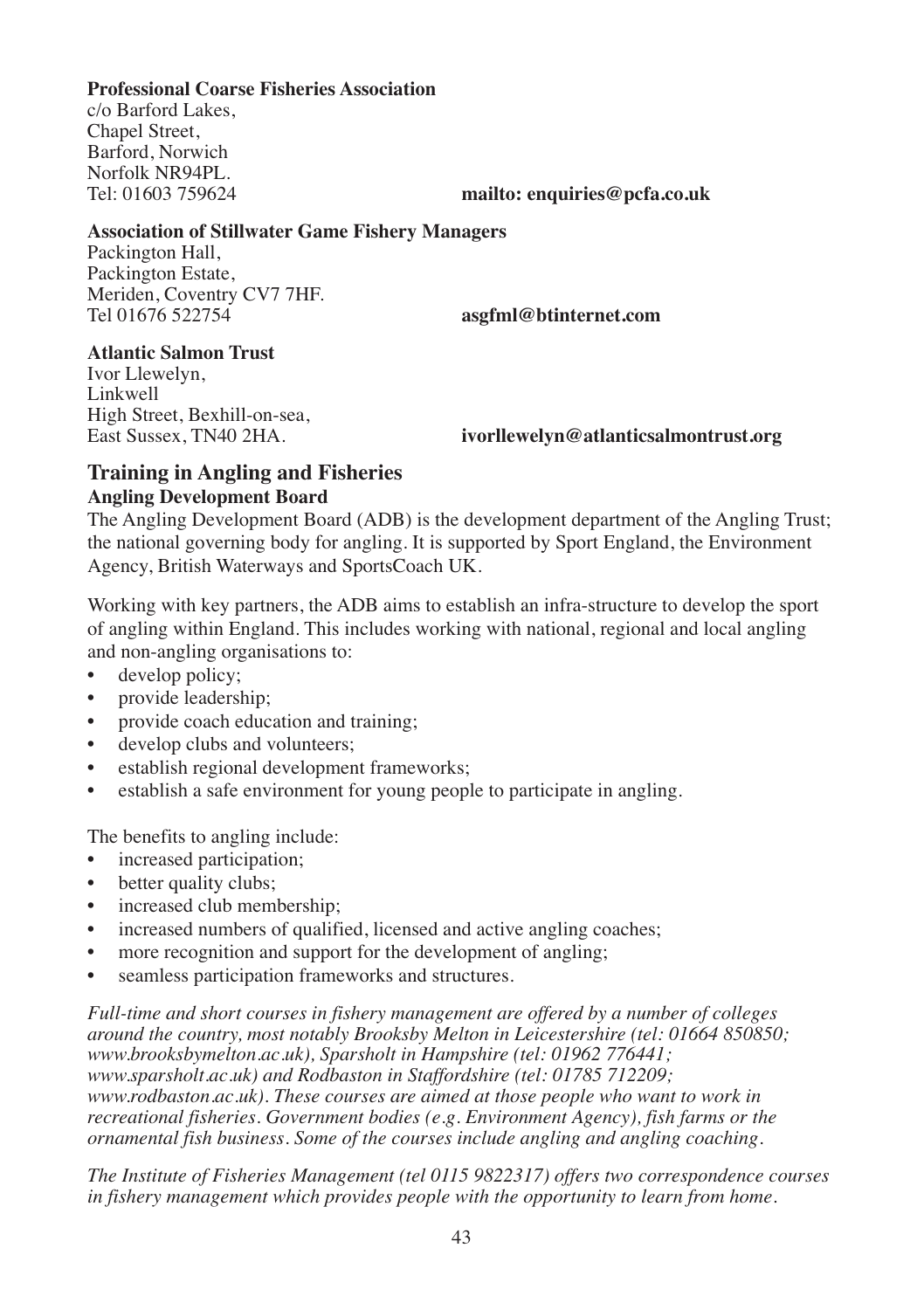# **Fisheries Consultants**

There are a number of companies and individuals in the UK who are established consultants able to help angling clubs or individuals with fishery problems such as fish health or weed control. In the first instance, contact your local Environment Agency fishery officer; he or she may be able to help with problems directly or refer you to an appropriate private consultant.

For individual copies of this Code please send A4 SAE to:

Codes at Angling Trust, Eastwood House, 6 Rainbow Street Leominster, Herefordshire HR6 8DQ

# *To obtain copies of this Code*

For bulk copies, please apply by email to coarsecode@anglingtrust.net or to above address. All copies are supplied free of charge.

# **ANGLING TRUST - AIMS AND OBJECTIVES**

#### **Angling Development, Promotion, Protection, Education and Competitions**

- Increase funding for developing the sport of angling
- Teach young people how to fish, train fishing coaches and improve recognition of the educational value of fishing
- Secure angling as part of the National Curriculum
- Protect the angling rights and practices of members
- Promote angling as a pastime to non-angling markets
- Continue and improve fishing competitions and success rates at regional, national and international levels
- Protect angling from being banned from rivers, lakes, harbours, shorelines and piers due to overbearing health & safety or wildlife protection
- Get angling recognised as an environmentally sustainable activity which contributes to the economic, environmental and social well being of society.

#### **Licences and Angling funding**

- Seek further funding for angling collected via the freshwater rod licence
- Reinstate angling and fisheries to the heart of the Environment Agency's and DEFRA's policies and ensure representation on RFERAC, REPAC and relevant RAC committees
- Reverse the decline in government funding for fisheries despite increased revenue from rod licences
- To become, once adequate financial controls are in place, the national rod licensing body for English angling and to buy in fisheries services on behalf of members from suitable suppliers including the Environment Agency

#### **Conservation, Fisheries and Fish Welfare**

- To negotiate areas reserved for sea angling, such as the Golden Mile
- To achieve recognition of species such as bass, mullet, flounder etc as sport angling species.
- To improve the recording and reporting of stock impacts by RSA on marine stocks to enable better stock management at local and national level.
- To ensure that recreational sea angling is allowed to continue in Marine Protected Areas where it is not causing damage to the protected elements of the MPA
- Reverse the damage caused by overfishing at sea
- To campaign for a cessation of discards by commercial fleets
- To campaign for more access to launching sites for marine and freshwater craft.
- Work with gravel and sand extraction groups to minimise the effect of aggregate dredging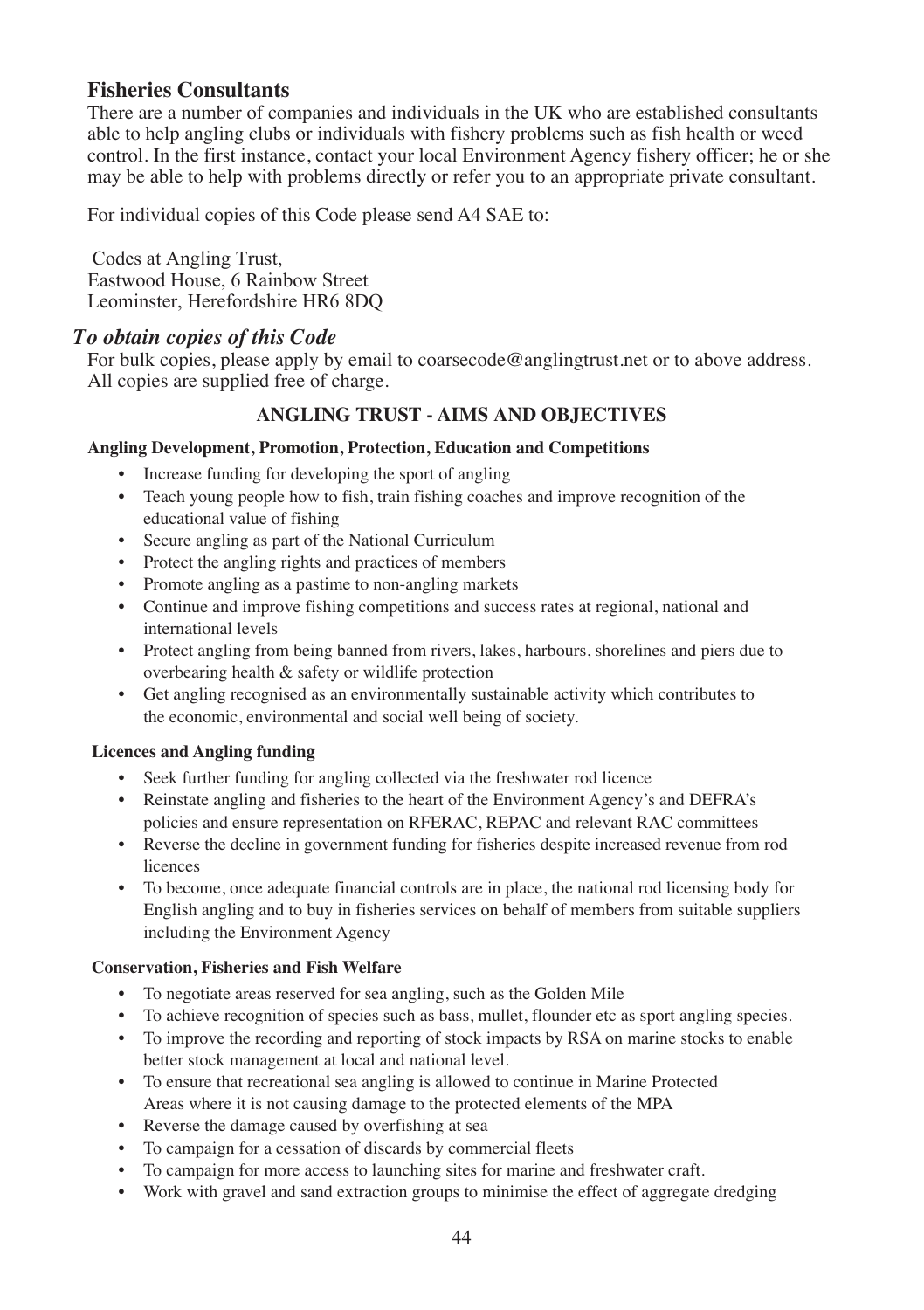- Reverse the destruction of habitat by flood defence, land drainage and damaging trawling methods
- Remove barriers to the migration of marine, coarse and game fish in rivers and estuaries and to oppose the development of new barriers
- Keep fish diseases such as Gyrodactylus salaris out of the UK and control the spread of KHV
- Campaign to stop commercial fish farming causing pollution, sea lice infestation and escapes of farmed fish into the wild.
- Improve fish stocks of coarse, game and marine fish throughout the UK by campaigning to reduce pollution, abstraction, habitat destruction
- Work to increase the minimum sizes at which sea fish can be retained to above that at which they first spawn
- New legislation to protect bass nursery areas and the power and ability to enforce it.
- Use the law to stop damage occurring to aquatic habitats owned or leased by Fish Legal club, riparian and fishery owner members and to fight for compensation when it does occur.
- Secure management strategies for predators such as cormorants, goosanders, otters and seals
- Improve monitoring and regulation of water pollution from industry, agriculture and sewage
- Work with other organisations to reduce the amount of litter in rivers and on seashores

#### **Represent Anglers**

- Represent English anglers on the EAA, FIPS, CIPS, CCPR, PAW, OPLWG etc.
- Support existing regional networks (e.g. consultatives and fishery associations) with professional staff
- Raise local issues at a national level and report back the results of lobbying and campaigns
- Ensure the proposed Inshore Fisheries Advisory Committees have adequate angling representation and have a positive programme to protect and develop angling, consistent with the Cabinet Office's document 'Net Benefits'
- Demand better enforcement and legislation to prevent fish theft, illegal sales of fish and poaching
- Prevent unregulated access by canoes and other craft to rivers and canals
- Protect the rights of sea anglers to collect bait from the foreshore for personal, friend and family use.
- Work to introduce a simple, nationally accepted bait collection code for sea anglers.
- Generate legal advice to assist in fighting planning applications that would destroy bait collection areas through construction works, dredging, burying or otherwise damaging them. Seek compensation areas where applicable

#### **Provide other benefits to Members**

- Support angling clubs with legal advice and provide guidance on constitutions, leases, club and fishery management, health and safety, fundraising and access
- Work with clubs to help them achieve Clubmark status
- Provide discounted insurance, advice on club and fishery management and other benefits to members
- Offer enhanced benefits to Angling Trust members who sign up for the Fish 4 Free loyalty programme
- Provide newsletters, magazines and e-updates
- Offer a members-only area on the web site